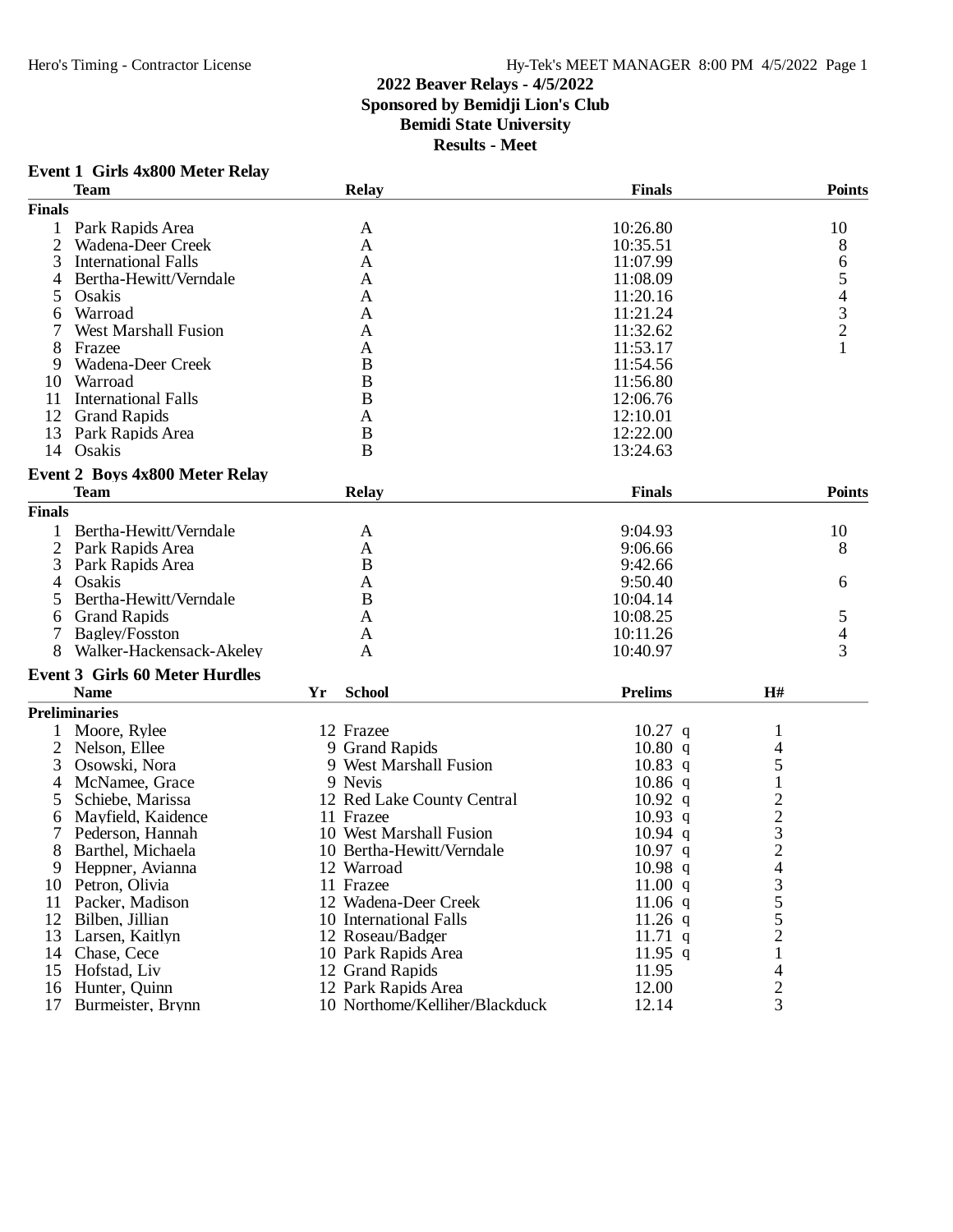**Sponsored by Bemidji Lion's Club**

**Bemidi State University**

| <b>Name</b>    |                                      | Yr | <b>School</b>                    | <b>Prelims</b> | H#                       |  |
|----------------|--------------------------------------|----|----------------------------------|----------------|--------------------------|--|
| 18             | Kritzeck, Brooke                     |    | 9 Park Rapids Area               | 12.19          | $\mathfrak s$            |  |
| 19             | Hoffarth, Bria                       |    | 10 Osakis                        | 12.43          | 3                        |  |
| 20             | Hesseldahl, Keira                    |    | 10 International Falls           | 12.43          |                          |  |
| 21             | Deblieck, Breanna                    |    | 8 Park Rapids Area               | 12.48          | 1                        |  |
| 22             | Imle, Sarah                          |    | 8 Clearbrook-Gonvick             | 12.50          | 1                        |  |
| 23             | Barthel, Alayna                      |    | 11 Bertha-Hewitt/Verndale        | 12.51          | 3                        |  |
|                | 24 Blunston, Abby                    |    | 10 Pine River-Backus             | 12.60          | 5                        |  |
| 25             | Warren, Ashley                       |    | 11 Bertha-Hewitt/Verndale        | 12.70          | $rac{2}{5}$              |  |
| 26             | Lytle, Elizabeth                     |    | 9 Red Lake County Central        | 12.86          |                          |  |
| 27             | Toivonian, Reilly                    |    | 10 Grand Rapids                  | 13.07          | $\overline{\mathcal{A}}$ |  |
| 28             | Gordon, Hannah                       |    | 10 Pine River-Backus             | 13.12          |                          |  |
| 29             | Grewe, Cassidy                       |    | 7 Park Rapids Area               | 13.19          | $rac{2}{3}$              |  |
| 30             | Harmoning, Daphne                    |    | 9 Red Lake County Central        | 13.28          | 4                        |  |
| 31             | Spicer, Noelle                       |    | 9 Wadena-Deer Creek              | 13.61          | $\mathbf{1}$             |  |
|                | 32 Olson, Caliyah                    |    | 11 TrekNorth                     | 16.50          | 4                        |  |
|                |                                      |    |                                  |                |                          |  |
|                | <b>Event 4 Boys 60 Meter Hurdles</b> |    |                                  |                |                          |  |
|                | <b>Name</b>                          | Yr | <b>School</b>                    | <b>Prelims</b> | H#                       |  |
|                | <b>Preliminaries</b>                 |    |                                  |                |                          |  |
|                | Jones, Stewart                       |    | 11 Osakis                        | 8.99 q         | $\mathbf{1}$             |  |
| 2              | Bilinski, Evan                       |    | 12 Northome/Kelliher/Blackduck   | 9.77 $q$       | $\mathfrak{Z}$           |  |
| 3              | Johannsen, Nathan                    |    | 12 Frazee                        | 9.79 $q$       | 4                        |  |
| 4              | Rice, Jon                            |    | 11 Nevis                         | 9.80 $q$       | 3                        |  |
| 5              | Domier, Brady                        |    | 12 Wadena-Deer Creek             | 9.89 $q$       | 3                        |  |
| 6              | Carlson, Wesley                      |    | 12 Grand Rapids                  | 9.90 $q$       | $\overline{2}$           |  |
| 7              | Christensen, Herschel                |    | 9 Grand Rapids                   | $10.06$ q      | 4                        |  |
| 8              | Deblieck, Pierce                     |    | 11 Park Rapids Area              | $10.14$ q      | $\sqrt{2}$               |  |
| 9              | Otero, Colton                        |    | 9 West Marshall Fusion           | $10.78$ q      | $\mathbf{1}$             |  |
| 10             | Lambert, Carson                      |    | 11 Red Lake County Central       | $10.92$ q      | $\overline{c}$           |  |
| 11             | Fiet, Hunter                         |    | 12 Grand Rapids                  | $10.99$ q      | $\mathbf{1}$             |  |
| 12             | Rettke, Hayden                       |    | 8 Walker-Hackensack-Akeley       | 11.14 $q$      | 4                        |  |
| 13             | Lubarski, Nolan                      |    | 12 Thief River Falls             | $11.29$ q      | 4                        |  |
| 14             | Berthiume, Ben                       |    | 11 Lake of the Woods/Rainy River | 11.37 $q$      | 4                        |  |
| 15             | Lee, Caden                           |    | 10 Red Lake County Central       | 11.92          | $\overline{c}$           |  |
| 16             | Mannausau, Adrion                    |    | 12 International Falls           | 12.02          | $\overline{c}$           |  |
| 17             | McGonigle, Ezra                      |    | 11 International Falls           | 12.03          | $\mathbf{1}$             |  |
| 18             | Lehmann, Tayton                      |    | 9 Wadena-Deer Creek              | 12.23          | 2                        |  |
| 19             | Skifstad, Brayden                    |    | 11 International Falls           | 12.25          | $\mathbf{1}$             |  |
| 20             | Strasburg, Landon                    |    | 9 Park Rapids Area               | 12.32          | 3                        |  |
| 21             | Vorbeck, Devon                       |    | 9 Grand Rapids                   | 12.48          | 4                        |  |
|                | 22 O'Neill, Peyton                   |    | 10 Red Lake County Central       | 12.57          | 1                        |  |
| 23             | Schiller, Corbin                     |    | 8 Park Rapids Area               | 13.20          | 3                        |  |
|                | 24 Duerst, Neal                      |    | 11 TrekNorth                     | 13.22          | 3                        |  |
|                | <b>Event 5 Girls 60 Meter Dash</b>   |    |                                  |                |                          |  |
|                | <b>Name</b>                          | Yr | <b>School</b>                    | <b>Prelims</b> | H#                       |  |
|                | <b>Preliminaries</b>                 |    |                                  |                |                          |  |
|                | Phrakonkham, Ava                     |    | 9 Bagley/Fosston                 |                |                          |  |
| $\overline{2}$ |                                      |    |                                  | $8.16$ q       | 2                        |  |
|                | Haack, Paige                         |    | 11 Lake of the Woods/Rainy River | $8.24$ q       | 3                        |  |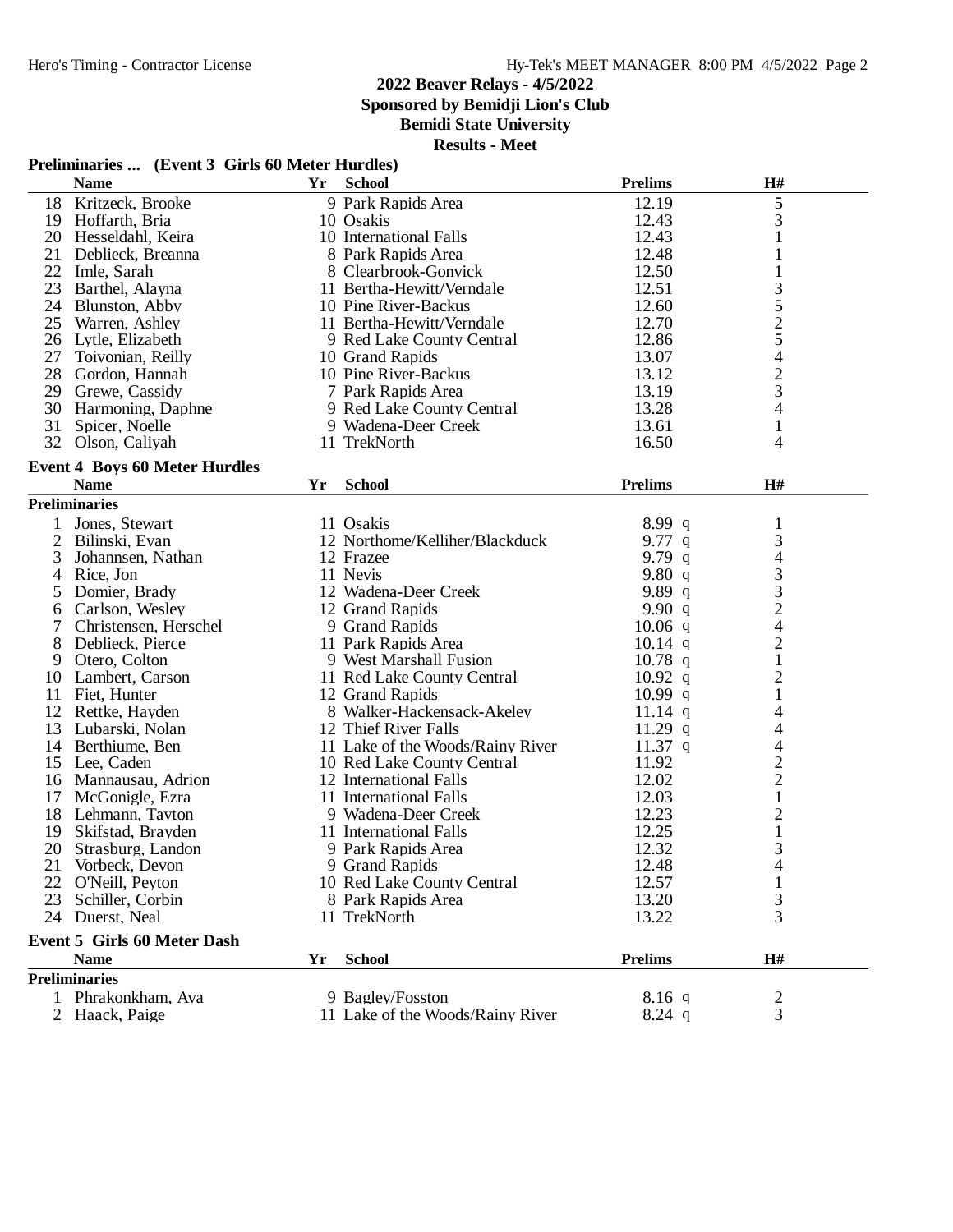**Sponsored by Bemidji Lion's Club**

**Bemidi State University**

**Results - Meet**

## **Preliminaries ... (Event 5 Girls 60 Meter Dash)**

| $8.32\ q$<br>3<br>Tirkkonen, Riika<br>12 Bagley/Fosston<br>6<br>$8.36$ q<br>Smith, Shakyla<br>Northome/Kelliher/Blackduck<br>10<br>4<br>$8.37$ q<br>5<br>Mehrkens, Kendra<br>10 Thief River Falls<br>5<br>$8.45$ q<br>12 Osakis<br>1<br>Stanek, Tessa<br>6<br>7<br>8.58q<br>McLean, Chloe<br>12 Bagley/Fosston<br>10<br>8<br>7<br>LaVine, Allison<br>9 Clearbrook-Gonvick<br>$8.65$ q<br>$8.74$ q<br>12<br>9<br>Selly, Hailey<br>10 Frazee<br>7 Wadena-Deer Creek<br>8.78q<br>9<br>10<br>Sharp, Layla<br>$8.78$ q<br>7<br>10<br>8 Frazee<br>Sonnenberg, Jayden<br>8.79q<br>12 Nelson, Ellee<br>12<br>9 Grand Rapids<br>8.80 q<br>13<br>Njounang, Alvine<br>12 Grand Rapids<br>11<br>8<br>$8.85$ q<br>14<br>Olson, Jeanne<br>12 Thief River Falls<br>$\overline{\mathcal{A}}$<br>15<br>9 Grand Rapids<br>8.85<br>Olson, Kaitlyn<br>$\overline{c}$<br>8.89<br>16<br>Vrieze, Laney<br>9 Park Rapids Area<br>$\mathbf{1}$<br>17<br>8.90<br>Allen, Mikayla<br>8 Bertha-Hewitt/Verndale<br>9<br>18<br>8.92<br>Morgan, Jada<br>9 Grand Rapids<br>19<br>8.92<br>1<br>Bilben, Jillian<br>10 International Falls<br>20<br>8.94<br>Bischoff, Mercury<br>9 Grand Rapids<br>4<br>3<br>21<br>8.96<br>Pederson, Markelle<br>8 West Marshall Fusion<br>8.97<br>22<br>6<br>Olson, Gabriella<br>8 Roseau/Badger<br>23<br>9.06<br>10<br>Davis, Haley<br>12 Thief River Falls<br>24<br>9.08<br>3<br>Oldakowski, Lydia<br>8 Wadena-Deer Creek<br>25<br>9.09<br>Langen, Eva<br>9 West Marshall Fusion<br>6<br>9<br>9.09<br>26<br>Walker, Hailey<br>10 Osakis<br>5<br>27<br>9.14<br>10 Roseau/Badger<br>Fletcher, Neveah<br>5<br>28<br>9.15<br>9 Thief River Falls<br>Thibert, Vanessa<br>7<br>9.15<br>29<br>12 Warroad<br>Lilly, Elyza<br>9.24<br>12<br>30<br>11 Frazee<br>Olson, Madison<br>31<br>9.26<br>Gordon, Liliana<br>9 Roseau/Badger<br>6<br>$\overline{2}$<br>32<br>9.29<br>Hiemenz, Autumn<br>11 Frazee<br>9.29<br>33<br>10<br>Officer, Grace<br>8 Park Rapids Area<br>34<br>9.31<br>11<br>Wojciechowski, Chesnie<br>12 Thief River Falls<br>9.33<br>35<br>8 Pine River-Backus<br>7<br>Norman, Callie<br>8<br>9.36<br>36<br>Holmquist, Shiann<br>8 Osakis<br>37<br>9.36<br>Dravis, Kate<br>9 Park Rapids Area<br>11<br>3<br>38<br>9.38<br>Northome/Kelliher/Blackduck<br>Rockensock, Kaelan<br>39<br>7 Bertha-Hewitt/Verndale<br>11<br>9.40<br>Sales, Makenzee<br>40<br>10 Bertha-Hewitt/Verndale<br>9.44<br>10<br>Allen, Julia<br>9.45<br>5<br>41<br>Imle, Sarah<br>8 Clearbrook-Gonvick<br>42 Lien, Makenzie<br>12 Osakis<br>9.46<br>4<br>8<br>8 International Falls<br>9.49<br>43<br>Basaraba, Lauren<br>9.49<br>43<br>Simmons, Kimora<br>8 Wadena-Deer Creek<br>9.56<br>4<br>45<br>8 West Marshall Fusion<br>Gjovik, Marhen<br>9.62<br>12<br>46<br>Domier, Jenna<br>8 Wadena-Deer Creek<br>Collins, Kylee<br>9.62<br>8<br>47<br>12 Wadena-Deer Creek<br>9.62<br>48<br>Klinkhammer, Lydia<br>10 Bagley/Fosston<br>10<br>49<br>Schwartz, Skylee<br>8 International Falls<br>9.68<br>6<br>9.69<br>50<br>Jones, Lauren<br>12 Red Lake County Central<br>9 |    | <b>Name</b>    | Yr | <b>School</b>                   | <b>Prelims</b> | H# |
|------------------------------------------------------------------------------------------------------------------------------------------------------------------------------------------------------------------------------------------------------------------------------------------------------------------------------------------------------------------------------------------------------------------------------------------------------------------------------------------------------------------------------------------------------------------------------------------------------------------------------------------------------------------------------------------------------------------------------------------------------------------------------------------------------------------------------------------------------------------------------------------------------------------------------------------------------------------------------------------------------------------------------------------------------------------------------------------------------------------------------------------------------------------------------------------------------------------------------------------------------------------------------------------------------------------------------------------------------------------------------------------------------------------------------------------------------------------------------------------------------------------------------------------------------------------------------------------------------------------------------------------------------------------------------------------------------------------------------------------------------------------------------------------------------------------------------------------------------------------------------------------------------------------------------------------------------------------------------------------------------------------------------------------------------------------------------------------------------------------------------------------------------------------------------------------------------------------------------------------------------------------------------------------------------------------------------------------------------------------------------------------------------------------------------------------------------------------------------------------------------------------------------------------------------------------------------------------------------------------------------------------------------------------------------------------------------------------------------------------------------------------------------------------------------------------------------------------------------------------------------------------------------------------------------------------------------------------------------------------------------------------------------------------------|----|----------------|----|---------------------------------|----------------|----|
|                                                                                                                                                                                                                                                                                                                                                                                                                                                                                                                                                                                                                                                                                                                                                                                                                                                                                                                                                                                                                                                                                                                                                                                                                                                                                                                                                                                                                                                                                                                                                                                                                                                                                                                                                                                                                                                                                                                                                                                                                                                                                                                                                                                                                                                                                                                                                                                                                                                                                                                                                                                                                                                                                                                                                                                                                                                                                                                                                                                                                                                |    |                |    |                                 |                |    |
|                                                                                                                                                                                                                                                                                                                                                                                                                                                                                                                                                                                                                                                                                                                                                                                                                                                                                                                                                                                                                                                                                                                                                                                                                                                                                                                                                                                                                                                                                                                                                                                                                                                                                                                                                                                                                                                                                                                                                                                                                                                                                                                                                                                                                                                                                                                                                                                                                                                                                                                                                                                                                                                                                                                                                                                                                                                                                                                                                                                                                                                |    |                |    |                                 |                |    |
|                                                                                                                                                                                                                                                                                                                                                                                                                                                                                                                                                                                                                                                                                                                                                                                                                                                                                                                                                                                                                                                                                                                                                                                                                                                                                                                                                                                                                                                                                                                                                                                                                                                                                                                                                                                                                                                                                                                                                                                                                                                                                                                                                                                                                                                                                                                                                                                                                                                                                                                                                                                                                                                                                                                                                                                                                                                                                                                                                                                                                                                |    |                |    |                                 |                |    |
|                                                                                                                                                                                                                                                                                                                                                                                                                                                                                                                                                                                                                                                                                                                                                                                                                                                                                                                                                                                                                                                                                                                                                                                                                                                                                                                                                                                                                                                                                                                                                                                                                                                                                                                                                                                                                                                                                                                                                                                                                                                                                                                                                                                                                                                                                                                                                                                                                                                                                                                                                                                                                                                                                                                                                                                                                                                                                                                                                                                                                                                |    |                |    |                                 |                |    |
|                                                                                                                                                                                                                                                                                                                                                                                                                                                                                                                                                                                                                                                                                                                                                                                                                                                                                                                                                                                                                                                                                                                                                                                                                                                                                                                                                                                                                                                                                                                                                                                                                                                                                                                                                                                                                                                                                                                                                                                                                                                                                                                                                                                                                                                                                                                                                                                                                                                                                                                                                                                                                                                                                                                                                                                                                                                                                                                                                                                                                                                |    |                |    |                                 |                |    |
|                                                                                                                                                                                                                                                                                                                                                                                                                                                                                                                                                                                                                                                                                                                                                                                                                                                                                                                                                                                                                                                                                                                                                                                                                                                                                                                                                                                                                                                                                                                                                                                                                                                                                                                                                                                                                                                                                                                                                                                                                                                                                                                                                                                                                                                                                                                                                                                                                                                                                                                                                                                                                                                                                                                                                                                                                                                                                                                                                                                                                                                |    |                |    |                                 |                |    |
|                                                                                                                                                                                                                                                                                                                                                                                                                                                                                                                                                                                                                                                                                                                                                                                                                                                                                                                                                                                                                                                                                                                                                                                                                                                                                                                                                                                                                                                                                                                                                                                                                                                                                                                                                                                                                                                                                                                                                                                                                                                                                                                                                                                                                                                                                                                                                                                                                                                                                                                                                                                                                                                                                                                                                                                                                                                                                                                                                                                                                                                |    |                |    |                                 |                |    |
|                                                                                                                                                                                                                                                                                                                                                                                                                                                                                                                                                                                                                                                                                                                                                                                                                                                                                                                                                                                                                                                                                                                                                                                                                                                                                                                                                                                                                                                                                                                                                                                                                                                                                                                                                                                                                                                                                                                                                                                                                                                                                                                                                                                                                                                                                                                                                                                                                                                                                                                                                                                                                                                                                                                                                                                                                                                                                                                                                                                                                                                |    |                |    |                                 |                |    |
|                                                                                                                                                                                                                                                                                                                                                                                                                                                                                                                                                                                                                                                                                                                                                                                                                                                                                                                                                                                                                                                                                                                                                                                                                                                                                                                                                                                                                                                                                                                                                                                                                                                                                                                                                                                                                                                                                                                                                                                                                                                                                                                                                                                                                                                                                                                                                                                                                                                                                                                                                                                                                                                                                                                                                                                                                                                                                                                                                                                                                                                |    |                |    |                                 |                |    |
|                                                                                                                                                                                                                                                                                                                                                                                                                                                                                                                                                                                                                                                                                                                                                                                                                                                                                                                                                                                                                                                                                                                                                                                                                                                                                                                                                                                                                                                                                                                                                                                                                                                                                                                                                                                                                                                                                                                                                                                                                                                                                                                                                                                                                                                                                                                                                                                                                                                                                                                                                                                                                                                                                                                                                                                                                                                                                                                                                                                                                                                |    |                |    |                                 |                |    |
|                                                                                                                                                                                                                                                                                                                                                                                                                                                                                                                                                                                                                                                                                                                                                                                                                                                                                                                                                                                                                                                                                                                                                                                                                                                                                                                                                                                                                                                                                                                                                                                                                                                                                                                                                                                                                                                                                                                                                                                                                                                                                                                                                                                                                                                                                                                                                                                                                                                                                                                                                                                                                                                                                                                                                                                                                                                                                                                                                                                                                                                |    |                |    |                                 |                |    |
|                                                                                                                                                                                                                                                                                                                                                                                                                                                                                                                                                                                                                                                                                                                                                                                                                                                                                                                                                                                                                                                                                                                                                                                                                                                                                                                                                                                                                                                                                                                                                                                                                                                                                                                                                                                                                                                                                                                                                                                                                                                                                                                                                                                                                                                                                                                                                                                                                                                                                                                                                                                                                                                                                                                                                                                                                                                                                                                                                                                                                                                |    |                |    |                                 |                |    |
|                                                                                                                                                                                                                                                                                                                                                                                                                                                                                                                                                                                                                                                                                                                                                                                                                                                                                                                                                                                                                                                                                                                                                                                                                                                                                                                                                                                                                                                                                                                                                                                                                                                                                                                                                                                                                                                                                                                                                                                                                                                                                                                                                                                                                                                                                                                                                                                                                                                                                                                                                                                                                                                                                                                                                                                                                                                                                                                                                                                                                                                |    |                |    |                                 |                |    |
|                                                                                                                                                                                                                                                                                                                                                                                                                                                                                                                                                                                                                                                                                                                                                                                                                                                                                                                                                                                                                                                                                                                                                                                                                                                                                                                                                                                                                                                                                                                                                                                                                                                                                                                                                                                                                                                                                                                                                                                                                                                                                                                                                                                                                                                                                                                                                                                                                                                                                                                                                                                                                                                                                                                                                                                                                                                                                                                                                                                                                                                |    |                |    |                                 |                |    |
|                                                                                                                                                                                                                                                                                                                                                                                                                                                                                                                                                                                                                                                                                                                                                                                                                                                                                                                                                                                                                                                                                                                                                                                                                                                                                                                                                                                                                                                                                                                                                                                                                                                                                                                                                                                                                                                                                                                                                                                                                                                                                                                                                                                                                                                                                                                                                                                                                                                                                                                                                                                                                                                                                                                                                                                                                                                                                                                                                                                                                                                |    |                |    |                                 |                |    |
|                                                                                                                                                                                                                                                                                                                                                                                                                                                                                                                                                                                                                                                                                                                                                                                                                                                                                                                                                                                                                                                                                                                                                                                                                                                                                                                                                                                                                                                                                                                                                                                                                                                                                                                                                                                                                                                                                                                                                                                                                                                                                                                                                                                                                                                                                                                                                                                                                                                                                                                                                                                                                                                                                                                                                                                                                                                                                                                                                                                                                                                |    |                |    |                                 |                |    |
|                                                                                                                                                                                                                                                                                                                                                                                                                                                                                                                                                                                                                                                                                                                                                                                                                                                                                                                                                                                                                                                                                                                                                                                                                                                                                                                                                                                                                                                                                                                                                                                                                                                                                                                                                                                                                                                                                                                                                                                                                                                                                                                                                                                                                                                                                                                                                                                                                                                                                                                                                                                                                                                                                                                                                                                                                                                                                                                                                                                                                                                |    |                |    |                                 |                |    |
|                                                                                                                                                                                                                                                                                                                                                                                                                                                                                                                                                                                                                                                                                                                                                                                                                                                                                                                                                                                                                                                                                                                                                                                                                                                                                                                                                                                                                                                                                                                                                                                                                                                                                                                                                                                                                                                                                                                                                                                                                                                                                                                                                                                                                                                                                                                                                                                                                                                                                                                                                                                                                                                                                                                                                                                                                                                                                                                                                                                                                                                |    |                |    |                                 |                |    |
|                                                                                                                                                                                                                                                                                                                                                                                                                                                                                                                                                                                                                                                                                                                                                                                                                                                                                                                                                                                                                                                                                                                                                                                                                                                                                                                                                                                                                                                                                                                                                                                                                                                                                                                                                                                                                                                                                                                                                                                                                                                                                                                                                                                                                                                                                                                                                                                                                                                                                                                                                                                                                                                                                                                                                                                                                                                                                                                                                                                                                                                |    |                |    |                                 |                |    |
|                                                                                                                                                                                                                                                                                                                                                                                                                                                                                                                                                                                                                                                                                                                                                                                                                                                                                                                                                                                                                                                                                                                                                                                                                                                                                                                                                                                                                                                                                                                                                                                                                                                                                                                                                                                                                                                                                                                                                                                                                                                                                                                                                                                                                                                                                                                                                                                                                                                                                                                                                                                                                                                                                                                                                                                                                                                                                                                                                                                                                                                |    |                |    |                                 |                |    |
|                                                                                                                                                                                                                                                                                                                                                                                                                                                                                                                                                                                                                                                                                                                                                                                                                                                                                                                                                                                                                                                                                                                                                                                                                                                                                                                                                                                                                                                                                                                                                                                                                                                                                                                                                                                                                                                                                                                                                                                                                                                                                                                                                                                                                                                                                                                                                                                                                                                                                                                                                                                                                                                                                                                                                                                                                                                                                                                                                                                                                                                |    |                |    |                                 |                |    |
|                                                                                                                                                                                                                                                                                                                                                                                                                                                                                                                                                                                                                                                                                                                                                                                                                                                                                                                                                                                                                                                                                                                                                                                                                                                                                                                                                                                                                                                                                                                                                                                                                                                                                                                                                                                                                                                                                                                                                                                                                                                                                                                                                                                                                                                                                                                                                                                                                                                                                                                                                                                                                                                                                                                                                                                                                                                                                                                                                                                                                                                |    |                |    |                                 |                |    |
|                                                                                                                                                                                                                                                                                                                                                                                                                                                                                                                                                                                                                                                                                                                                                                                                                                                                                                                                                                                                                                                                                                                                                                                                                                                                                                                                                                                                                                                                                                                                                                                                                                                                                                                                                                                                                                                                                                                                                                                                                                                                                                                                                                                                                                                                                                                                                                                                                                                                                                                                                                                                                                                                                                                                                                                                                                                                                                                                                                                                                                                |    |                |    |                                 |                |    |
|                                                                                                                                                                                                                                                                                                                                                                                                                                                                                                                                                                                                                                                                                                                                                                                                                                                                                                                                                                                                                                                                                                                                                                                                                                                                                                                                                                                                                                                                                                                                                                                                                                                                                                                                                                                                                                                                                                                                                                                                                                                                                                                                                                                                                                                                                                                                                                                                                                                                                                                                                                                                                                                                                                                                                                                                                                                                                                                                                                                                                                                |    |                |    |                                 |                |    |
|                                                                                                                                                                                                                                                                                                                                                                                                                                                                                                                                                                                                                                                                                                                                                                                                                                                                                                                                                                                                                                                                                                                                                                                                                                                                                                                                                                                                                                                                                                                                                                                                                                                                                                                                                                                                                                                                                                                                                                                                                                                                                                                                                                                                                                                                                                                                                                                                                                                                                                                                                                                                                                                                                                                                                                                                                                                                                                                                                                                                                                                |    |                |    |                                 |                |    |
|                                                                                                                                                                                                                                                                                                                                                                                                                                                                                                                                                                                                                                                                                                                                                                                                                                                                                                                                                                                                                                                                                                                                                                                                                                                                                                                                                                                                                                                                                                                                                                                                                                                                                                                                                                                                                                                                                                                                                                                                                                                                                                                                                                                                                                                                                                                                                                                                                                                                                                                                                                                                                                                                                                                                                                                                                                                                                                                                                                                                                                                |    |                |    |                                 |                |    |
|                                                                                                                                                                                                                                                                                                                                                                                                                                                                                                                                                                                                                                                                                                                                                                                                                                                                                                                                                                                                                                                                                                                                                                                                                                                                                                                                                                                                                                                                                                                                                                                                                                                                                                                                                                                                                                                                                                                                                                                                                                                                                                                                                                                                                                                                                                                                                                                                                                                                                                                                                                                                                                                                                                                                                                                                                                                                                                                                                                                                                                                |    |                |    |                                 |                |    |
|                                                                                                                                                                                                                                                                                                                                                                                                                                                                                                                                                                                                                                                                                                                                                                                                                                                                                                                                                                                                                                                                                                                                                                                                                                                                                                                                                                                                                                                                                                                                                                                                                                                                                                                                                                                                                                                                                                                                                                                                                                                                                                                                                                                                                                                                                                                                                                                                                                                                                                                                                                                                                                                                                                                                                                                                                                                                                                                                                                                                                                                |    |                |    |                                 |                |    |
|                                                                                                                                                                                                                                                                                                                                                                                                                                                                                                                                                                                                                                                                                                                                                                                                                                                                                                                                                                                                                                                                                                                                                                                                                                                                                                                                                                                                                                                                                                                                                                                                                                                                                                                                                                                                                                                                                                                                                                                                                                                                                                                                                                                                                                                                                                                                                                                                                                                                                                                                                                                                                                                                                                                                                                                                                                                                                                                                                                                                                                                |    |                |    |                                 |                |    |
|                                                                                                                                                                                                                                                                                                                                                                                                                                                                                                                                                                                                                                                                                                                                                                                                                                                                                                                                                                                                                                                                                                                                                                                                                                                                                                                                                                                                                                                                                                                                                                                                                                                                                                                                                                                                                                                                                                                                                                                                                                                                                                                                                                                                                                                                                                                                                                                                                                                                                                                                                                                                                                                                                                                                                                                                                                                                                                                                                                                                                                                |    |                |    |                                 |                |    |
|                                                                                                                                                                                                                                                                                                                                                                                                                                                                                                                                                                                                                                                                                                                                                                                                                                                                                                                                                                                                                                                                                                                                                                                                                                                                                                                                                                                                                                                                                                                                                                                                                                                                                                                                                                                                                                                                                                                                                                                                                                                                                                                                                                                                                                                                                                                                                                                                                                                                                                                                                                                                                                                                                                                                                                                                                                                                                                                                                                                                                                                |    |                |    |                                 |                |    |
|                                                                                                                                                                                                                                                                                                                                                                                                                                                                                                                                                                                                                                                                                                                                                                                                                                                                                                                                                                                                                                                                                                                                                                                                                                                                                                                                                                                                                                                                                                                                                                                                                                                                                                                                                                                                                                                                                                                                                                                                                                                                                                                                                                                                                                                                                                                                                                                                                                                                                                                                                                                                                                                                                                                                                                                                                                                                                                                                                                                                                                                |    |                |    |                                 |                |    |
|                                                                                                                                                                                                                                                                                                                                                                                                                                                                                                                                                                                                                                                                                                                                                                                                                                                                                                                                                                                                                                                                                                                                                                                                                                                                                                                                                                                                                                                                                                                                                                                                                                                                                                                                                                                                                                                                                                                                                                                                                                                                                                                                                                                                                                                                                                                                                                                                                                                                                                                                                                                                                                                                                                                                                                                                                                                                                                                                                                                                                                                |    |                |    |                                 |                |    |
|                                                                                                                                                                                                                                                                                                                                                                                                                                                                                                                                                                                                                                                                                                                                                                                                                                                                                                                                                                                                                                                                                                                                                                                                                                                                                                                                                                                                                                                                                                                                                                                                                                                                                                                                                                                                                                                                                                                                                                                                                                                                                                                                                                                                                                                                                                                                                                                                                                                                                                                                                                                                                                                                                                                                                                                                                                                                                                                                                                                                                                                |    |                |    |                                 |                |    |
|                                                                                                                                                                                                                                                                                                                                                                                                                                                                                                                                                                                                                                                                                                                                                                                                                                                                                                                                                                                                                                                                                                                                                                                                                                                                                                                                                                                                                                                                                                                                                                                                                                                                                                                                                                                                                                                                                                                                                                                                                                                                                                                                                                                                                                                                                                                                                                                                                                                                                                                                                                                                                                                                                                                                                                                                                                                                                                                                                                                                                                                |    |                |    |                                 |                |    |
|                                                                                                                                                                                                                                                                                                                                                                                                                                                                                                                                                                                                                                                                                                                                                                                                                                                                                                                                                                                                                                                                                                                                                                                                                                                                                                                                                                                                                                                                                                                                                                                                                                                                                                                                                                                                                                                                                                                                                                                                                                                                                                                                                                                                                                                                                                                                                                                                                                                                                                                                                                                                                                                                                                                                                                                                                                                                                                                                                                                                                                                |    |                |    |                                 |                |    |
|                                                                                                                                                                                                                                                                                                                                                                                                                                                                                                                                                                                                                                                                                                                                                                                                                                                                                                                                                                                                                                                                                                                                                                                                                                                                                                                                                                                                                                                                                                                                                                                                                                                                                                                                                                                                                                                                                                                                                                                                                                                                                                                                                                                                                                                                                                                                                                                                                                                                                                                                                                                                                                                                                                                                                                                                                                                                                                                                                                                                                                                |    |                |    |                                 |                |    |
|                                                                                                                                                                                                                                                                                                                                                                                                                                                                                                                                                                                                                                                                                                                                                                                                                                                                                                                                                                                                                                                                                                                                                                                                                                                                                                                                                                                                                                                                                                                                                                                                                                                                                                                                                                                                                                                                                                                                                                                                                                                                                                                                                                                                                                                                                                                                                                                                                                                                                                                                                                                                                                                                                                                                                                                                                                                                                                                                                                                                                                                |    |                |    |                                 |                |    |
|                                                                                                                                                                                                                                                                                                                                                                                                                                                                                                                                                                                                                                                                                                                                                                                                                                                                                                                                                                                                                                                                                                                                                                                                                                                                                                                                                                                                                                                                                                                                                                                                                                                                                                                                                                                                                                                                                                                                                                                                                                                                                                                                                                                                                                                                                                                                                                                                                                                                                                                                                                                                                                                                                                                                                                                                                                                                                                                                                                                                                                                |    |                |    |                                 |                |    |
|                                                                                                                                                                                                                                                                                                                                                                                                                                                                                                                                                                                                                                                                                                                                                                                                                                                                                                                                                                                                                                                                                                                                                                                                                                                                                                                                                                                                                                                                                                                                                                                                                                                                                                                                                                                                                                                                                                                                                                                                                                                                                                                                                                                                                                                                                                                                                                                                                                                                                                                                                                                                                                                                                                                                                                                                                                                                                                                                                                                                                                                |    |                |    |                                 |                |    |
|                                                                                                                                                                                                                                                                                                                                                                                                                                                                                                                                                                                                                                                                                                                                                                                                                                                                                                                                                                                                                                                                                                                                                                                                                                                                                                                                                                                                                                                                                                                                                                                                                                                                                                                                                                                                                                                                                                                                                                                                                                                                                                                                                                                                                                                                                                                                                                                                                                                                                                                                                                                                                                                                                                                                                                                                                                                                                                                                                                                                                                                |    |                |    |                                 |                |    |
|                                                                                                                                                                                                                                                                                                                                                                                                                                                                                                                                                                                                                                                                                                                                                                                                                                                                                                                                                                                                                                                                                                                                                                                                                                                                                                                                                                                                                                                                                                                                                                                                                                                                                                                                                                                                                                                                                                                                                                                                                                                                                                                                                                                                                                                                                                                                                                                                                                                                                                                                                                                                                                                                                                                                                                                                                                                                                                                                                                                                                                                |    |                |    |                                 |                |    |
|                                                                                                                                                                                                                                                                                                                                                                                                                                                                                                                                                                                                                                                                                                                                                                                                                                                                                                                                                                                                                                                                                                                                                                                                                                                                                                                                                                                                                                                                                                                                                                                                                                                                                                                                                                                                                                                                                                                                                                                                                                                                                                                                                                                                                                                                                                                                                                                                                                                                                                                                                                                                                                                                                                                                                                                                                                                                                                                                                                                                                                                |    |                |    |                                 |                |    |
|                                                                                                                                                                                                                                                                                                                                                                                                                                                                                                                                                                                                                                                                                                                                                                                                                                                                                                                                                                                                                                                                                                                                                                                                                                                                                                                                                                                                                                                                                                                                                                                                                                                                                                                                                                                                                                                                                                                                                                                                                                                                                                                                                                                                                                                                                                                                                                                                                                                                                                                                                                                                                                                                                                                                                                                                                                                                                                                                                                                                                                                |    |                |    |                                 |                |    |
|                                                                                                                                                                                                                                                                                                                                                                                                                                                                                                                                                                                                                                                                                                                                                                                                                                                                                                                                                                                                                                                                                                                                                                                                                                                                                                                                                                                                                                                                                                                                                                                                                                                                                                                                                                                                                                                                                                                                                                                                                                                                                                                                                                                                                                                                                                                                                                                                                                                                                                                                                                                                                                                                                                                                                                                                                                                                                                                                                                                                                                                |    |                |    |                                 |                |    |
|                                                                                                                                                                                                                                                                                                                                                                                                                                                                                                                                                                                                                                                                                                                                                                                                                                                                                                                                                                                                                                                                                                                                                                                                                                                                                                                                                                                                                                                                                                                                                                                                                                                                                                                                                                                                                                                                                                                                                                                                                                                                                                                                                                                                                                                                                                                                                                                                                                                                                                                                                                                                                                                                                                                                                                                                                                                                                                                                                                                                                                                |    |                |    |                                 |                |    |
|                                                                                                                                                                                                                                                                                                                                                                                                                                                                                                                                                                                                                                                                                                                                                                                                                                                                                                                                                                                                                                                                                                                                                                                                                                                                                                                                                                                                                                                                                                                                                                                                                                                                                                                                                                                                                                                                                                                                                                                                                                                                                                                                                                                                                                                                                                                                                                                                                                                                                                                                                                                                                                                                                                                                                                                                                                                                                                                                                                                                                                                |    |                |    |                                 |                |    |
|                                                                                                                                                                                                                                                                                                                                                                                                                                                                                                                                                                                                                                                                                                                                                                                                                                                                                                                                                                                                                                                                                                                                                                                                                                                                                                                                                                                                                                                                                                                                                                                                                                                                                                                                                                                                                                                                                                                                                                                                                                                                                                                                                                                                                                                                                                                                                                                                                                                                                                                                                                                                                                                                                                                                                                                                                                                                                                                                                                                                                                                |    |                |    |                                 |                |    |
|                                                                                                                                                                                                                                                                                                                                                                                                                                                                                                                                                                                                                                                                                                                                                                                                                                                                                                                                                                                                                                                                                                                                                                                                                                                                                                                                                                                                                                                                                                                                                                                                                                                                                                                                                                                                                                                                                                                                                                                                                                                                                                                                                                                                                                                                                                                                                                                                                                                                                                                                                                                                                                                                                                                                                                                                                                                                                                                                                                                                                                                | 51 | Pieper, Kaylee |    | 7 Lake of the Woods/Rainy River | 9.71           | 6  |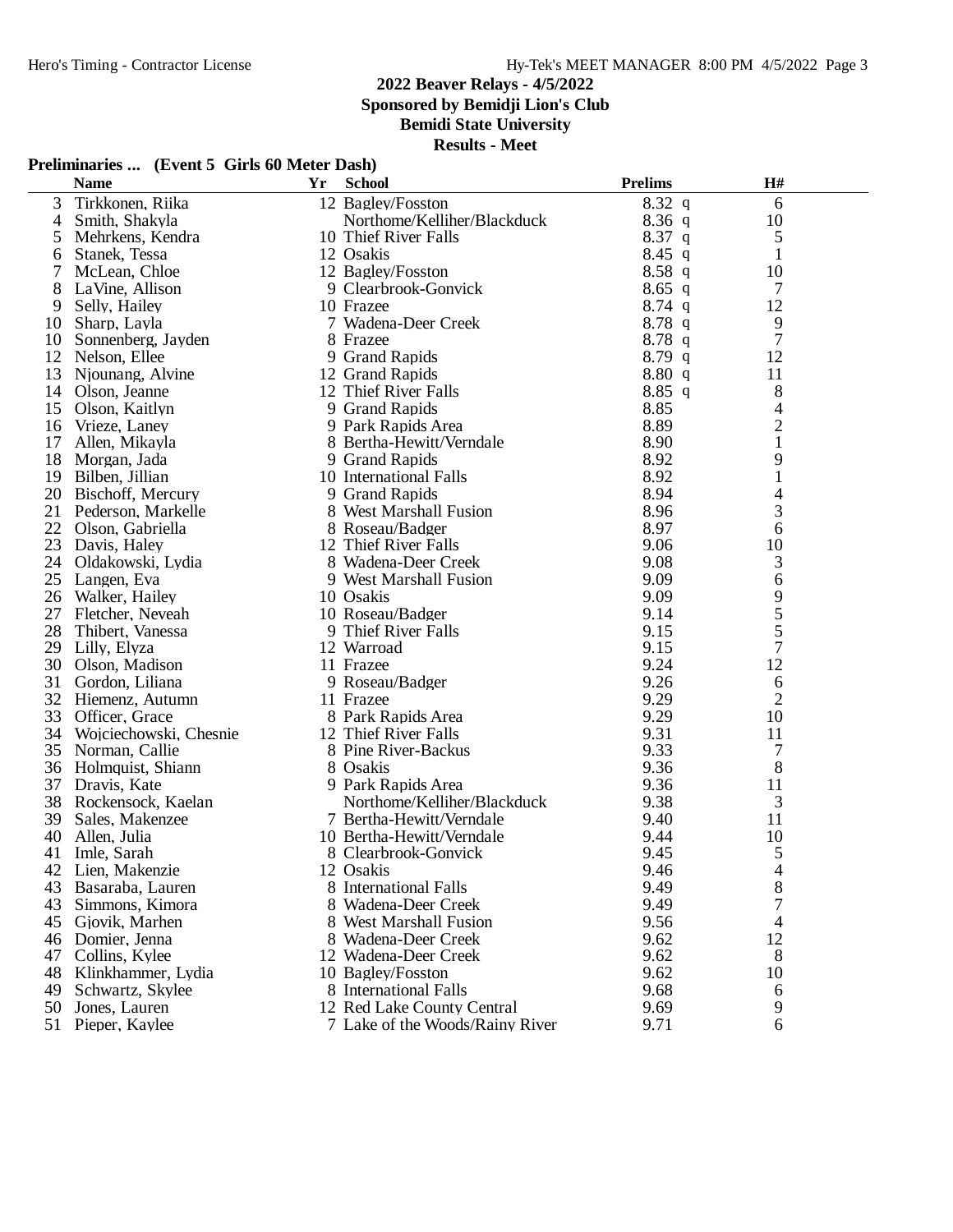**Sponsored by Bemidji Lion's Club**

**Bemidi State University**

**Results - Meet**

#### **Preliminaries ... (Event 5 Girls 60 Meter Dash)**

|                | <b>Name</b>                       | Yr | <b>School</b>                    | <b>Prelims</b> | H#                       |  |
|----------------|-----------------------------------|----|----------------------------------|----------------|--------------------------|--|
|                | 52 Martinez, Alyssa               |    | 8 Warroad                        | 9.71           | 3                        |  |
|                | 53 Aubrey, Suzy                   |    | 10 Mountain Iron-Buhl            | 9.75           | $\mathbf{1}$             |  |
|                | 54 Vrtacnik, McKenzie             |    | 8 Lake of the Woods/Rainy River  | 9.76           | $\overline{c}$           |  |
|                | 55 Gustafson, Danika              |    | 9 Warroad                        | 9.77           | 3                        |  |
|                | 56 Good, Camryn                   |    | 10 Pine River-Backus             | 9.77           | $\mathbf{1}$             |  |
| 57             | Comstock, Katy                    |    | 9 Warroad                        | 9.78           | 4                        |  |
|                | 58 Mai, Rylee                     |    | 10 Lake of the Woods/Rainy River | 9.85           | 5                        |  |
| 59             | Banister, Hannah                  |    | 10 Bertha-Hewitt/Verndale        | 9.91           | $\tau$                   |  |
| 60             | Arkell, Macie                     |    | 10 Bertha-Hewitt/Verndale        | 9.91           | $\overline{2}$           |  |
| 61             | Omdahl, Kaia                      |    | 9 Roseau/Badger                  | 9.93           | $\overline{2}$           |  |
|                | 62 Gordon, Hannah                 |    | 10 Pine River-Backus             | 9.98           | 11                       |  |
| 63             | Saxton, Madalynn                  |    | 8 International Falls            | 10.01          | $\mathbf{1}$             |  |
|                | 64 Bergem, Kelsey                 |    | 9 Pine River-Backus              | 10.19          | 6                        |  |
|                | 65 Crist, Cheyenne                |    | 7 Warroad                        | 10.20          | $\overline{c}$           |  |
| 66             | Jensen, Kaylin                    |    | 9 Cass Lake-Bena                 | 10.30          | $\overline{\mathcal{L}}$ |  |
| 67             | Johnson, Kelsey                   |    | 12 Clearbrook-Gonvick            | 10.39          | 8                        |  |
| 68             | Solberg, Kinzie                   |    | 8 West Marshall Fusion           | 10.42          | 5                        |  |
| 69             | Szczepanski, Jayden               |    | 9 West Marshall Fusion           | 10.48          | 1                        |  |
|                | 70 Crawford, River                |    | 8 Pine River-Backus              | 10.50          | 9                        |  |
| 71             | Quixan Gutierrez, Aracely         |    | 9 Park Rapids Area               | 10.66          | 10                       |  |
| 72             | Tischer, Kaycee                   |    | 10 Park Rapids Area              | 10.78          | 9                        |  |
| 73             | Grey, Cambri                      |    | 10 Bagley/Fosston                | 10.82          | 8                        |  |
|                | 74 Beck, Amanda                   |    | 10 Frazee                        | 10.98          | 12                       |  |
|                | 75 Amberg, Lauren                 |    | 9 TrekNorth                      | 11.24          | 12                       |  |
| 76             | Santiago, Graciela                |    | 9 Cass Lake-Bena                 | 12.06          | 3                        |  |
| 77             | Gates, Alaina                     |    | 9 International Falls            | 12.35          | $\overline{7}$           |  |
|                | 78 Lindow, Addison                |    | 11 Nevis                         | 12.52          | $\mathbf Q$              |  |
|                | <b>Event 6 Boys 60 Meter Dash</b> |    |                                  |                |                          |  |
|                | <b>Name</b>                       | Yr | <b>School</b>                    | <b>Prelims</b> | H#                       |  |
|                | <b>Preliminaries</b>              |    |                                  |                |                          |  |
| $\mathbf{1}$   | Nelson, Noah                      |    | 9 Bagley/Fosston                 | 7.38q          | $\overline{2}$           |  |
| $\overline{2}$ | Ogundeji, Ayo                     |    | 9 Nevis                          | 7.45 q         | $\mathbf{1}$             |  |
| 3              | Fahey, Andrew                     |    | 11 Northome/Kelliher/Blackduck   | 7.51q          | 6                        |  |
| 4              | Bryniarski, Aidan                 |    | 12 Bertha-Hewitt/Verndale        | 7.56q          | 3                        |  |
| 5              | Borgman, Risto                    |    | 12 Grand Rapids                  | 7.59 $q$       | 5                        |  |
| 6              | Ashmoore, Kai                     |    | 12 Walker-Hackensack-Akeley      | 7.69 $q$       | $\mathbf{1}$             |  |
| 6              | Hill, Tristan                     |    | 12 Park Rapids Area              | $7.69$ q       | 10                       |  |
| 8              | Metzgar, Kaydin                   |    | 11 Grand Rapids                  | 7.69q          | 7                        |  |
| 9              | Haack, Anson                      |    | 12 Lake of the Woods/Rainy River | 7.74q          | 9                        |  |
|                | 10 Carpenter, Riley               |    | 12 Walker-Hackensack-Akeley      | $7.75$ q       | 7                        |  |
| 11             | Runyan, Cameron                   |    | 11 Park Rapids Area              | 7.78q          | 6                        |  |
|                | 12 Froehlich, Jamin               |    | 10 Grand Rapids                  | 7.85 $q$       | 11                       |  |
| 13             | Ketola, Reid                      |    | 9 Grand Rapids                   | 7.90 q         | 12                       |  |
|                | 14 Gustafson, Brennen             |    | 10 Osakis                        | 7.90q          | 13                       |  |
|                | 15 Reish, Sam                     |    | 12 Park Rapids Area              | 7.93           | 12                       |  |

11 Northome/Kelliher/Blackduck 7.94<br>12 Red Lake County Central 7.95

12 Red Lake County Central 12 Bigfork 13<br>13

- 15 Reish, Sam 12 Park Rapids Area 7.93 12<br>16 Flatness, Ridge 11 Northome/Kelliher/Blackduck 7.94 5<br>17 Benson, Thomas 12 Red Lake County Central 7.95 1
- 
- 
- 18 Kallinen, Caden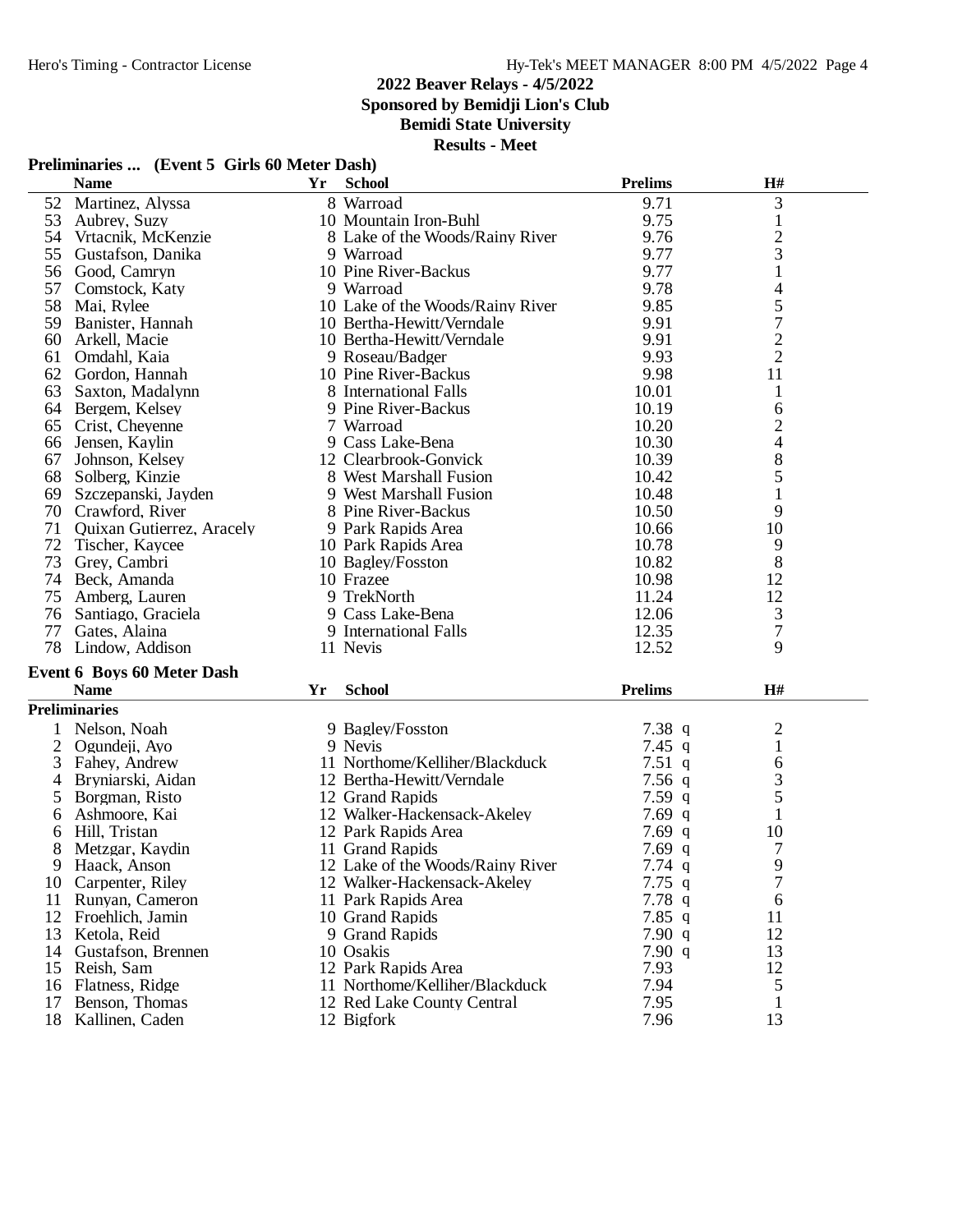**Sponsored by Bemidji Lion's Club**

**Bemidi State University**

**Results - Meet**

## **Preliminaries ... (Event 6 Boys 60 Meter Dash)**

| 10 Clearbrook-Gonvick<br>7.96<br>Churness, Alex<br>19<br>7.97<br>20<br>7 Osakis<br>Lien, Keaton<br>7.97<br>21<br>11 Lake of the Woods/Rainy River<br>Berthiume, Ben<br>22<br>7.98<br>10 West Marshall Fusion<br>Schoepp, Jacob<br>23<br>7.99<br>Cadreau, Lane<br>12 Clearbrook-Gonvick<br>24<br>8.02<br>Hartung, Luke<br>11 Park Rapids Area<br>8.07<br>25<br>Torgerson, Trevin<br>8 Wadena-Deer Creek<br>26 Osowski, Ethan<br>12 Thief River Falls<br>8.09<br>27<br>8 Nevis<br>8.14<br>Bergstrom, Eli<br>28<br>8.15<br>Haug, Lyrik<br>10 Wadena-Deer Creek<br>29<br>8.15<br>Efta, Gavin<br>8 West Marshall Fusion | 10<br>9<br>5<br>7<br>5<br>11<br>$\overline{4}$<br>11<br>3<br>$8\,$ |
|--------------------------------------------------------------------------------------------------------------------------------------------------------------------------------------------------------------------------------------------------------------------------------------------------------------------------------------------------------------------------------------------------------------------------------------------------------------------------------------------------------------------------------------------------------------------------------------------------------------------|--------------------------------------------------------------------|
|                                                                                                                                                                                                                                                                                                                                                                                                                                                                                                                                                                                                                    |                                                                    |
|                                                                                                                                                                                                                                                                                                                                                                                                                                                                                                                                                                                                                    |                                                                    |
|                                                                                                                                                                                                                                                                                                                                                                                                                                                                                                                                                                                                                    |                                                                    |
|                                                                                                                                                                                                                                                                                                                                                                                                                                                                                                                                                                                                                    |                                                                    |
|                                                                                                                                                                                                                                                                                                                                                                                                                                                                                                                                                                                                                    |                                                                    |
|                                                                                                                                                                                                                                                                                                                                                                                                                                                                                                                                                                                                                    |                                                                    |
|                                                                                                                                                                                                                                                                                                                                                                                                                                                                                                                                                                                                                    |                                                                    |
|                                                                                                                                                                                                                                                                                                                                                                                                                                                                                                                                                                                                                    |                                                                    |
|                                                                                                                                                                                                                                                                                                                                                                                                                                                                                                                                                                                                                    |                                                                    |
|                                                                                                                                                                                                                                                                                                                                                                                                                                                                                                                                                                                                                    |                                                                    |
|                                                                                                                                                                                                                                                                                                                                                                                                                                                                                                                                                                                                                    | 3                                                                  |
| 30<br>8.18<br>Ruhl, Caleb<br>12 Pine River-Backus                                                                                                                                                                                                                                                                                                                                                                                                                                                                                                                                                                  | $\overline{7}$                                                     |
| 8.18<br>31<br>11 Nevis<br>Rice, Jon                                                                                                                                                                                                                                                                                                                                                                                                                                                                                                                                                                                | 4                                                                  |
| 8.19<br>32<br>Gerlofs, Kyle<br>12 Clearbrook-Gonvick                                                                                                                                                                                                                                                                                                                                                                                                                                                                                                                                                               | $\overline{2}$                                                     |
| 8.24<br>33 Chernugal, Emiliano<br>10 TrekNorth                                                                                                                                                                                                                                                                                                                                                                                                                                                                                                                                                                     | 13                                                                 |
| 8.24<br>34 Gray, Etthan<br>10 Bagley/Fosston                                                                                                                                                                                                                                                                                                                                                                                                                                                                                                                                                                       | $\mathbf{1}$                                                       |
| 8.25<br>35<br>Alto, Jarron<br>10 Mountain Iron-Buhl                                                                                                                                                                                                                                                                                                                                                                                                                                                                                                                                                                | 8                                                                  |
| 8.25<br>36<br>Westlund, Ethan<br>11 Cass Lake-Bena                                                                                                                                                                                                                                                                                                                                                                                                                                                                                                                                                                 | 4                                                                  |
| 8.26<br>37<br>11 Northome/Kelliher/Blackduck<br>Stroeing, Oliver                                                                                                                                                                                                                                                                                                                                                                                                                                                                                                                                                   | $\overline{2}$                                                     |
| 8.29<br>38 Pyburn, Nathan<br>12 Nevis                                                                                                                                                                                                                                                                                                                                                                                                                                                                                                                                                                              | $\mathbf{1}$                                                       |
| 8.29<br>39 Koubandonh, Logan<br>10 Roseau/Badger                                                                                                                                                                                                                                                                                                                                                                                                                                                                                                                                                                   | 13                                                                 |
| 8.31<br>40<br>Westrum, Logan<br>11 Clearbrook-Gonvick                                                                                                                                                                                                                                                                                                                                                                                                                                                                                                                                                              | 6                                                                  |
| 12 Nevis<br>8.32<br>41<br>Ahrendt, Ian                                                                                                                                                                                                                                                                                                                                                                                                                                                                                                                                                                             | 8                                                                  |
| 42<br>12 TrekNorth<br>8.34<br>Castonguay, Briar                                                                                                                                                                                                                                                                                                                                                                                                                                                                                                                                                                    | 1                                                                  |
| 8.37<br>8 West Marshall Fusion<br>43<br>Woinarowicz, Raydon                                                                                                                                                                                                                                                                                                                                                                                                                                                                                                                                                        | $8\,$                                                              |
| 8.39<br>44 French, Micheal<br>8 Mountain Iron-Buhl                                                                                                                                                                                                                                                                                                                                                                                                                                                                                                                                                                 | 7                                                                  |
| 9 Osakis<br>8.40<br>45 Helberg, Kaleb                                                                                                                                                                                                                                                                                                                                                                                                                                                                                                                                                                              | $\sqrt{2}$                                                         |
| 11 Northome/Kelliher/Blackduck<br>8.46<br>46 Frank, Dante                                                                                                                                                                                                                                                                                                                                                                                                                                                                                                                                                          | 6                                                                  |
| 8.47<br>47<br>Dahl, Taylor<br>12 Cass Lake-Bena                                                                                                                                                                                                                                                                                                                                                                                                                                                                                                                                                                    | 9                                                                  |
| 48<br>8.48<br>Jacobson, Chase<br>10 Bigfork                                                                                                                                                                                                                                                                                                                                                                                                                                                                                                                                                                        | 6                                                                  |
| 8.49<br>49<br>Miller, Zamereon<br>9 Park Rapids Area                                                                                                                                                                                                                                                                                                                                                                                                                                                                                                                                                               | 12                                                                 |
| 50 Lyman, Hunter<br>8.49<br>11 Frazee                                                                                                                                                                                                                                                                                                                                                                                                                                                                                                                                                                              | 11                                                                 |
| 12 Walker-Hackensack-Akeley<br>8.50<br>51<br>Freimark, Mitchell                                                                                                                                                                                                                                                                                                                                                                                                                                                                                                                                                    | $\overline{4}$                                                     |
| 52 Bouldin, Blake<br>8.57<br>10 Osakis                                                                                                                                                                                                                                                                                                                                                                                                                                                                                                                                                                             | 10                                                                 |
| 53<br>8.60<br>Fish, Isaiah<br>10 Warroad                                                                                                                                                                                                                                                                                                                                                                                                                                                                                                                                                                           | 12                                                                 |
| 54<br>Lafond, Evan<br>9 Bagley/Fosston<br>8.66                                                                                                                                                                                                                                                                                                                                                                                                                                                                                                                                                                     | 5                                                                  |
| 55<br>8.67<br>10 Clearbrook-Gonvick<br>Johnson, Luke                                                                                                                                                                                                                                                                                                                                                                                                                                                                                                                                                               | 8                                                                  |
| 8.72<br>56<br>Pagnac, Caden<br>8 West Marshall Fusion                                                                                                                                                                                                                                                                                                                                                                                                                                                                                                                                                              | 9                                                                  |
| 8.79<br>12 Thief River Falls<br>57<br>Peralta, Robert                                                                                                                                                                                                                                                                                                                                                                                                                                                                                                                                                              | 13                                                                 |
| 58 Simoneau, Malakia<br>9 Thief River Falls<br>8.79                                                                                                                                                                                                                                                                                                                                                                                                                                                                                                                                                                | 13                                                                 |
| 11 Roseau/Badger<br>8.81<br>59<br>Hinson, Rory                                                                                                                                                                                                                                                                                                                                                                                                                                                                                                                                                                     | 5                                                                  |
| 8.84<br>60<br>McGonigle, Ezra<br>11 International Falls                                                                                                                                                                                                                                                                                                                                                                                                                                                                                                                                                            | 3                                                                  |
| 8.84<br>Wouri, Michael<br>9 Cass Lake-Bena<br>61                                                                                                                                                                                                                                                                                                                                                                                                                                                                                                                                                                   | 6                                                                  |
| 8.91<br>62<br>Erickson, Ryan<br>7 Wadena-Deer Creek                                                                                                                                                                                                                                                                                                                                                                                                                                                                                                                                                                | $\overline{c}$                                                     |
| 8.95<br>63<br>12 Pine River-Backus<br>Mills, Jake                                                                                                                                                                                                                                                                                                                                                                                                                                                                                                                                                                  | 5                                                                  |
| 9.03<br>64<br>Irish, Daniel<br>12 Pine River-Backus                                                                                                                                                                                                                                                                                                                                                                                                                                                                                                                                                                | 4                                                                  |
| 9.04<br>65<br>Derosier, Keyan<br>10 Red Lake County Central                                                                                                                                                                                                                                                                                                                                                                                                                                                                                                                                                        | 10                                                                 |
| 9.05<br>66<br>Fiet, Hunter<br>12 Grand Rapids                                                                                                                                                                                                                                                                                                                                                                                                                                                                                                                                                                      | 8                                                                  |
| Wherley, Josh<br>11 International Falls<br>9.08<br>67                                                                                                                                                                                                                                                                                                                                                                                                                                                                                                                                                              | $\overline{4}$                                                     |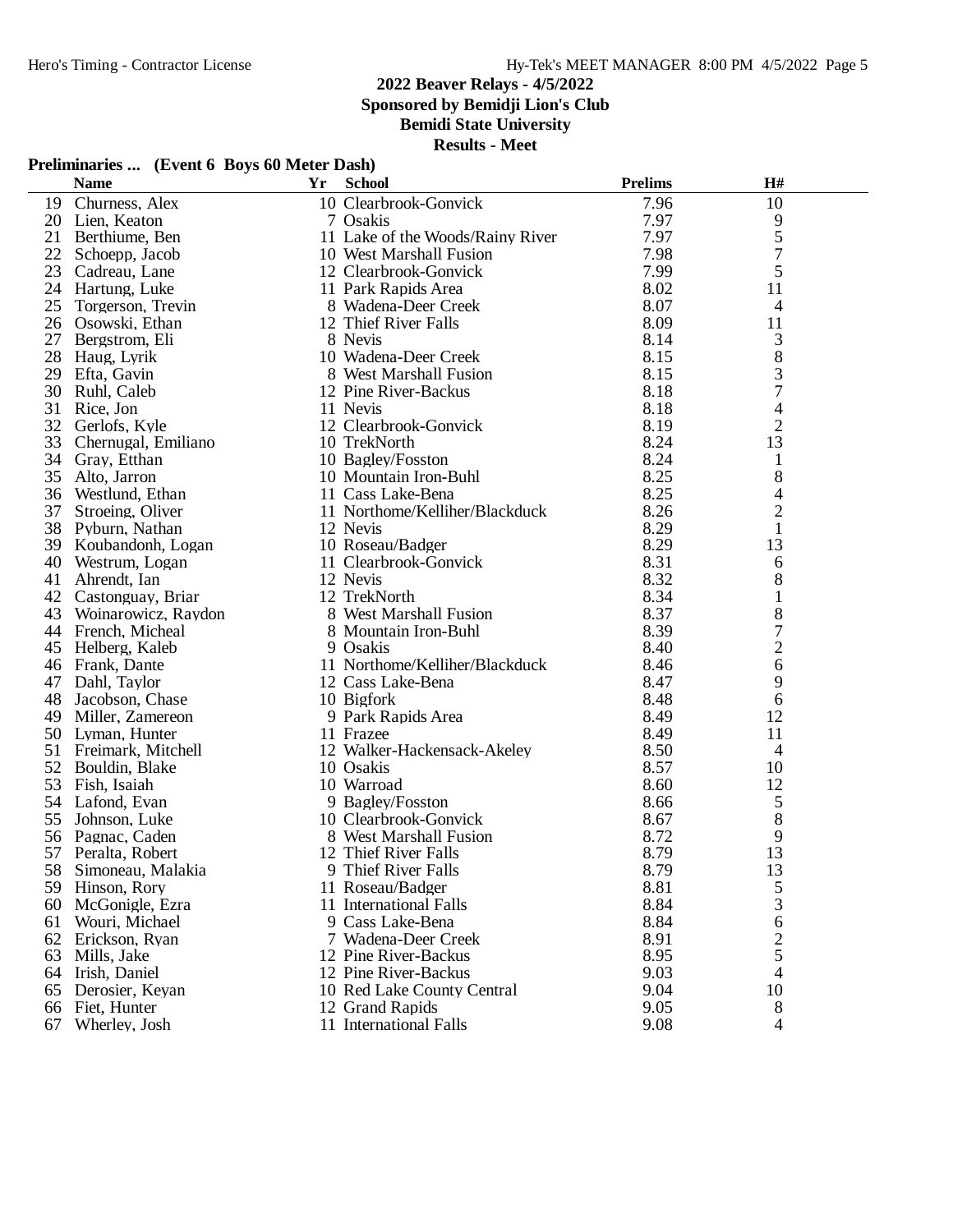**Sponsored by Bemidji Lion's Club**

**Bemidi State University**

#### **Results - Meet**

## **Preliminaries ... (Event 6 Boys 60 Meter Dash)**

|               | <b>Name</b>                         | Yr | <b>School</b>               | <b>Prelims</b> | H#                       |                         |
|---------------|-------------------------------------|----|-----------------------------|----------------|--------------------------|-------------------------|
| 68            | McQuiston, River                    |    | 12 Wadena-Deer Creek        | 9.11           | 9                        |                         |
| 69            | Marvin-Nichols, Tyler               |    | 8 Roseau/Badger             | 9.12           | 10                       |                         |
| 70            | Tabatt, Austin                      |    | 12 Thief River Falls        | 9.21           | 8                        |                         |
| 71            | Putnam, Danny                       |    | 12 Frazee                   | 9.25           | 12                       |                         |
| 72            | Eidelbes, Ethan                     |    | 9 Thief River Falls         | 9.34           | 12                       |                         |
| 73            | Hanson, Hayz                        |    | 9 Red Lake County Central   | 9.40           | 3                        |                         |
| 74            | Rodelo, Erick                       |    | 10 Frazee                   | 9.44           | $\mathbf{1}$             |                         |
| 75            | Mount, Ethan                        |    | 9 Bigfork                   | 9.48           | 6                        |                         |
|               | 76 Damlo, Cooper                    |    | 7 Wadena-Deer Creek         | 9.52           | $\tau$                   |                         |
| 77            | Knapper, Grady                      |    | 7 Mountain Iron-Buhl        | 9.69           | $\overline{c}$           |                         |
| 78            | White, Brandon                      |    | 9 Cass Lake-Bena            | 9.87           | 3                        |                         |
| 79            | Erickson, Oliver                    |    | 10 TrekNorth                | 9.94           | 10                       |                         |
|               | 80 Carlson, Peter                   |    | 8 TrekNorth                 | 10.34          | 11                       |                         |
| 81            | Adams, Landon                       |    | 7 Warroad                   | 10.40          | 9                        |                         |
|               | 82 Scholler, Brenden                |    | 9 International Falls       | 10.56          | 11                       |                         |
| 83            | Nelson, Austin                      |    | 7 Mountain Iron-Buhl        | 10.57          | 11                       |                         |
| 84            |                                     |    | 8 Mountain Iron-Buhl        | 10.60          | 4                        |                         |
|               | Akstulewicz, Nolan                  |    |                             |                |                          |                         |
|               | <b>Event 7 Girls 400 Meter Dash</b> |    |                             |                |                          |                         |
|               | <b>Name</b>                         | Yr | <b>School</b>               | <b>Finals</b>  | H#                       | <b>Points</b>           |
| <b>Finals</b> |                                     |    |                             |                |                          |                         |
|               | Larson, Brynn                       |    | 8 Frazee                    | 1:04.36        | 1                        | 9                       |
| 1             | Selly, Hailey                       |    | 10 Frazee                   | 1:04.36        | 1                        | 9                       |
| 3             | Lilly, Faith                        |    | 10 Warroad                  | 1:06.28        |                          | 6                       |
| 4             | Mayfield, Kaidence                  |    | 11 Frazee                   | 1:06.66        | 4                        | 5                       |
| 5             | Sweeney, Britta                     |    | 8 Wadena-Deer Creek         | 1:07.28        | $\overline{c}$           | 4                       |
| 6             | Peterson, Josie                     |    | 9 Thief River Falls         | 1:07.28        | $\mathbf{1}$             | 3                       |
| 7             | Brandt, Madeline                    |    | 7 Park Rapids Area          | 1:08.07        |                          | $\overline{\mathbf{c}}$ |
| 8             | Boyer, Ally                         |    | 7 Osakis                    | 1:08.49        | $\frac{2}{2}$            | $\mathbf{1}$            |
| 9             | Walker, Kaelyn                      |    | 8 Osakis                    | 1:08.88        | $\mathbf{1}$             |                         |
| 10            |                                     |    | 7 Wadena-Deer Creek         | 1:09.13        | $\overline{\mathcal{A}}$ |                         |
|               | Gravelle, Payton                    |    |                             |                |                          |                         |
| 11            | Bischoff, Mercury                   |    | 9 Grand Rapids              | 1:09.50        | 5                        |                         |
| 12            | Roering, Addison                    |    | 7 Osakis                    | 1:09.57        |                          |                         |
| 13            | Lowe, Maddie                        |    | 12 International Falls      | 1:10.01        | $\frac{2}{3}$            |                         |
| 14            | Westman, Isabelle                   |    | 9 West Marshall Fusion      | 1:10.46        |                          |                         |
| 15            | Herberg, Bailey                     |    | 11 International Falls      | 1:10.53        | 3                        |                         |
| 16            | Wojciechowski, Gwen                 |    | 8 Thief River Falls         | 1:10.65        | $\overline{4}$           |                         |
| 17            | Petron, Olivia                      |    | 11 Frazee                   | 1:11.15        | $\overline{4}$           |                         |
| 18            | Mills, Marrissa                     |    | Northome/Kelliher/Blackduck | 1:11.20        | 10                       |                         |
| 19            | Moyer, Aura                         |    | 10 Warroad                  | 1:11.42        | $\overline{2}$           |                         |
| 20            | LaBine, Alexis                      |    | 7 West Marshall Fusion      | 1:12.39        | $\overline{4}$           |                         |
| 21            | Webb, Olivia                        |    | 10 Bagley/Fosston           | 1:12.77        | 3                        |                         |
| 22            | Miska, Jorie                        |    | 8 West Marshall Fusion      | 1:12.89        | 4                        |                         |
| 23            | Schmitz, Emma                       |    | 9 Wadena-Deer Creek         | 1:13.26        | 3                        |                         |
| 24            | Schiebe, Marissa                    |    | 12 Red Lake County Central  | 1:13.85        | 9                        |                         |
| 25            | Gwiazdon, Nora                      |    | 10 Park Rapids Area         | 1:14.45        | 10                       |                         |
| 26            | Timm, Emily                         |    | 10 Grand Rapids             | 1:14.71        | 5                        |                         |
| 27            | Schmidtbauer, Hatti                 |    | 12 Osakis                   | 1:15.69        | $\mathbf{2}$             |                         |
| 28            | Jackson, Alyssa                     |    | 10 Grand Rapids             | 1:16.13        | $\overline{7}$           |                         |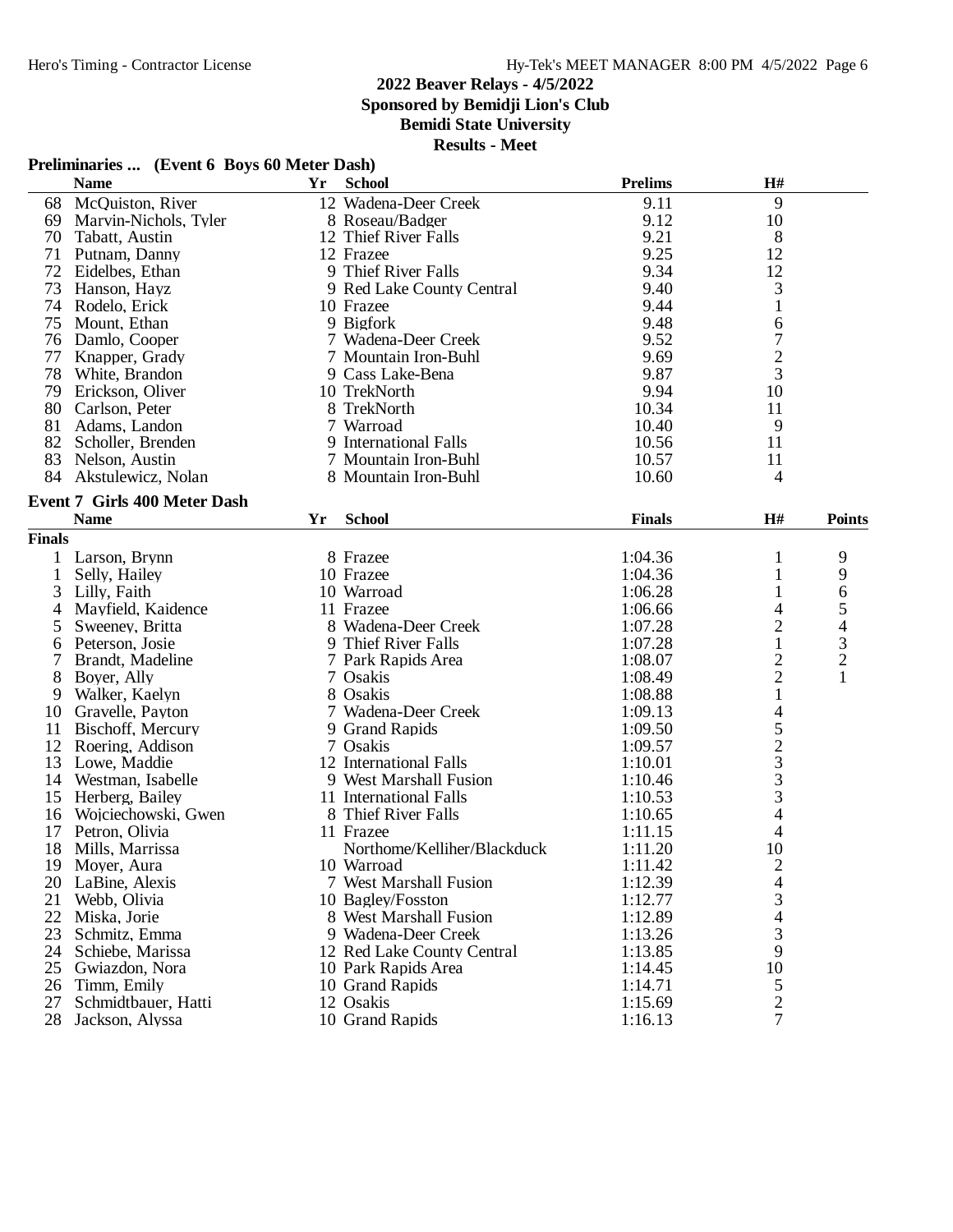# **2022 Beaver Relays - 4/5/2022 Sponsored by Bemidji Lion's Club**

# **Bemidi State University**

**Results - Meet**

|       | <b>Name</b>         | Yr | <b>School</b>                    | <b>Finals</b> | H#             | <b>Points</b> |
|-------|---------------------|----|----------------------------------|---------------|----------------|---------------|
| 29    | Barthel, Alayna     |    | 11 Bertha-Hewitt/Verndale        | 1:16.16       | 5              |               |
| 30    | Kern, Brielle       |    | 7 Wadena-Deer Creek              | 1:16.98       | 10             |               |
| 31    | Labrasseur, Alyce   |    | 10 Lake of the Woods/Rainy River | 1:16.99       | 6              |               |
| 32    | Goeden, Macey       |    | 10 Wadena-Deer Creek             | 1:17.27       | 10             |               |
| 33    | Hoefler, Brenna     |    | 9 Bagley/Fosston                 | 1:17.93       | 3              |               |
| 34    | Warren, Ashley      |    | 11 Bertha-Hewitt/Verndale        | 1:18.37       | 6              |               |
| 35    | Brula, Hanna        |    | 9 Grand Rapids                   | 1:18.46       | 6              |               |
| 36    | Casperson, Emma     |    | 9 Warroad                        | 1:19.80       | 9              |               |
| 37    | Hubbard, Elizabeth  |    | 9 Bertha-Hewitt/Verndale         | 1:20.24       | 6              |               |
| 38    | Gravdahl, Amelia    |    | 7 Park Rapids Area               | 1:20.87       | 5              |               |
| 39    | Harmoning, Daphne   |    | 9 Red Lake County Central        | 1:21.78       | 10             |               |
| 40    | Wedin, Reese        |    | 9 Bagley/Fosston                 | 1:22.05       | 8              |               |
| 41    | Mack, Makenzie      |    | 8 Park Rapids Area               | 1:22.18       | 9              |               |
| 42    | Jo Moore, Billie    |    | 10 Thief River Falls             | 1:22.36       | $\overline{7}$ |               |
| 43    | Jones, Lauren       |    | 12 Red Lake County Central       | 1:22.91       | $\frac{9}{7}$  |               |
| 44    | Homme, Lillian      |    | 9 Thief River Falls              | 1:23.37       |                |               |
| 45    | Saxton, Madalynn    |    | 8 International Falls            | 1:23.47       | 5              |               |
| 46    | Moe, Ginny          |    | 9 Mountain Iron-Buhl             | 1:24.15       | $\overline{7}$ |               |
| 47    | Baltes, Kelsey      |    | 9 Thief River Falls              | 1:25.21       | 7              |               |
| 48    | Kuchinski, Hailey   |    | 10 Bertha-Hewitt/Verndale        | 1:26.97       | 6              |               |
| 49    | Haataja, Ana        |    | 9 Bigfork                        | 1:27.06       | 9              |               |
| 50    | Olson, Caliyah      |    | 11 TrekNorth                     | 1:29.92       | 8              |               |
| 51    | Raitanen, Lauren    |    | 10 Grand Rapids                  | 1:31.58       | 8              |               |
| 52    | Fulmer, Morgan      |    | 10 Frazee                        | 1:33.98       | 7              |               |
| 53    | Maxwell, Matia      |    | 9 TrekNorth                      | 1:41.00       | 8              |               |
| 54    | Tomlinson, Savannah |    | 12 TrekNorth                     | 1:41.96       | 8              |               |
| $---$ | Meier, Jena         |    | 9 Park Rapids Area               | <b>DNF</b>    | 9              |               |

## **Event 8 Boys 400 Meter Dash**

|               | 100<br>. | . | H# |  |
|---------------|----------|---|----|--|
| <b>Finals</b> |          |   |    |  |

| шаіз |                    |                                  |       |    |    |
|------|--------------------|----------------------------------|-------|----|----|
|      | Fahey, Andrew      | 11 Northome/Kelliher/Blackduck   | 54.09 |    | 10 |
|      | Anderson, Ian      | 11 Grand Rapids                  | 54.91 |    | 8  |
|      | Maclean. William   | 9 Thief River Falls              | 54.98 | 4  | 6  |
|      | Haack, Anson       | 12 Lake of the Woods/Rainy River | 55.26 |    |    |
|      | Stearns, Kaleb     | 12 Park Rapids Area              | 55.37 |    |    |
|      | Pugsley, Matthew   | 12 Wadena-Deer Creek             | 55.40 |    | 3  |
|      | Johannsen, Nathan  | 12 Frazee                        | 55.88 |    | 2  |
| 8    | Bryniarski, Aidan  | 12 Bertha-Hewitt/Verndale        | 56.38 |    |    |
| 9    | Warne, Sam         | 12 Park Rapids Area              | 57.32 |    |    |
| 10   | Olson, Robert      | 11 Bagley/Fosston                | 57.46 |    |    |
| 11   | Helberg, Kaleb     | 9 Osakis                         | 58.09 |    |    |
| 12   | McQuown, Jack      | 12 Clearbrook-Gonvick            | 58.15 |    |    |
| 13   | Schoepp, Jacob     | 10 West Marshall Fusion          | 58.33 | 3  |    |
| 14   | Deblieck, Pierce   | 11 Park Rapids Area              | 58.55 | 3  |    |
| 15   | Thompson, Koda     | 11 Bagley/Fosston                | 58.75 | 12 |    |
| 16   | Richardson, Joseph | 12 Bagley/Fosston                | 58.77 | 4  |    |
| 17   | Flatness, Ridge    | 11 Northome/Kelliher/Blackduck   | 58.88 | 11 |    |
| 18   | Sovada, Mason      | 10 Grand Rapids                  | 59.49 | 3  |    |

### **Finals ... (Event 7 Girls 400 Meter Dash)**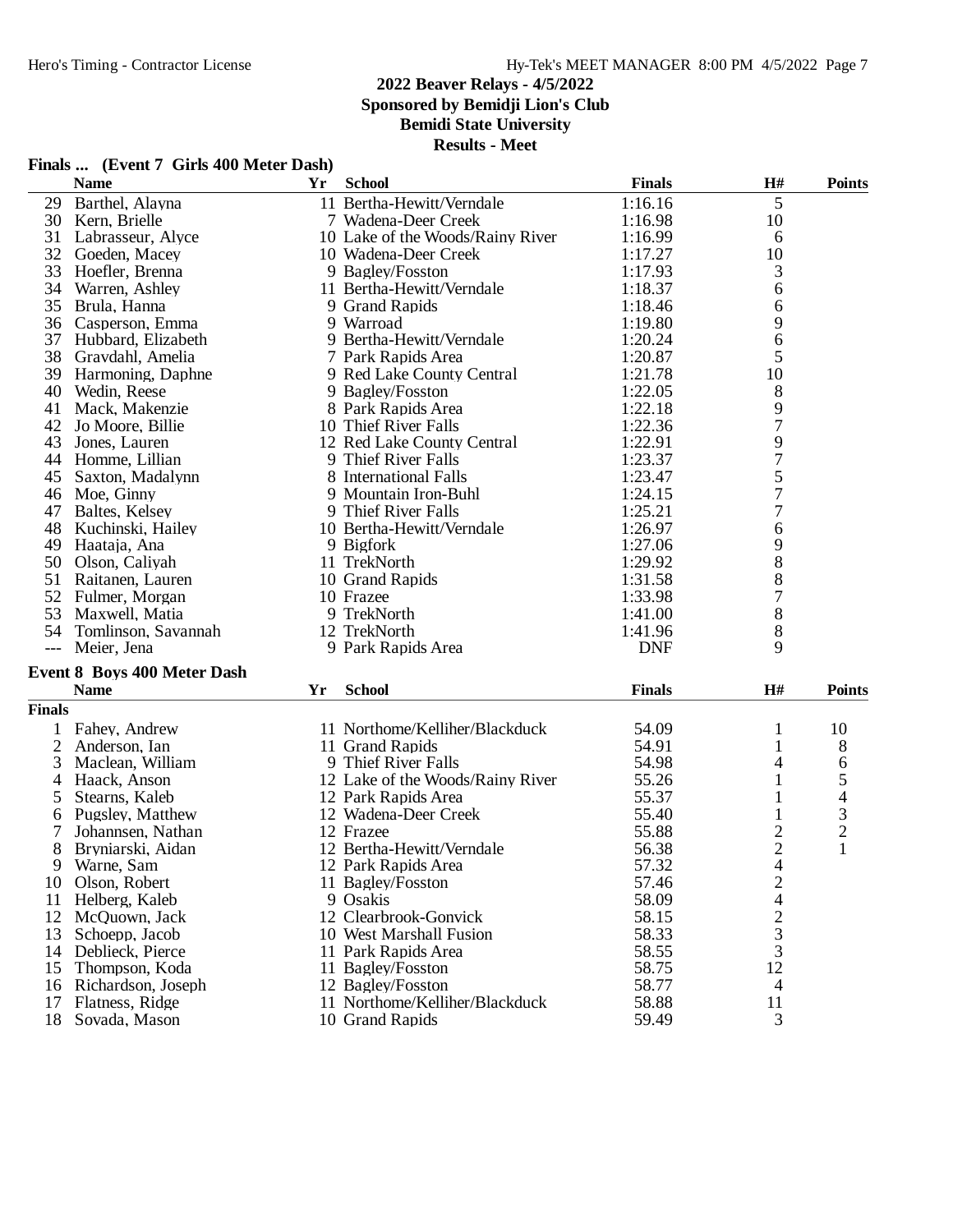**Sponsored by Bemidji Lion's Club**

**Bemidi State University**

| Finals  (Event 8 Boys 400 Meter Dash) |  |  |  |  |  |
|---------------------------------------|--|--|--|--|--|
|---------------------------------------|--|--|--|--|--|

|    | <b>Name</b>         | Yr | <b>School</b>                    | <b>Finals</b> | $\mathbf{H}$ # | <b>Points</b> |
|----|---------------------|----|----------------------------------|---------------|----------------|---------------|
| 19 | Yarbro, Waylan      |    | 12 Bagley/Fosston                | 59.60         | $\overline{2}$ |               |
| 20 | Gustafson, Kolden   |    | 11 Warroad                       | 59.62         | $\sqrt{6}$     |               |
| 21 | Lien, Keaton        |    | 7 Osakis                         | 1:00.37       | 5              |               |
| 22 | Scholler, Anthony   |    | 12 International Falls           | 1:00.95       | 10             |               |
| 23 | Parsons, Jonathon   |    | 12 Frazee                        | 1:01.02       | 5              |               |
| 24 | Hollis, Colten      |    | 12 International Falls           | 1:01.11       | $\overline{7}$ |               |
| 25 | Crabtree, Brady     |    | 10 Frazee                        | 1:01.13       | 5              |               |
| 26 | Fish, Isaiah        |    | 10 Warroad                       | 1:01.42       | 3              |               |
| 27 | Larson, Gunner      |    | 9 Grand Rapids                   | 1:01.45       | 6              |               |
| 28 | Borah, Brady        |    | 10 Frazee                        | 1:01.70       | 5              |               |
| 29 | Bouldin, Blake      |    | 10 Osakis                        | 1:02.02       | 4              |               |
| 30 | Dakken, Isaac       |    | 12 Thief River Falls             | 1:02.12       | 5              |               |
| 31 | Melin, Gerald       |    | 11 Red Lake County Central       | 1:02.20       | 3              |               |
| 32 | Gray, Etthan        |    | 10 Bagley/Fosston                | 1:02.33       | 12             |               |
| 33 | Bettiol, Alessandro |    | 11 Osakis                        | 1:02.52       | 4              |               |
| 34 | Nyre, Deyton        |    | 12 Thief River Falls             | 1:02.55       | 6              |               |
| 35 | Norman, Tate        |    | 9 Pine River-Backus              | 1:02.59       | 11             |               |
| 36 | Tanner, Jaxon       |    | 9 Thief River Falls              | 1:02.72       | 7              |               |
| 37 | Tisdell, Jordan     |    | 12 Pine River-Backus             | 1:03.05       | 10             |               |
| 38 | Galzki, Jarrett     |    | 9 Park Rapids Area               | 1:03.68       | 7              |               |
| 39 | Koubandonh, Logan   |    | 10 Roseau/Badger                 | 1:04.02       | 6              |               |
| 40 | Gonzalez, Henry     |    | 12 Northome/Kelliher/Blackduck   | 1:04.22       | 11             |               |
| 41 | Schiro, Yili        |    | 10 Lake of the Woods/Rainy River | 1:04.44       | 7              |               |
| 42 | Tande, Joe          |    | 9 Walker-Hackensack-Akeley       | 1:04.54       | 6              |               |
| 43 | Curnow, Larson      |    | 9 Grand Rapids                   | 1:04.91       | 8              |               |
| 44 | Schoepp, Jason      |    | 9 West Marshall Fusion           | 1:05.48       | 10             |               |
| 45 | Mannausau, Adrion   |    | 12 International Falls           | 1:05.81       | 8              |               |
| 46 | Schiller, Corbin    |    | 8 Park Rapids Area               | 1:06.35       | 8              |               |
| 47 | Wielenberg, Matt    |    | 10 TrekNorth                     | 1:06.45       | 8              |               |
| 48 | Steinbach, Charlie  |    | 11 Lake of the Woods/Rainy River | 1:06.64       | 12             |               |
| 49 | Engeldinger, Jake   |    | 9 Grand Rapids                   | 1:07.00       | 9              |               |
| 50 | Sopkowiak, Daniel   |    | 10 Lake of the Woods/Rainy River | 1:07.01       | 11             |               |
| 51 | Sechser, Josiah     |    | 9 Pine River-Backus              | 1:07.17       | 12             |               |
|    | 52 Rux, Marek       |    | 10 Thief River Falls             | 1:07.34       | 8              |               |
| 53 | Minion, Dalton      |    | 9 Pine River-Backus              | 1:07.58       | 12             |               |
| 54 | Lee, Caden          |    | 10 Red Lake County Central       | 1:07.93       | 8              |               |
| 55 | Schneider, Elijah   |    | 11 Pine River-Backus             | 1:08.02       | 11             |               |
| 56 | Blashack, Nathan    |    | 9 Bertha-Hewitt/Verndale         | 1:08.87       | 10             |               |
| 57 | Hovda, Bodee        |    | 11 Roseau/Badger                 | 1:08.97       | 7              |               |
|    | 58 Loverink, Isaac  |    | 11 Osakis                        | 1:09.17       | 6              |               |
|    | 59 O'Neill, Peyton  |    | 10 Red Lake County Central       | 1:09.53       | 9              |               |
| 60 | Derby, Mason        |    | 11 TrekNorth                     | 1:09.92       | 10             |               |
| 61 | Rankin, Daniel      |    | 11 Clearbrook-Gonvick            | 1:10.11       | 7              |               |
| 62 | Putnam, Danny       |    | 12 Frazee                        | 1:10.20       | 9              |               |
| 63 | Derosier, Keyan     |    | 10 Red Lake County Central       | 1:11.22       | 9              |               |
| 64 | Brandsma, William   |    | 9 Bertha-Hewitt/Verndale         | 1:12.11       | 12             |               |
| 65 | Duerst, Neal        |    | 11 TrekNorth                     | 1:13.24       | 9              |               |
| 66 | McDonald, Ethan     |    | 10 Roseau/Badger                 | 1:13.27       | 1              |               |
| 67 | Johnson, Kyle       |    | 9 Bertha-Hewitt/Verndale         | 1:15.83       | 10             |               |
|    |                     |    |                                  |               |                |               |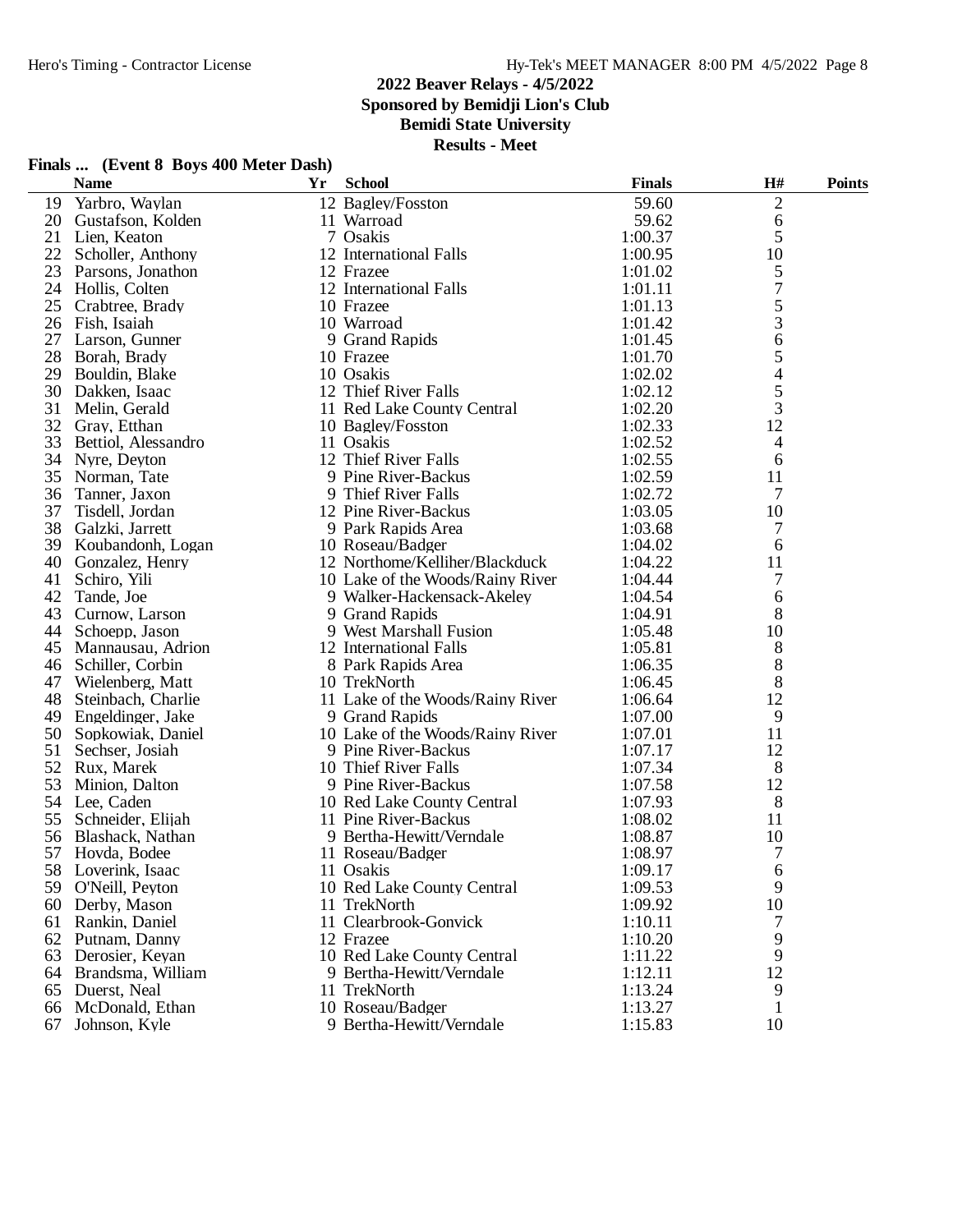# **2022 Beaver Relays - 4/5/2022 Sponsored by Bemidji Lion's Club Bemidi State University**

**Results - Meet**

|                | <b>Name</b>                  | Yr | <b>School</b>                    | <b>Finals</b> | H#                                              | <b>Points</b>  |
|----------------|------------------------------|----|----------------------------------|---------------|-------------------------------------------------|----------------|
| <b>Finals</b>  |                              |    |                                  |               |                                                 |                |
| $\mathbf{1}$   | Nelson, Liz                  |    | 10 Mountain Iron-Buhl            | 5:47.48       | 1                                               | 10             |
| 2              | Nelson, Kate                 |    | 10 Mountain Iron-Buhl            | 5:50.43       | $\mathbf{1}$                                    | 8              |
| 3              | Arroya, Mia                  |    | 9 Bertha-Hewitt/Verndale         | 5:54.07       | 1                                               | 6              |
| 4              | Hutchinson, Abbigail         |    | 10 International Falls           | 5:56.61       | 1                                               | 5              |
| 5              | Miller, Kendra               |    | 7 Bertha-Hewitt/Verndale         | 5:56.64       | 1                                               | $\overline{4}$ |
| 6              | Karkela, Ella                |    | 10 Grand Rapids                  | 5:58.45       | 1                                               | 3              |
| 7              | Brunsberg, Johanna           |    | 12 Wadena-Deer Creek             | 6:11.39       | $\overline{2}$                                  | $\overline{c}$ |
| 8              | Fiskness, Kaia               |    | 7 Osakis                         | 6:15.10       | $\mathbf{1}$                                    | 1              |
| 9              | Dahl, Ella                   |    | 8 Pine River-Backus              | 6:15.46       | $\overline{c}$                                  |                |
| 10             | Machlitt, Amelia             |    | 8 Clearbrook-Gonvick             | 6:15.65       | $\mathbf{1}$                                    |                |
| 11             | Bolton, Nora                 |    | 9 Park Rapids Area               | 6:20.34       | 1                                               |                |
| 12             | Walters, Emily               |    | 10 Grand Rapids                  | 6:25.35       | $\mathbf{2}$                                    |                |
| 13             | Peterson, Annie              |    | 8 West Marshall Fusion           | 6:25.95       | $\mathbf{1}$                                    |                |
|                | 14 Woinarowicz, Ayla         |    | 7 West Marshall Fusion           | 6:27.21       | $\overline{c}$                                  |                |
|                |                              |    |                                  | 6:29.34       | $\overline{c}$                                  |                |
|                | 15 London, Aleka             |    | 11 Park Rapids Area              | 6:30.63       |                                                 |                |
|                | 16 Sullivan, Nora            |    | 11 International Falls           |               | $\overline{c}$                                  |                |
|                | 17 Hendrickson, Emma         |    | 8 Red Lake County Central        | 6:32.10       | $\mathbf{1}$                                    |                |
|                | 18 Marvin, Caroline          |    | 9 Warroad                        | 6:32.37       | $\overline{c}$                                  |                |
| 19             | Harbott, Livia               |    | 7 Thief River Falls              | 6:33.08       | $\mathbf{1}$                                    |                |
|                | 20 Goulet, Jenna             |    | 8 Warroad                        | 6:37.84       | $\overline{2}$                                  |                |
|                | 21 Lytle, Elizabeth          |    | 9 Red Lake County Central        | 6:39.37       | $\,1$                                           |                |
|                | 22 Riewer, Braylee           |    | 12 Frazee                        | 6:39.74       | 222332333323                                    |                |
| 23             | Wood, Lila                   |    | 9 International Falls            | 6:44.84       |                                                 |                |
| 24             | Lloyd, Taylor                |    | 10 Bertha-Hewitt/Verndale        | 6:45.28       |                                                 |                |
| 25             | Campbell, Kennedy            |    | 8 Park Rapids Area               | 6:45.74       |                                                 |                |
|                | 26 Hartung, Sarah            |    | 8 Park Rapids Area               | 6:45.81       |                                                 |                |
|                | 27 Labrasseur, Alyce         |    | 10 Lake of the Woods/Rainy River | 6:46.07       |                                                 |                |
| 28             | Danielson, Mandy             |    | 11 Frazee                        | 6:47.27       |                                                 |                |
| 29             | Adams, Ellie                 |    | 10 Warroad                       | 6:49.66       |                                                 |                |
| 30             | Larsen, Bailey               |    | 11 Frazee                        | 6:54.24       |                                                 |                |
| 31             | Wittner, Natalie             |    | 9 Cass Lake-Bena                 | 6:54.28       |                                                 |                |
|                | 32 Courteau, Katelyn         |    | 12 Warroad                       | 6:59.01       |                                                 |                |
| 33             | Ford, Loralai                |    | 9 International Falls            | 7:02.28       |                                                 |                |
| 34             | Adkins, Lily                 |    | 11 Wadena-Deer Creek             | 7:04.95       |                                                 |                |
| 35             | Poole, Hannah                |    | 7 Warroad                        | 7:05.02       |                                                 |                |
| 36             | Westberg, Bella              |    | 8 West Marshall Fusion           | 7:19.12       |                                                 |                |
| 37             | Bryniarski, Arieanna         |    | 10 Bertha-Hewitt/Verndale        | 7:32.14       | $\begin{array}{c} 3 \\ 3 \\ 3 \\ 3 \end{array}$ |                |
| 38             | Bergem, Kelsey               |    | 9 Pine River-Backus              | 7:41.62       |                                                 |                |
|                | 39 Wittner, Caitlynn         |    | 11 TrekNorth                     | 7:49.19       | $\overline{c}$                                  |                |
|                | 40 Baker, Morgan             |    | 9 Osakis                         | 8:08.54       | 3                                               |                |
|                |                              |    |                                  |               |                                                 |                |
|                | Event 10 Boys 1600 Meter Run |    |                                  |               |                                                 |                |
|                | <b>Name</b>                  | Yr | <b>School</b>                    | <b>Finals</b> | H#                                              | <b>Points</b>  |
| <b>Finals</b>  |                              |    |                                  |               |                                                 |                |
| $\mathbf{1}$   | Bervig, Eli                  |    | 11 Park Rapids Area              | 4:45.71       | 1                                               | 10             |
| $\overline{2}$ | Rach, Brady                  |    | 8 Bertha-Hewitt/Verndale         | 4:53.36       | 1                                               | 8              |
|                | Brunsberg, Bjorn             |    | 11 Wadena-Deer Creek             | 5:01.88       |                                                 | 6              |

## **Event 9 Girls 1600 Meter Run**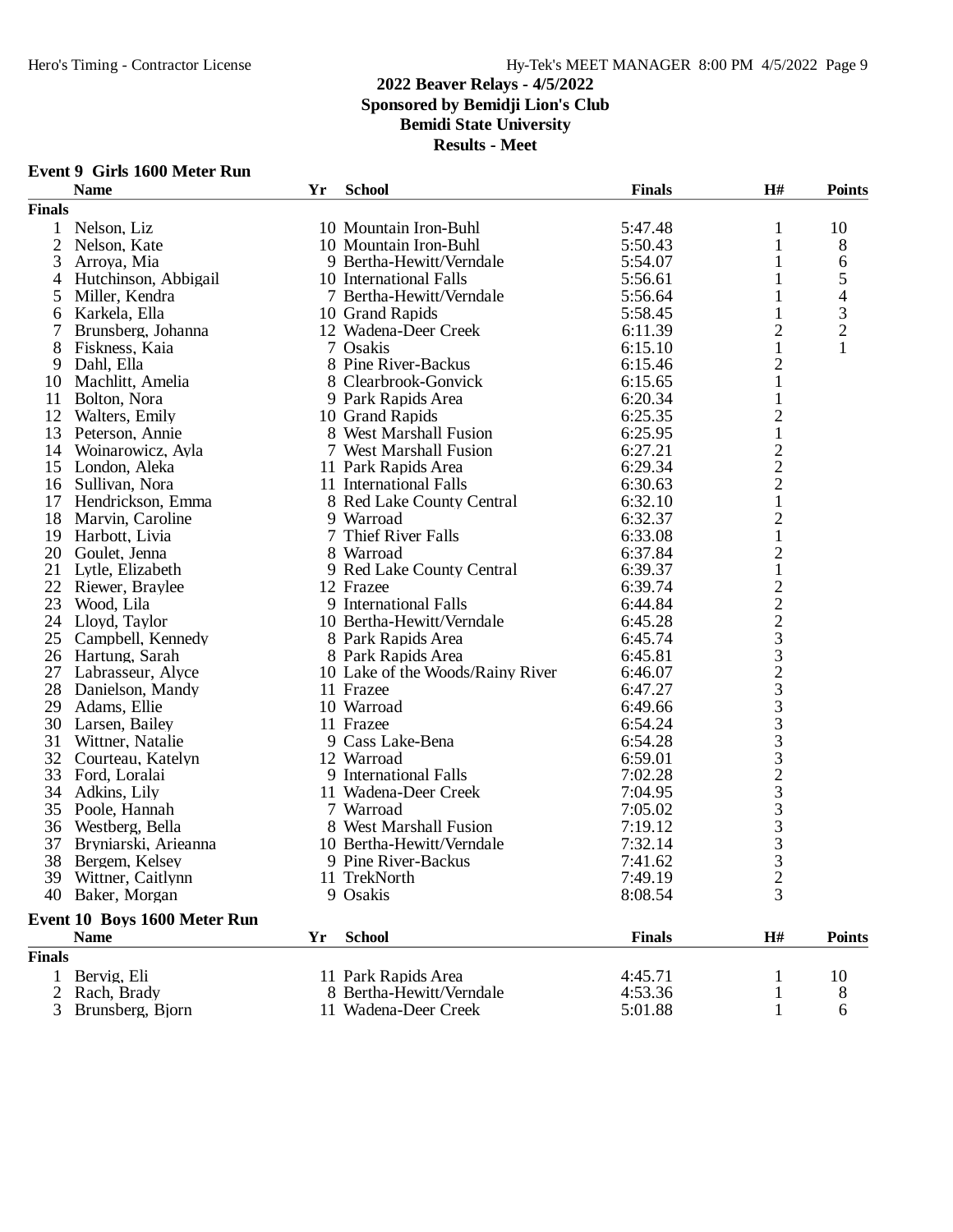**Sponsored by Bemidji Lion's Club**

**Bemidi State University**

|               | Finals  (Event 10 Boys 1600 Meter Run) |    |                                  |               |                                            |                |
|---------------|----------------------------------------|----|----------------------------------|---------------|--------------------------------------------|----------------|
|               | <b>Name</b>                            | Yr | <b>School</b>                    | <b>Finals</b> | H#                                         | <b>Points</b>  |
| 4             | Hoefs, Lane                            |    | 11 Wadena-Deer Creek             | 5:06.28       | 1                                          | 5              |
| 5             | Bruder, Zackery                        |    | 9 Osakis                         | 5:07.88       | 1                                          | 4              |
| 6             | Kayfes, Jeffrey                        |    | 12 Mountain Iron-Buhl            | 5:08.41       | $\mathbf{1}$                               | 3              |
| 7             | Meikle, Seth                           |    | 11 Lake of the Woods/Rainy River | 5:08.70       | $\mathbf{1}$                               | $\overline{c}$ |
| 8             | Godding, Trey                          |    | 11 TrekNorth                     | 5:11.33       | 1                                          |                |
| 9             | GuderJahn, Zane                        |    | 10 Bertha-Hewitt/Verndale        | 5:11.98       | $\overline{c}$                             |                |
| 10            | Peterson, Eli                          |    | 10 Nevis                         | 5:12.77       | $\overline{c}$                             |                |
| 11            | Hensel, Blaine                         |    | 11 Park Rapids Area              | 5:13.80       | $\mathbf{1}$                               |                |
| 12            | Baumgartner, Zach                      |    | 10 Bertha-Hewitt/Verndale        | 5:15.88       | 1                                          |                |
| 13            | Taplin, Jacob                          |    | 10 Osakis                        | 5:16.76       | $\mathbf{1}$                               |                |
|               | 14 Adler, Mason                        |    | 9 Grand Rapids                   | 5:29.50       | 1                                          |                |
| 15            | Olson, Palmer                          |    | 11 Bagley/Fosston                | 5:30.30       | $\overline{\mathbf{c}}$                    |                |
|               | 16 Bervig, Asher                       |    | 7 Park Rapids Area               | 5:31.69       | $\frac{2}{2}$                              |                |
| 17            | Poenix, Zane                           |    | 9 Grand Rapids                   | 5:31.83       |                                            |                |
|               | 18 Blashack, Issac                     |    | 12 Bertha-Hewitt/Verndale        | 5:32.36       | $\mathbf{1}$                               |                |
| 19            | Schiro, Yili                           |    | 10 Lake of the Woods/Rainy River | 5:32.78       | $\overline{\mathbf{c}}$                    |                |
| 20            | Proell, Michael                        |    | 9 Bertha-Hewitt/Verndale         | 5:33.09       | $\overline{c}$                             |                |
| 21            | Crist, Wyatt                           |    | 8 Warroad                        | 5:33.12       | $\mathbf{1}$                               |                |
| 22            | Sovada, Mason                          |    | 10 Grand Rapids                  | 5:39.28       | 1                                          |                |
| 23            | Munstenteiger, Van                     |    | 8 Roseau/Badger                  | 5:43.15       |                                            |                |
|               | 24 Nelson, Grant                       |    | 8 Wadena-Deer Creek              | 5:43.68       |                                            |                |
|               | 25 Beckel, Alex                        |    | 9 Lake of the Woods/Rainy River  | 5:44.28       |                                            |                |
|               | 26 Meikle, Dawson                      |    | 9 Lake of the Woods/Rainy River  | 5:47.44       |                                            |                |
|               | 27 Helander, Leighton                  |    | 10 Mountain Iron-Buhl            | 5:49.63       | 2 2 2 3 3 2 2 2 2 3 3 3 3 3 3 3 3 3        |                |
| 28            | Davis, John                            |    | 12 Warroad                       | 5:51.09       |                                            |                |
| 29            | Sharp, Jonah                           |    | 8 Frazee                         | 5:53.40       |                                            |                |
|               | 30 Huot, tyler                         |    | 7 Park Rapids Area               | 5:56.83       |                                            |                |
| 31            | Anderson, Joseph                       |    | 10 Grand Rapids                  | 5:59.02       |                                            |                |
| 32            | Wikert, Zach                           |    | 12 Thief River Falls             | 6:08.69       |                                            |                |
| 33            | Suchy, Nick                            |    | 8 Red Lake County Central        | 6:09.16       |                                            |                |
| 34            | Hinson, Rory                           |    | 11 Roseau/Badger                 | 6:11.37       |                                            |                |
| 35            | Ward, Jayson                           |    | 11 Park Rapids Area              | 6:12.07       |                                            |                |
|               | 36 Dorrow, Josh                        |    | 10 Lake of the Woods/Rainy River | 6:12.45       |                                            |                |
| 37            | Sandberg, Spencer                      |    | 10 Mountain Iron-Buhl            | 6:14.30       |                                            |                |
| 38            | Malone, Eric                           |    | 12 Wadena-Deer Creek             | 6:16.15       |                                            |                |
| 39            | Johnson, Sully                         |    | 7 Warroad                        | 6:20.74       |                                            |                |
| 40            | Nelson, Drew                           |    | 9 Bagley/Fosston                 | 6:21.00       |                                            |                |
| 41            | Daniels, Samuel                        |    | 8 Warroad                        | 6:24.54       |                                            |                |
|               | 42 Hagen, Ayden                        |    | 9 Bagley/Fosston                 | 6:52.26       | 3                                          |                |
| 43            | Schultz, Noah                          |    | 11 Osakis                        | 6:52.32       | 3                                          |                |
| 44            | Anderson, Owen                         |    | 8 Wadena-Deer Creek              | 7:01.94       |                                            |                |
| 45            | Landey, Dayton                         |    | 10 Grand Rapids                  | 7:07.81       |                                            |                |
|               | 46 Derby, Carter                       |    | 9 TrekNorth                      | 7:08.40       | $\begin{array}{c} 3 \\ 3 \\ 3 \end{array}$ |                |
|               | <b>Event 3 Girls 60 Meter Hurdles</b>  |    |                                  |               |                                            |                |
|               | <b>Name</b>                            | Yr | <b>School</b>                    | <b>Finals</b> | $\mathbf{H}$ #                             | <b>Points</b>  |
| <b>Finals</b> |                                        |    |                                  |               |                                            |                |
|               | 1 Moore, Rylee                         |    | 12 Frazee                        | 10.34         | 1                                          | 10             |
|               | 2 McNamee, Grace                       |    | 9 Nevis                          | 10.59         | 1                                          | 8              |
|               |                                        |    |                                  |               |                                            |                |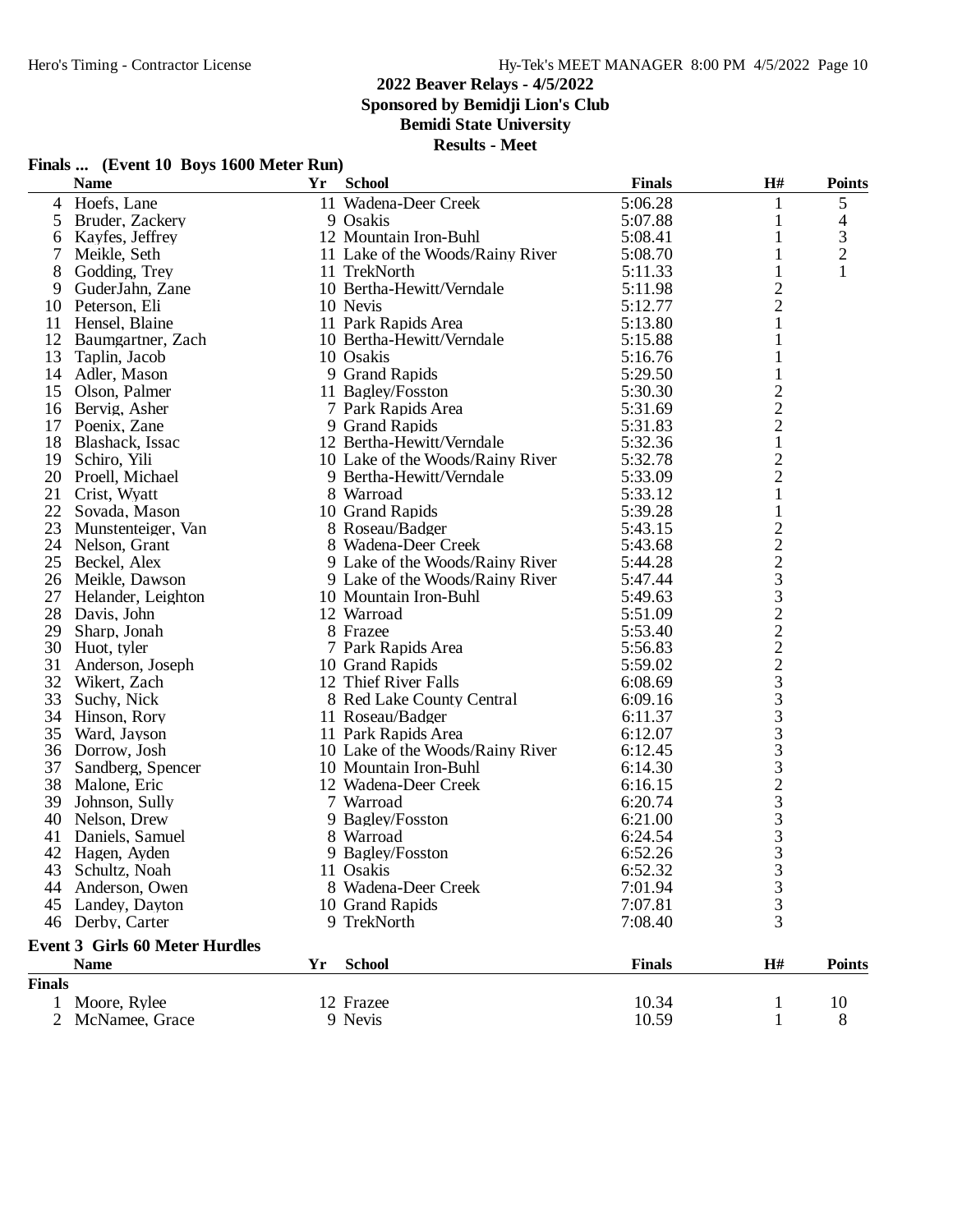**Sponsored by Bemidji Lion's Club**

## **Bemidi State University**

**Results - Meet**

## **Finals ... (Event 3 Girls 60 Meter Hurdles)**

|                | <b>Name</b>                                         | Yr | <b>School</b>                    | <b>Finals</b> | $\mathbf{H}$ #          | <b>Points</b>  |
|----------------|-----------------------------------------------------|----|----------------------------------|---------------|-------------------------|----------------|
| 3              | Pederson, Hannah                                    |    | 10 West Marshall Fusion          | 10.61         | 1                       | 6              |
| 4              | Nelson, Ellee                                       |    | 9 Grand Rapids                   | 10.68         | 1                       | 5              |
| 5              | Petron, Olivia                                      |    | 11 Frazee                        | 10.77         | $\overline{2}$          | 4              |
| 6              | Mayfield, Kaidence                                  |    | 11 Frazee                        | 10.84         | $\mathbf{1}$            | 3              |
| 7              | Heppner, Avianna                                    |    | 12 Warroad                       | 10.87         | $\overline{c}$          | $\overline{c}$ |
| 8              | Packer, Madison                                     |    | 12 Wadena-Deer Creek             | 10.95         | $\overline{2}$          | 1              |
| 9              | Schiebe, Marissa                                    |    | 12 Red Lake County Central       | 11.13         | $\mathbf{1}$            |                |
|                | 10 Osowski, Nora                                    |    | 9 West Marshall Fusion           | 11.21         | 1                       |                |
| 11             | Barthel, Michaela                                   |    | 10 Bertha-Hewitt/Verndale        | 11.58         | $\overline{c}$          |                |
|                | 12 Bilben, Jillian                                  |    | 10 International Falls           | 11.61         | $\overline{c}$          |                |
|                | 13 Chase, Cece                                      |    | 10 Park Rapids Area              | 11.78         | $\overline{c}$          |                |
|                | 14 Larsen, Kaitlyn                                  |    | 12 Roseau/Badger                 | 12.17         | $\overline{2}$          |                |
|                |                                                     |    |                                  |               |                         |                |
|                | <b>Event 4 Boys 60 Meter Hurdles</b><br><b>Name</b> | Yr | <b>School</b>                    | <b>Finals</b> | H#                      | <b>Points</b>  |
|                |                                                     |    |                                  |               |                         |                |
| <b>Finals</b>  |                                                     |    |                                  |               |                         |                |
| 1              | Jones, Stewart                                      |    | 11 Osakis                        | 8.85          | $\mathbf{1}$            | 10             |
| $\overline{2}$ | Carlson, Wesley                                     |    | 12 Grand Rapids                  | 9.35          | 1                       | 8              |
| 3              | Domier, Brady                                       |    | 12 Wadena-Deer Creek             | 9.45          | 1                       | 6              |
| $\overline{4}$ | Johannsen, Nathan                                   |    | 12 Frazee                        | 9.68          | 1                       | 5              |
| 5              | Christensen, Herschel                               |    | 9 Grand Rapids                   | 9.90          | 1                       | 4              |
| 6              | Deblieck, Pierce                                    |    | 11 Park Rapids Area              | 9.99          | $\overline{2}$          | 3              |
| $\tau$         | Bilinski, Evan                                      |    | 12 Northome/Kelliher/Blackduck   | 10.00         | 1                       | $\overline{c}$ |
| 8              | Rice, Jon                                           |    | 11 Nevis                         | 10.46         | $\mathbf{1}$            | $\mathbf{1}$   |
| 9              | Lubarski, Nolan                                     |    | 12 Thief River Falls             | 10.52         | $\overline{\mathbf{c}}$ |                |
|                | 10 Lambert, Carson                                  |    | 11 Red Lake County Central       | 10.70         | $\overline{c}$          |                |
| 11             | Fiet, Hunter                                        |    | 12 Grand Rapids                  | 11.01         | $\overline{c}$          |                |
|                | 12 Rettke, Hayden                                   |    | 8 Walker-Hackensack-Akeley       | 11.15         | $\overline{c}$          |                |
|                | 13 Berthiume, Ben                                   |    | 11 Lake of the Woods/Rainy River | 11.47         | $\overline{2}$          |                |
|                |                                                     |    |                                  |               |                         |                |
|                | <b>Event 5 Girls 60 Meter Dash</b>                  |    |                                  |               |                         |                |
|                | <b>Name</b>                                         | Yr | <b>School</b>                    | <b>Finals</b> | H#                      | <b>Points</b>  |
| <b>Finals</b>  |                                                     |    |                                  |               |                         |                |
| 1              | Phrakonkham, Ava                                    |    | 9 Bagley/Fosston                 | 8.07          | 1                       | 10             |
| $\overline{2}$ | Tirkkonen, Riika                                    |    | 12 Bagley/Fosston                | 8.22          | $\mathbf{1}$            | 8              |
| 3              | Haack, Paige                                        |    | 11 Lake of the Woods/Rainy River | 8.22          | 1                       | 6              |
| 4              | Mehrkens, Kendra                                    |    | 10 Thief River Falls             | 8.30          | 1                       | 5              |
| 5              | Stanek, Tessa                                       |    | 12 Osakis                        | 8.37          | 1                       | $\overline{4}$ |
| 6              | Smith, Shakyla                                      |    | Northome/Kelliher/Blackduck      | 8.47          | 1                       | 3              |
| 7              | McLean, Chloe                                       |    | 12 Bagley/Fosston                | 8.48          | $\mathbf{1}$            | $\overline{c}$ |
| 8              | Selly, Hailey                                       |    | 10 Frazee                        | 8.56          | $\overline{c}$          | 1              |
| 9              | LaVine, Allison                                     |    | 9 Clearbrook-Gonvick             | 8.67          |                         |                |
| 10             | Njounang, Alvine                                    |    | 12 Grand Rapids                  | 8.71          | 222222                  |                |
| 11             | Sonnenberg, Jayden                                  |    | 8 Frazee                         | 8.71          |                         |                |
| 12             | Sharp, Layla                                        |    | 7 Wadena-Deer Creek              | 8.78          |                         |                |
| 13             | Olson, Jeanne                                       |    | 12 Thief River Falls             | 8.78          |                         |                |
|                | 14 Nelson, Ellee                                    |    | 9 Grand Rapids                   | 8.82          |                         |                |
|                |                                                     |    |                                  |               |                         |                |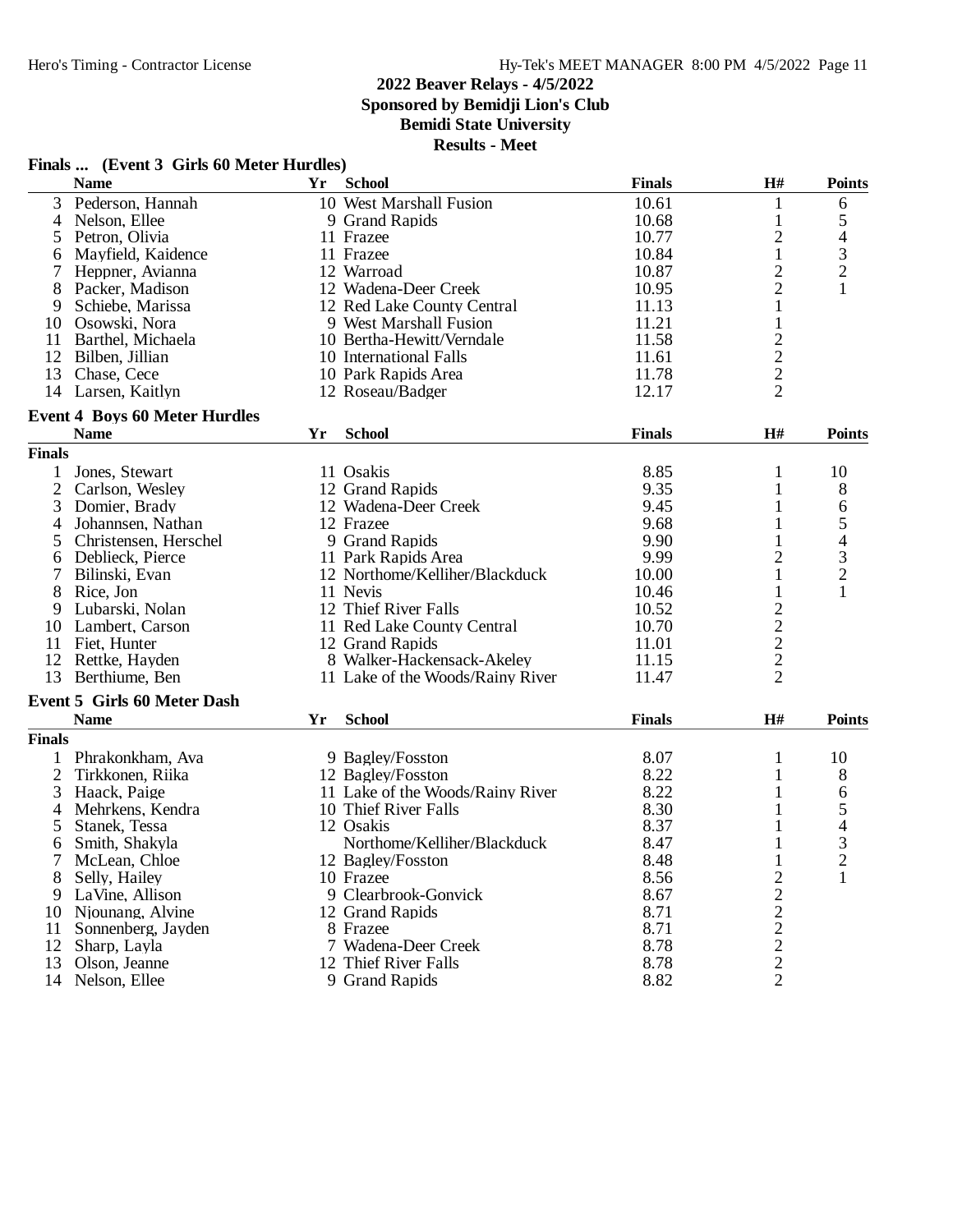**Event 6 Boys 60 Meter Dash**

#### **2022 Beaver Relays - 4/5/2022 Sponsored by Bemidji Lion's Club Bemidi State University**

**Results - Meet**

#### **Name Yr School Finals H# Points Finals** 1 Ogundeji, Ayo 9 Nevis 7.32 1 10 2 Nelson, Noah 9 Bagley/Fosston 7.33 1 8 3 Fahey, Andrew 11 Northome/Kelliher/Blackduck 7.49 1 6<br>4 Bryniarski, Aidan 12 Bertha-Hewitt/Verndale 7.53 1 5 4 Bryniarski, Aidan 12 Bertha-Hewitt/Verndale 15 7.53 1 5<br>12 Grand Rapids 12 Strand 12 Grand Rapids 7.58 1 4 5 Borgman, Risto 12 Grand Rapids 7.58 1 4<br>6 Hill, Tristan 12 Park Rapids Area 7.63 1 3 Fill, Tristan 12 Park Rapids Area 1 2 Park Rapids Area 1 3<br>
Ashmoore, Kai 1 2 Walker-Hackensack-Akeley 1.63 1 2 12 Walker-Hackensack-Akeley 1.63 1 2<br>
8 Metzgar, Kaydin 11 Grand Rapids 11 Grand Rapids 11 2<br>
9 Runyan, Cameron 11 Park Rapids Area 1.772 2 8 Metzgar, Kaydin 11 Grand Rapids 7.69<br>
9 Runyan, Cameron 11 Park Rapids Area 7.72 9 Runyan, Cameron 11 Park Rapids Area 7.72 2<br>
12 Lake of the Woods/Rainy River 7.74 2 10 Haack, Anson 12 Lake of the Woods/Rainy River 7.74 2<br>11 Carpenter, Riley 12 Walker-Hackensack-Akeley 7.78 2 12 Walker-Hackensack-Akeley 7.78 2<br>10 Grand Rapids 7.86 2 12 Froehlich, Jamin **Event 11 Girls 4x200 Meter Relay Team Relay Finals H# Points Finals** 1 Bagley/Fosston <br>
2 Frazee <br>
A 1:57.50 1 10<br>
8 2 Frazee A 1:57.50 1 8 3 Park Rapids Area A 1:59.78 1 6 4 Osakis B 1:59.86 3 5 5 Wadena-Deer Creek A 1:59.87 2 4<br>6 West Marshall Fusion B B 2:00.16 4 3 6 West Marshall Fusion B<br>
2:00.16 4 3<br>
7 Warroad A<br>
2:00.54 4 2 7 Warroad A 2:00.54 4 2 8 Thief River Falls <br>
9 Frazee <br>
B 2:00.74 2 1<br>
2 1 9 Frazee B 2:00.82 1 10 International Falls <br>
11 Grand Rapids B 32:02.55 2<br>
2:03.37 2 11 Grand Rapids B 2:03.37 2<br>12 Osakis A 2:04.46 1 12 Osakis **A** 2:04.46 1 13 Thief River Falls B<br>
14 Roseau/Badger A<br>
2:06.25 4 14 Roseau/Badger A 2:06.25 4<br>15 Bagley/Fosston B 2:06.72 3 15 Bagley/Fosston B<br>
16 Bertha-Hewitt/Verndale A<br>
2:06.90 2 16 Bertha-Hewitt/Verndale A 2:06.90 2<br>
17 Lake of the Woods/Rainy River A 2:08.33 5 17 Lake of the Woods/Rainy River A 2:08.33 5<br>
2:11.11 5 18 Warroad **B** 2:11.11 5<br>19 Grand Rapids A 2:12.58 3 19 Grand Rapids **A** 2:12.58 3<br>
20 Park Rapids Area **B** 2:12.65 5 20 Park Rapids Area B 2:12.65 5<br>
21 West Marshall Fusion A 2:13.40 3 21 West Marshall Fusion <br>
22 Mountain Iron-Buhl <br>
22 Mountain Iron-Buhl <br>
22 Mountain Iron-Buhl <br>
23 Mountain Iron-Buhl <br>
3 Mountain Iron-Buhl A 2:17.62 5<br>
International Falls B 2:18.89 5 23 International Falls B 2:18.89 5<br>24 Bigfork A 2:19.84 4 24 Bigfork **A** 2:19.84 4 25 Wadena-Deer Creek B 2:28.63 5<br>
26 TrekNorth A 2:35.70 4 26 TrekNorth A 2:35.70 4<br>27 Cass Lake-Bena A 2:42.01 4 27 Cass Lake-Bena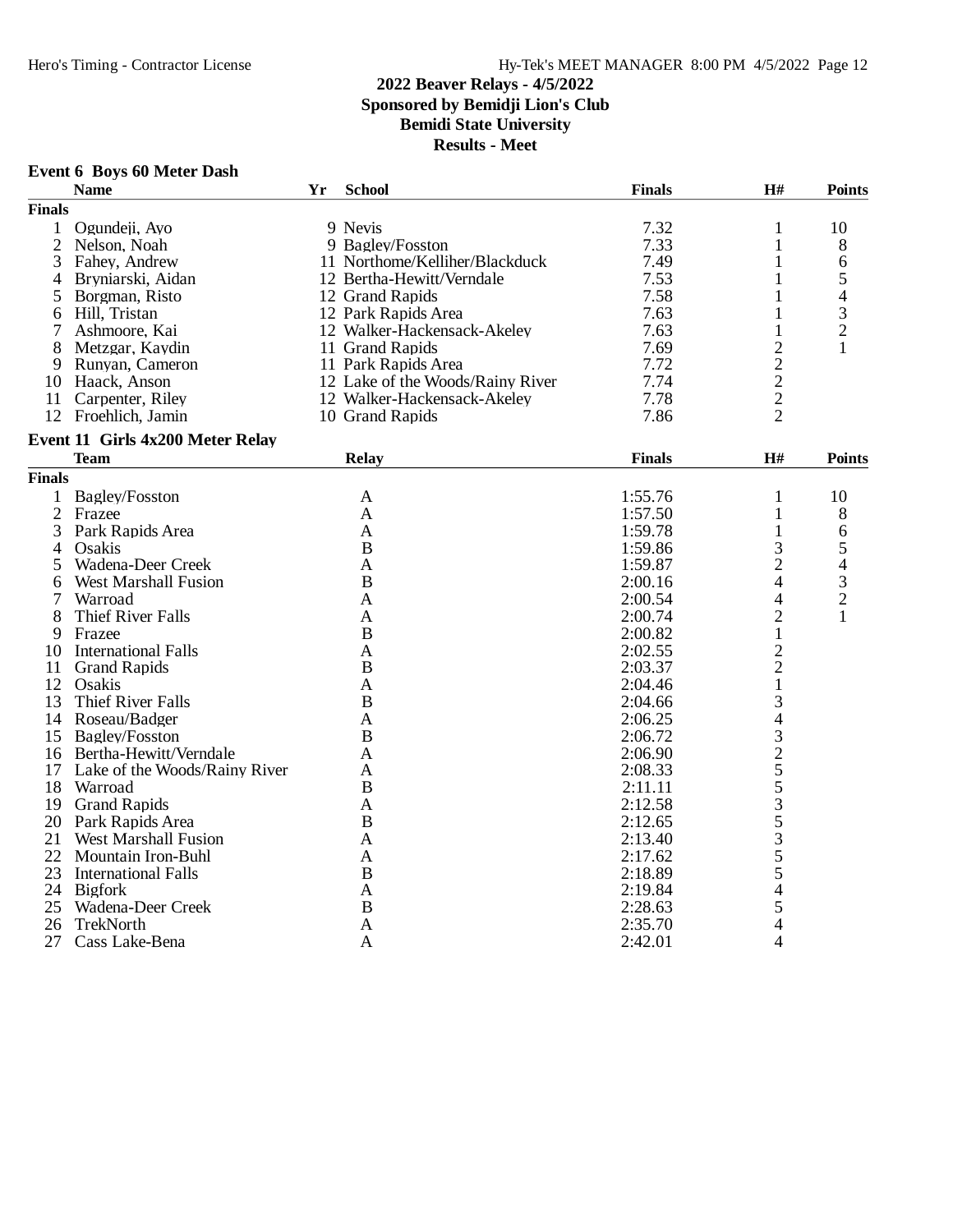### **2022 Beaver Relays - 4/5/2022 Sponsored by Bemidji Lion's Club Bemidi State University Results - Meet**

### **Event 12 Boys 4x200 Meter Relay**

|                | <b>Team</b>                    |    | <b>Relay</b>                     | <b>Finals</b> | H#                                         | <b>Points</b>                              |
|----------------|--------------------------------|----|----------------------------------|---------------|--------------------------------------------|--------------------------------------------|
| <b>Finals</b>  |                                |    |                                  |               |                                            |                                            |
| 1              | Wadena-Deer Creek              |    | A                                | 1:39.07       | 1                                          | 10                                         |
| $\overline{2}$ | Park Rapids Area               |    | A                                | 1:43.00       | 1                                          | 8                                          |
| 3              | Bagley/Fosston                 |    | A                                | 1:43.17       |                                            | 6                                          |
| 4              | Northome/Kelliher/Blackduck    |    | A                                | 1:44.57       | 2                                          | 5                                          |
| 5              | Park Rapids Area               |    | B                                | 1:45.67       | 1                                          |                                            |
| 6              | Osakis                         |    | A                                | 1:46.14       | $\overline{c}$                             | 4                                          |
| 7              | Clearbrook-Gonvick             |    | A                                | 1:48.30       |                                            |                                            |
| 8              | Thief River Falls              |    | A                                | 1:48.46       | $\frac{2}{2}$                              | $\frac{3}{2}$                              |
| 9              | Lake of the Woods/Rainy River  |    | A                                | 1:49.00       | 4                                          | $\mathbf{1}$                               |
| 10             | <b>West Marshall Fusion</b>    |    | A                                | 1:49.06       | 1                                          |                                            |
| 11             | <b>Grand Rapids</b>            |    | A                                | 1:49.57       | $\overline{c}$                             |                                            |
| 12             | Clearbrook-Gonvick             |    | $\bf{B}$                         |               | $\overline{\mathcal{A}}$                   |                                            |
|                |                                |    |                                  | 1:49.78       |                                            |                                            |
| 13             | Thief River Falls              |    | $\bf{B}$                         | 1:49.85       | $\begin{array}{c} 3 \\ 2 \\ 4 \end{array}$ |                                            |
|                | 14 Bagley/Fosston              |    | B                                | 1:51.40       |                                            |                                            |
| 15             | Mountain Iron-Buhl             |    | A                                | 1:51.69       |                                            |                                            |
| 16             | <b>Grand Rapids</b>            |    | $\mathbf B$                      | 1:52.15       | 4                                          |                                            |
| 17             | Wadena-Deer Creek              |    | B                                | 1:52.17       | 3                                          |                                            |
| 18             | <b>Red Lake County Central</b> |    | A                                | 1:53.16       | 3                                          |                                            |
| 19             | Roseau/Badger                  |    | A                                | 1:53.67       | 3                                          |                                            |
| 20             | <b>International Falls</b>     |    | A                                | 1:53.73       |                                            |                                            |
| 21             | Osakis                         |    | $\bf{B}$                         | 1:58.62       | 3                                          |                                            |
| 22             | Cass Lake-Bena                 |    | A                                | 2:02.04       | 3                                          |                                            |
| 23             | Bertha-Hewitt/Verndale         |    | A                                | 2:13.42       | 4                                          |                                            |
| 24             | Mountain Iron-Buhl             |    | B                                | 2:21.79       | 4                                          |                                            |
|                | Event 13 Girls 800 Meter Run   |    |                                  |               |                                            |                                            |
|                | <b>Name</b>                    | Yr | <b>School</b>                    | <b>Finals</b> | H#                                         | <b>Points</b>                              |
|                |                                |    |                                  |               |                                            |                                            |
| <b>Finals</b>  |                                |    |                                  |               |                                            |                                            |
| 1              | Collins, Amber                 |    | 9 Wadena-Deer Creek              | 2:33.20       | 1                                          | 10                                         |
| $\overline{2}$ | Ratz, Elsie                    |    | 10 Frazee                        | 2:40.78       | 1                                          | 8                                          |
| 3              | Weisser, Bella                 |    | 10 Osakis                        | 2:41.05       | 1                                          | 6                                          |
| 4              | Manecke, Tessa                 |    | 10 Bagley/Fosston                | 2:41.65       | 1                                          | 5                                          |
| 5              | Pavek, Ally                    |    | 11 Wadena-Deer Creek             | 2:42.98       |                                            |                                            |
| 6              | Ford, Ryan                     |    | 12 International Falls           | 2:44.24       |                                            | $\begin{array}{c} 4 \\ 3 \\ 2 \end{array}$ |
| 7              | Peterson, Josie                |    | 9 Thief River Falls              | 2:48.15       |                                            |                                            |
| 8              | Dahl, Claire                   |    | 12 Pine River-Backus             | 2:49.06       |                                            | $\mathbf{1}$                               |
| 9              | Miska, Jorie                   |    | 8 West Marshall Fusion           | 2:54.73       | $\overline{\mathbf{c}}$                    |                                            |
| 10             | Harmon, Alessia                |    | 8 Park Rapids Area               | 2:56.33       |                                            |                                            |
| 11             | Larsen, Kaitlyn                |    | 12 Roseau/Badger                 | 2:56.90       | $\frac{2}{2}$                              |                                            |
| 12             | Perrine, Taylor                |    | 8 Frazee                         | 2:57.13       | $\overline{\mathbf{c}}$                    |                                            |
| 13             | Etter, Grace                   |    | 7 Park Rapids Area               | 2:59.69       | $\overline{c}$                             |                                            |
| 14             | Lytle, Elizabeth               |    | 9 Red Lake County Central        | 2:59.97       | $\mathbf{1}$                               |                                            |
| 15             | Perrine, Kimberly              |    | 9 Bagley/Fosston                 | 3:00.36       |                                            |                                            |
| 16             | Labrasseur, Alyce              |    | 10 Lake of the Woods/Rainy River | 3:00.92       | $\frac{2}{2}$                              |                                            |
| 17             | Hendrickson, Emma              |    | 8 Red Lake County Central        | 3:00.98       | $\mathbf 1$                                |                                            |
| 18             | Harbott, Livia                 |    | 7 Thief River Falls              | 3:01.34       | $\overline{c}$                             |                                            |
| 19             | Spicer, Noelle                 |    | 9 Wadena-Deer Creek              | 3:06.18       | 3                                          |                                            |
|                |                                |    |                                  |               |                                            |                                            |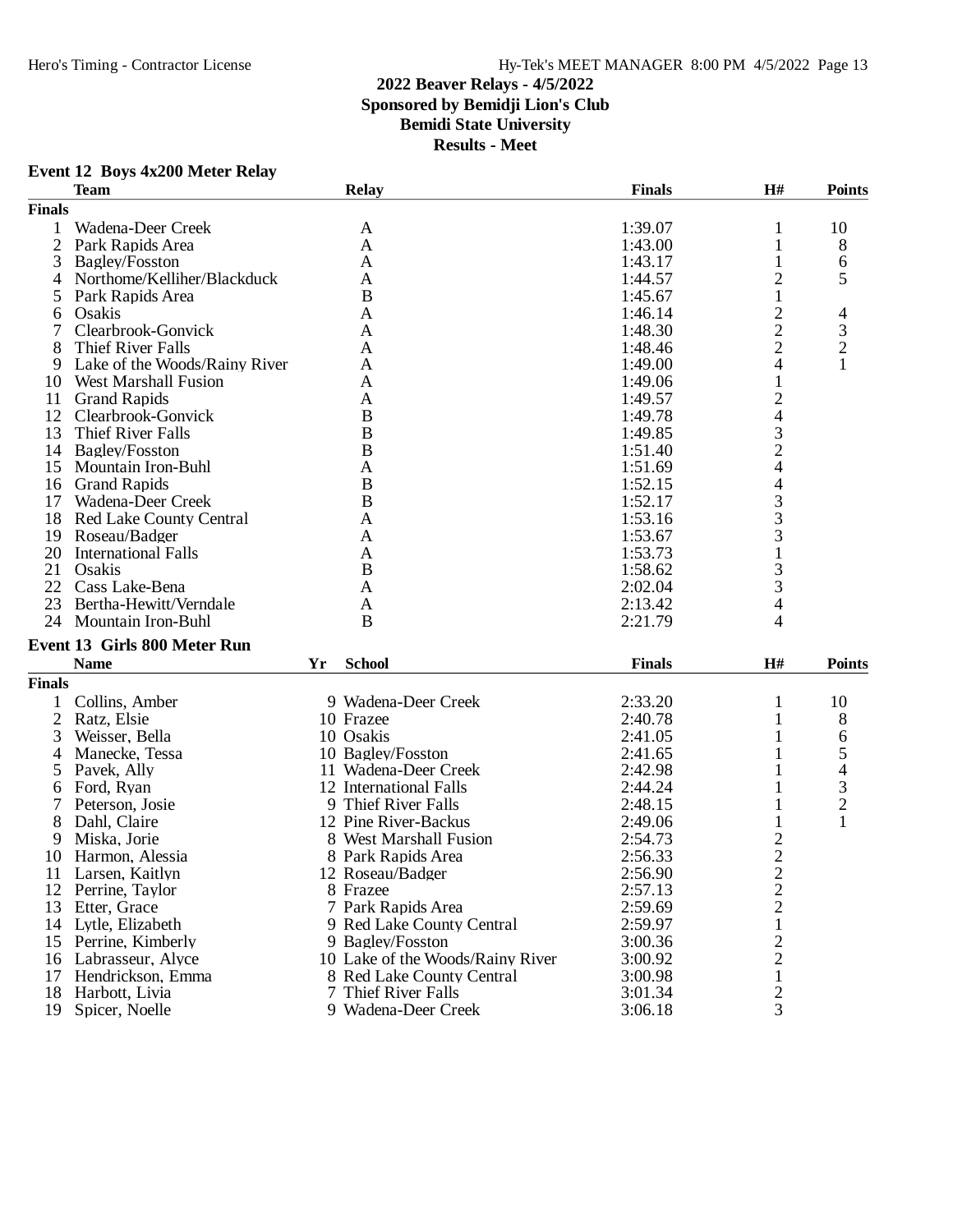**Finals ... (Event 13 Girls 800 Meter Run)**

# **2022 Beaver Relays - 4/5/2022**

**Sponsored by Bemidji Lion's Club**

# **Bemidi State University**

|               | <b>Name</b>                        | Yr | <b>School</b>                    | <b>Finals</b> | $\mathbf{H}$ #          | <b>Points</b>  |
|---------------|------------------------------------|----|----------------------------------|---------------|-------------------------|----------------|
|               | 20 Hamelau, Megan                  |    | 9 Wadena-Deer Creek              | 3:08.88       | 3                       |                |
|               | 21 Heppner, Lydia                  |    | 9 Warroad                        | 3:10.01       |                         |                |
| 22            | Hubbard, Elizabeth                 |    | 9 Bertha-Hewitt/Verndale         | 3:11.88       |                         |                |
| 23            | Isaacson, Clair                    |    | 8 Nevis                          | 3:15.30       | 33332322233233          |                |
| 24            | Hoefler, Brenna                    |    | 9 Bagley/Fosston                 | 3:16.97       |                         |                |
| 25            | Baltes, Kelsey                     |    | 9 Thief River Falls              | 3:17.97       |                         |                |
|               | 26 Lavin, Julie                    |    | 11 Clearbrook-Gonvick            | 3:20.53       |                         |                |
| 27            | Deshayes, Embry                    |    | 7 Park Rapids Area               | 3:20.66       |                         |                |
| 28            | Wegand, Madison                    |    | 10 Warroad                       | 3:21.43       |                         |                |
| 29            | Graeber, baijla                    |    | 10 Grand Rapids                  | 3:24.95       |                         |                |
| 30            | Moe, Ginny                         |    | 9 Mountain Iron-Buhl             | 3:25.24       |                         |                |
| 31            | Feltrin, Serena                    |    | 11 Clearbrook-Gonvick            | 3:27.40       |                         |                |
| 32            | Haataja, Ana                       |    | 9 Bigfork                        | 3:28.33       |                         |                |
| 33            | Raitanen, Lauren                   |    | 10 Grand Rapids                  | 3:28.48       |                         |                |
| 34            | Kuchinski, Hailey                  |    | 10 Bertha-Hewitt/Verndale        | 3:29.15       |                         |                |
| 35            | Wedin, Reese                       |    | 9 Bagley/Fosston                 | 3:29.27       |                         |                |
|               |                                    |    |                                  |               |                         |                |
|               | <b>Event 14 Boys 800 Meter Run</b> |    |                                  |               |                         |                |
|               | <b>Name</b>                        | Yr | <b>School</b>                    | <b>Finals</b> | H#                      | <b>Points</b>  |
| <b>Finals</b> |                                    |    |                                  |               |                         |                |
|               | Johannsen, Nathan                  |    | 12 Frazee                        | 2:10.52       | $\mathbf{1}$            | 10             |
| 2             | McQuown, Jack                      |    | 12 Clearbrook-Gonvick            | 2:11.75       | $\mathbf{1}$            | 8              |
| 3             | Miller, Preston                    |    | 10 Bertha-Hewitt/Verndale        | 2:11.93       | 1                       | 6              |
| 4             | Bjorklund, George                  |    | 12 Nevis                         | 2:12.33       | 1                       | 5              |
| 5             | Brunsberg, Bjorn                   |    | 11 Wadena-Deer Creek             | 2:14.52       | 1                       | $\overline{4}$ |
| 6             | Maanum, Logan                      |    | 11 Park Rapids Area              | 2:15.11       | 1                       | $\frac{3}{2}$  |
| 7             | Hoefs, Lane                        |    | 11 Wadena-Deer Creek             | 2:16.78       | 1                       |                |
| 8             | Kayfes, Jeffrey                    |    | 12 Mountain Iron-Buhl            | 2:18.71       | 1                       | $\mathbf{1}$   |
| 9             | Pohl, Evan                         |    | 11 Nevis                         | 2:18.84       | $\mathbf{1}$            |                |
| 10            | Meikle, Seth                       |    | 11 Lake of the Woods/Rainy River | 2:19.71       |                         |                |
| 11            | Maclean, William                   |    | 9 Thief River Falls              | 2:21.71       | $\overline{c}$          |                |
| 12            | Scholler, Anthony                  |    | 12 International Falls           | 2:25.16       | $\mathbf{1}$            |                |
| 13            | Keeping, Jayden                    |    | 12 Frazee                        | 2:29.23       |                         |                |
| 14            | Kaiser, Jackson                    |    | 9 Bagley/Fosston                 | 2:29.91       |                         |                |
| 15            | Borah, Brady                       |    | 10 Frazee                        | 2:30.80       |                         |                |
| 16            | Mowell, Reese                      |    | 12 Nevis                         | 2:31.05       |                         |                |
| 17            | Lindow, Daniel                     |    | 9 Nevis                          | 2:31.57       |                         |                |
| 18            | Lehman, Skylure                    |    | 12 Frazee                        | 2:31.79       | $22222$<br>$233$<br>$3$ |                |
| 19            | Davis, John                        |    | 12 Warroad                       | 2:32.91       |                         |                |
| 20            | Poenix, Zane                       |    | 9 Grand Rapids                   | 2:33.43       | $\mathbf{1}$            |                |
| 21            | Larson, Gunner                     |    | 9 Grand Rapids                   | 2:35.02       | $\overline{\mathbf{c}}$ |                |
| 22            | Ruhl, Caleb                        |    | 12 Pine River-Backus             | 2:36.44       |                         |                |
| 23            | Landey, Dayton                     |    | 10 Grand Rapids                  | 2:36.56       |                         |                |
| 24            | Lockwood, Henry                    |    | 8 Bertha-Hewitt/Verndale         | 2:37.01       |                         |                |
| 25            | Tanner, Jaxon                      |    | 9 Thief River Falls              | 2:39.33       |                         |                |
| 26            | Huot, Alex                         |    | 8 Park Rapids Area               | 2:39.48       | 54323533                |                |
| 27            | Aaser, Joseph                      |    | 11 Osakis                        | 2:39.60       |                         |                |
| 28            | Gray, Dylan                        |    | 10 Bagley/Fosston                | 2:39.76       |                         |                |
| 29            | Helmers, Alex                      |    | 10 Frazee                        | 2:40.07       |                         |                |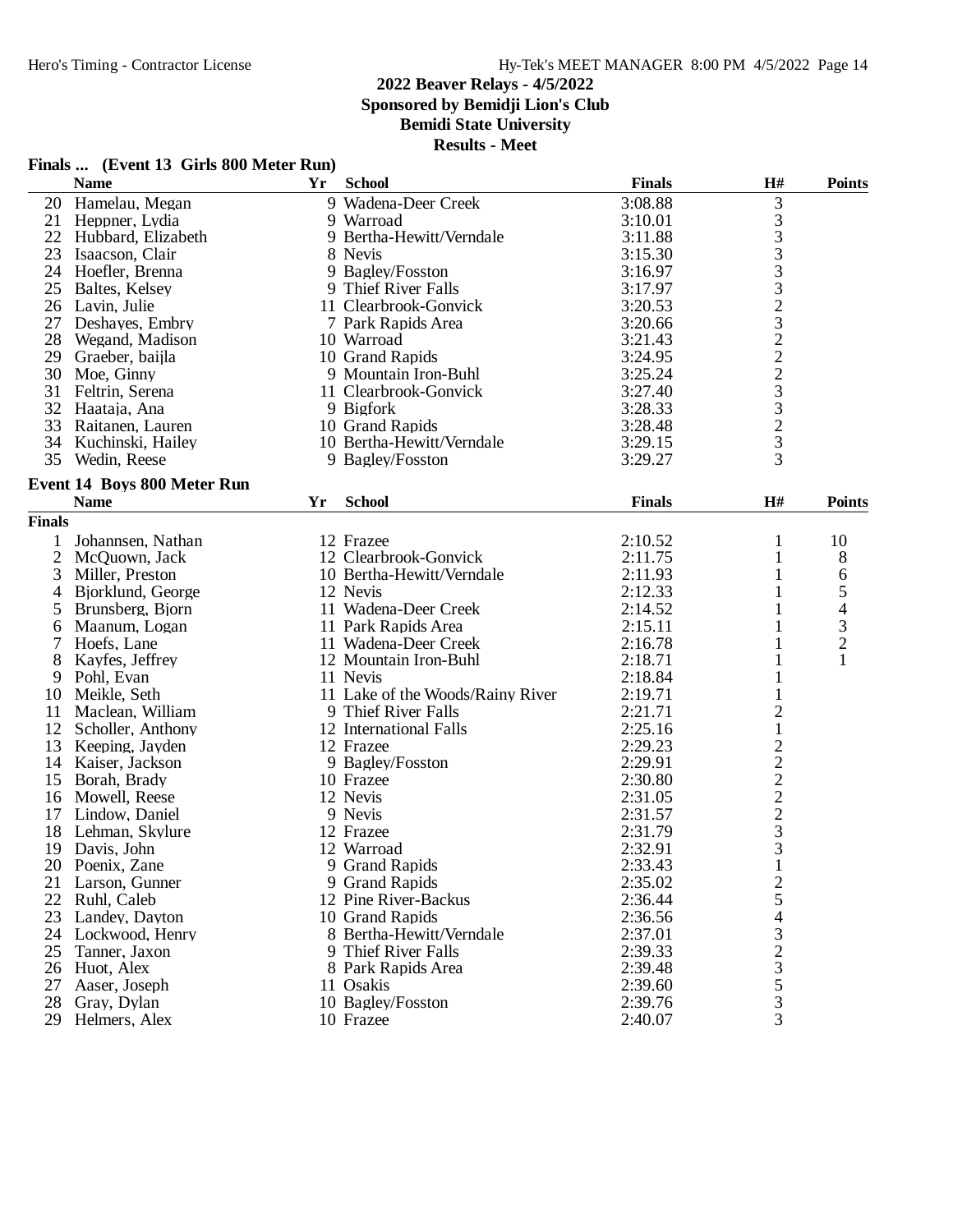**Sponsored by Bemidji Lion's Club**

**Bemidi State University**

|  | Finals  (Event 14 Boys 800 Meter Run) |  |  |  |
|--|---------------------------------------|--|--|--|
|--|---------------------------------------|--|--|--|

|               | <b>Name</b>                          | Yr | <b>School</b>                    | <b>Finals</b> | H#                       | <b>Points</b>  |
|---------------|--------------------------------------|----|----------------------------------|---------------|--------------------------|----------------|
| 30            | Dejarlais, Damien                    |    | 9 Park Rapids Area               | 2:40.51       | 5                        |                |
| 31            | Munstenteiger, Van                   |    | 8 Roseau/Badger                  | 2:40.76       |                          |                |
|               | 32 Helander, Leighton                |    | 10 Mountain Iron-Buhl            | 2:40.90       |                          |                |
| 33            | Hoefler, Liam                        |    | 12 Bagley/Fosston                | 2:41.30       | 35325224                 |                |
| 34            | Dunn, Gage                           |    | 12 Cass Lake-Bena                | 2:41.74       |                          |                |
| 35            | Crist, Wyatt                         |    | 8 Warroad                        | 2:41.88       |                          |                |
| 36            | Hovda, Bodee                         |    | 11 Roseau/Badger                 | 2:42.45       |                          |                |
| 37            | Beckel, Alex                         |    | 9 Lake of the Woods/Rainy River  | 2:42.78       |                          |                |
| 38            | Pederson, Vinny                      |    | 10 Walker-Hackensack-Akeley      | 2:43.32       |                          |                |
| 39            | Suchy, Nick                          |    | 8 Red Lake County Central        | 2:43.76       |                          |                |
| 40            | Anderson, Joseph                     |    | 10 Grand Rapids                  | 2:46.89       |                          |                |
| 41            | Derby, Mason                         |    | 11 TrekNorth                     | 2:47.14       |                          |                |
| 42            | Tisdell, Jordan                      |    | 12 Pine River-Backus             | 2:47.22       |                          |                |
| 43            | Schoepp, Jason                       |    | 9 West Marshall Fusion           | 2:47.61       |                          |                |
| 44            | Sopkowiak, Daniel                    |    | 10 Lake of the Woods/Rainy River | 2:47.90       |                          |                |
| 45            | Steinbach, Charlie                   |    | 11 Lake of the Woods/Rainy River | 2:48.93       |                          |                |
| 46            | Wikert, Zach                         |    | 12 Thief River Falls             | 2:49.81       |                          |                |
| 47            | Schultz, Noah                        |    | 11 Osakis                        | 2:50.94       |                          |                |
| 48            | Sechser, Josiah                      |    | 9 Pine River-Backus              | 2:50.96       |                          |                |
| 49            | Nyre, Deyton                         |    | 12 Thief River Falls             | 2:51.06       |                          |                |
| 50            | Schneider, Elijah                    |    | 11 Pine River-Backus             | 2:51.86       |                          |                |
| 51            | Malone, Eric                         |    | 12 Wadena-Deer Creek             | 2:52.06       |                          |                |
| 52            | Brown, Gavin                         |    | 9 Bertha-Hewitt/Verndale         | 2:52.51       |                          |                |
| 53            | London, Castle                       |    | 9 Park Rapids Area               | 2:53.49       | 434533525533325          |                |
| 54            | Hinson, Rory                         |    | 11 Roseau/Badger                 | 2:56.12       |                          |                |
| 55            | Johnson, Sully                       |    | 7 Warroad                        | 2:57.74       | $\overline{\mathcal{A}}$ |                |
| 56            | Sandberg, Spencer                    |    | 10 Mountain Iron-Buhl            | 2:58.08       | $\overline{4}$           |                |
| 57            | Ward, Sean                           |    | 9 Park Rapids Area               | 2:58.73       | 4                        |                |
| 58            | Daniels, Samuel                      |    | 8 Warroad                        | 3:02.18       | 4                        |                |
| 59            | Hagen, Ayden                         |    | 9 Bagley/Fosston                 | 3:02.21       | 5                        |                |
| 60            | Derby, Carter                        |    | 9 TrekNorth                      | 3:13.32       | $\overline{4}$           |                |
| 61            | Anderson, Owen                       |    | 8 Wadena-Deer Creek              | 3:14.14       | $\overline{4}$           |                |
| 62            | Adams, Landon                        |    | 7 Warroad                        | 3:29.68       | 5                        |                |
| 63            | ZumMallen, Logan                     |    | 12 Cass Lake-Bena                | 3:34.72       | $\overline{4}$           |                |
|               | <b>Event 15 Girls 200 Meter Dash</b> |    |                                  |               |                          |                |
|               | <b>Name</b>                          | Yr | <b>School</b>                    | <b>Finals</b> | H#                       | <b>Points</b>  |
|               |                                      |    |                                  |               |                          |                |
| <b>Finals</b> |                                      |    |                                  |               |                          |                |
|               | Tirkkonen, Riika                     |    | 12 Bagley/Fosston                | 27.61         | 1                        | 10             |
|               | 2 Phrakonkham, Ava                   |    | 9 Bagley/Fosston                 | 27.93         | $\mathbf{1}$             | 8              |
| 3             | Pederson, Hannah                     |    | 10 West Marshall Fusion          | 28.30         | $\overline{c}$           | 6              |
| 4             | Mehrkens, Kendra                     |    | 10 Thief River Falls             | 28.36         |                          | 5              |
| 5             | Stanek, Tessa                        |    | 12 Osakis                        | 28.45         |                          | 4              |
| 6             | Smith, Shakyla                       |    | Northome/Kelliher/Blackduck      | 28.50         | 1                        | 3              |
| 7             | McLean, Chloe                        |    | 12 Bagley/Fosston                | 28.87         | 1                        | $\overline{2}$ |
| 8             | Njounang, Alvine                     |    | 12 Grand Rapids                  | 28.96         | 3                        | 1              |
| 9             | Davis, Olivia                        |    | 11 Park Rapids Area              | 29.06         | $\frac{3}{2}$            |                |
| 10            | Larson, Brynn                        |    | 8 Frazee                         | 29.33         |                          |                |
| 11            | Sonnenberg, Jayden                   |    | 8 Frazee                         | 29.34         | $\overline{2}$           |                |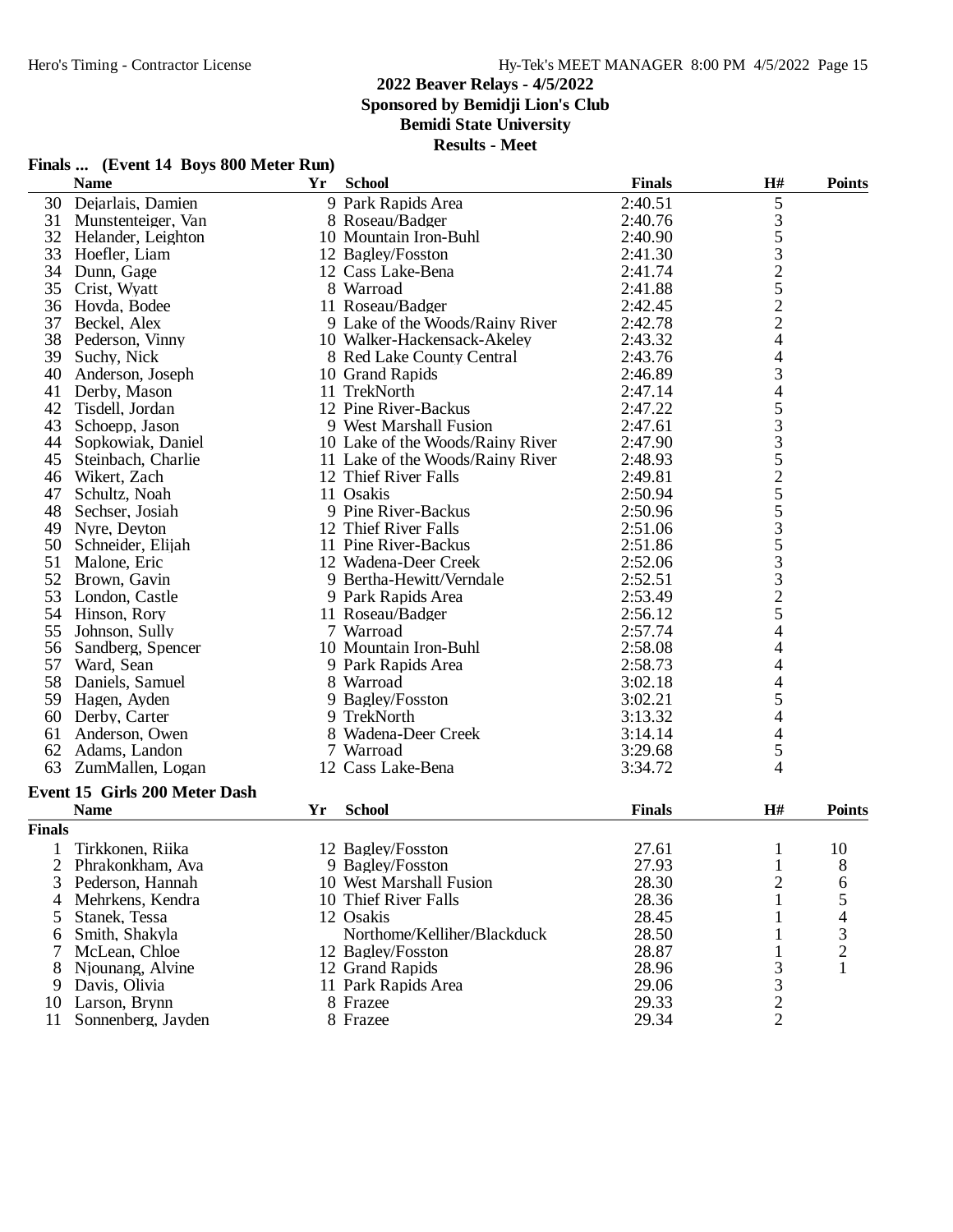**Sponsored by Bemidji Lion's Club**

**Bemidi State University**

|  | Finals  (Event 15 Girls 200 Meter Dash) |
|--|-----------------------------------------|
|--|-----------------------------------------|

| 29.44<br>$\mathfrak{2}$<br>12 Warroad<br>12<br>Heppner, Avianna<br>29.53<br>$\overline{4}$<br>10 Nevis<br>13<br>Mitchell, Marley<br>29.65<br>4<br>14<br>Larson, Isabelle<br>10 Wadena-Deer Creek<br>$\overline{c}$<br>15 Olson, Jeanne<br>12 Thief River Falls<br>29.65<br>29.69<br>4<br>Lilly, Elyza<br>12 Warroad<br>16<br>Packer, Madison<br>12 Wadena-Deer Creek<br>30.12<br>4<br>17<br>4<br>18<br>7 Wadena-Deer Creek<br>30.16<br>Sharp, Layla<br>5<br>30.36<br>19<br>Lindow, Addison<br>11 Nevis<br>30.73<br>14<br>20 Neyens, Anna<br>7 Mountain Iron-Buhl<br>21<br>30.74<br>5<br>12 Thief River Falls<br>Davis, Haley<br>22<br>30.88<br>4<br>11 Frazee<br>Hiemenz, Autumn<br>3<br>23<br>30.96<br>Collins, Kylee<br>12 Wadena-Deer Creek<br>7<br>31.02<br>24<br>Bates, Lauren<br>9 Grand Rapids<br>25<br>31.06<br>6<br>Jacobson, Lainey<br>9 Frazee<br>3<br>26<br>Northome/Kelliher/Blackduck<br>31.11<br>Mills, Marrissa<br>9<br>27<br>10 Thief River Falls<br>31.25<br>Berg, Brianna<br>3<br>28<br>31.27<br>Walker, Hailey<br>10 Osakis<br>5<br>31.29<br>29<br>9 Nevis<br>McNamee, Grace<br>8<br>30<br>8 Park Rapids Area<br>31.40<br>Officer, Grace<br>31.49<br>6<br>31<br>Demoret, Kiera<br>9 Park Rapids Area<br>32<br>31.56<br>Schermerhorn, Kodian<br>10 Frazee<br>6<br>33<br>9 West Marshall Fusion<br>31.62<br>6<br>Westman, Isabelle<br>34<br>Tendrup, Memphys<br>9 Bigfork<br>31.64<br>6<br>5<br>35 Lowe, Maddie<br>12 International Falls<br>31.90<br>8<br>32.02<br>36<br>8 Pine River-Backus<br>Norman, Callie<br>13<br>37<br>32.15<br>DeWulf, Liddy<br>11 Nevis<br>32.22 |  |
|----------------------------------------------------------------------------------------------------------------------------------------------------------------------------------------------------------------------------------------------------------------------------------------------------------------------------------------------------------------------------------------------------------------------------------------------------------------------------------------------------------------------------------------------------------------------------------------------------------------------------------------------------------------------------------------------------------------------------------------------------------------------------------------------------------------------------------------------------------------------------------------------------------------------------------------------------------------------------------------------------------------------------------------------------------------------------------------------------------------------------------------------------------------------------------------------------------------------------------------------------------------------------------------------------------------------------------------------------------------------------------------------------------------------------------------------------------------------------------------------------------------------------------------------------------------------------------------------|--|
|                                                                                                                                                                                                                                                                                                                                                                                                                                                                                                                                                                                                                                                                                                                                                                                                                                                                                                                                                                                                                                                                                                                                                                                                                                                                                                                                                                                                                                                                                                                                                                                              |  |
|                                                                                                                                                                                                                                                                                                                                                                                                                                                                                                                                                                                                                                                                                                                                                                                                                                                                                                                                                                                                                                                                                                                                                                                                                                                                                                                                                                                                                                                                                                                                                                                              |  |
|                                                                                                                                                                                                                                                                                                                                                                                                                                                                                                                                                                                                                                                                                                                                                                                                                                                                                                                                                                                                                                                                                                                                                                                                                                                                                                                                                                                                                                                                                                                                                                                              |  |
|                                                                                                                                                                                                                                                                                                                                                                                                                                                                                                                                                                                                                                                                                                                                                                                                                                                                                                                                                                                                                                                                                                                                                                                                                                                                                                                                                                                                                                                                                                                                                                                              |  |
|                                                                                                                                                                                                                                                                                                                                                                                                                                                                                                                                                                                                                                                                                                                                                                                                                                                                                                                                                                                                                                                                                                                                                                                                                                                                                                                                                                                                                                                                                                                                                                                              |  |
|                                                                                                                                                                                                                                                                                                                                                                                                                                                                                                                                                                                                                                                                                                                                                                                                                                                                                                                                                                                                                                                                                                                                                                                                                                                                                                                                                                                                                                                                                                                                                                                              |  |
|                                                                                                                                                                                                                                                                                                                                                                                                                                                                                                                                                                                                                                                                                                                                                                                                                                                                                                                                                                                                                                                                                                                                                                                                                                                                                                                                                                                                                                                                                                                                                                                              |  |
|                                                                                                                                                                                                                                                                                                                                                                                                                                                                                                                                                                                                                                                                                                                                                                                                                                                                                                                                                                                                                                                                                                                                                                                                                                                                                                                                                                                                                                                                                                                                                                                              |  |
|                                                                                                                                                                                                                                                                                                                                                                                                                                                                                                                                                                                                                                                                                                                                                                                                                                                                                                                                                                                                                                                                                                                                                                                                                                                                                                                                                                                                                                                                                                                                                                                              |  |
|                                                                                                                                                                                                                                                                                                                                                                                                                                                                                                                                                                                                                                                                                                                                                                                                                                                                                                                                                                                                                                                                                                                                                                                                                                                                                                                                                                                                                                                                                                                                                                                              |  |
|                                                                                                                                                                                                                                                                                                                                                                                                                                                                                                                                                                                                                                                                                                                                                                                                                                                                                                                                                                                                                                                                                                                                                                                                                                                                                                                                                                                                                                                                                                                                                                                              |  |
|                                                                                                                                                                                                                                                                                                                                                                                                                                                                                                                                                                                                                                                                                                                                                                                                                                                                                                                                                                                                                                                                                                                                                                                                                                                                                                                                                                                                                                                                                                                                                                                              |  |
|                                                                                                                                                                                                                                                                                                                                                                                                                                                                                                                                                                                                                                                                                                                                                                                                                                                                                                                                                                                                                                                                                                                                                                                                                                                                                                                                                                                                                                                                                                                                                                                              |  |
|                                                                                                                                                                                                                                                                                                                                                                                                                                                                                                                                                                                                                                                                                                                                                                                                                                                                                                                                                                                                                                                                                                                                                                                                                                                                                                                                                                                                                                                                                                                                                                                              |  |
|                                                                                                                                                                                                                                                                                                                                                                                                                                                                                                                                                                                                                                                                                                                                                                                                                                                                                                                                                                                                                                                                                                                                                                                                                                                                                                                                                                                                                                                                                                                                                                                              |  |
|                                                                                                                                                                                                                                                                                                                                                                                                                                                                                                                                                                                                                                                                                                                                                                                                                                                                                                                                                                                                                                                                                                                                                                                                                                                                                                                                                                                                                                                                                                                                                                                              |  |
|                                                                                                                                                                                                                                                                                                                                                                                                                                                                                                                                                                                                                                                                                                                                                                                                                                                                                                                                                                                                                                                                                                                                                                                                                                                                                                                                                                                                                                                                                                                                                                                              |  |
|                                                                                                                                                                                                                                                                                                                                                                                                                                                                                                                                                                                                                                                                                                                                                                                                                                                                                                                                                                                                                                                                                                                                                                                                                                                                                                                                                                                                                                                                                                                                                                                              |  |
|                                                                                                                                                                                                                                                                                                                                                                                                                                                                                                                                                                                                                                                                                                                                                                                                                                                                                                                                                                                                                                                                                                                                                                                                                                                                                                                                                                                                                                                                                                                                                                                              |  |
|                                                                                                                                                                                                                                                                                                                                                                                                                                                                                                                                                                                                                                                                                                                                                                                                                                                                                                                                                                                                                                                                                                                                                                                                                                                                                                                                                                                                                                                                                                                                                                                              |  |
|                                                                                                                                                                                                                                                                                                                                                                                                                                                                                                                                                                                                                                                                                                                                                                                                                                                                                                                                                                                                                                                                                                                                                                                                                                                                                                                                                                                                                                                                                                                                                                                              |  |
|                                                                                                                                                                                                                                                                                                                                                                                                                                                                                                                                                                                                                                                                                                                                                                                                                                                                                                                                                                                                                                                                                                                                                                                                                                                                                                                                                                                                                                                                                                                                                                                              |  |
|                                                                                                                                                                                                                                                                                                                                                                                                                                                                                                                                                                                                                                                                                                                                                                                                                                                                                                                                                                                                                                                                                                                                                                                                                                                                                                                                                                                                                                                                                                                                                                                              |  |
|                                                                                                                                                                                                                                                                                                                                                                                                                                                                                                                                                                                                                                                                                                                                                                                                                                                                                                                                                                                                                                                                                                                                                                                                                                                                                                                                                                                                                                                                                                                                                                                              |  |
|                                                                                                                                                                                                                                                                                                                                                                                                                                                                                                                                                                                                                                                                                                                                                                                                                                                                                                                                                                                                                                                                                                                                                                                                                                                                                                                                                                                                                                                                                                                                                                                              |  |
|                                                                                                                                                                                                                                                                                                                                                                                                                                                                                                                                                                                                                                                                                                                                                                                                                                                                                                                                                                                                                                                                                                                                                                                                                                                                                                                                                                                                                                                                                                                                                                                              |  |
|                                                                                                                                                                                                                                                                                                                                                                                                                                                                                                                                                                                                                                                                                                                                                                                                                                                                                                                                                                                                                                                                                                                                                                                                                                                                                                                                                                                                                                                                                                                                                                                              |  |
| 38 Domier, Jenna<br>8 Wadena-Deer Creek<br>7                                                                                                                                                                                                                                                                                                                                                                                                                                                                                                                                                                                                                                                                                                                                                                                                                                                                                                                                                                                                                                                                                                                                                                                                                                                                                                                                                                                                                                                                                                                                                 |  |
| 32.28<br>39 Burmeister, Brynn<br>10 Northome/Kelliher/Blackduck<br>14                                                                                                                                                                                                                                                                                                                                                                                                                                                                                                                                                                                                                                                                                                                                                                                                                                                                                                                                                                                                                                                                                                                                                                                                                                                                                                                                                                                                                                                                                                                        |  |
| 32.33<br>40 Grewe, Cassidy<br>8<br>7 Park Rapids Area                                                                                                                                                                                                                                                                                                                                                                                                                                                                                                                                                                                                                                                                                                                                                                                                                                                                                                                                                                                                                                                                                                                                                                                                                                                                                                                                                                                                                                                                                                                                        |  |
| 32.46<br>9<br>Nobles, Emma<br>10 Osakis<br>41                                                                                                                                                                                                                                                                                                                                                                                                                                                                                                                                                                                                                                                                                                                                                                                                                                                                                                                                                                                                                                                                                                                                                                                                                                                                                                                                                                                                                                                                                                                                                |  |
| 7<br>8 West Marshall Fusion<br>42<br>32.68<br>Gjovik, Marhen                                                                                                                                                                                                                                                                                                                                                                                                                                                                                                                                                                                                                                                                                                                                                                                                                                                                                                                                                                                                                                                                                                                                                                                                                                                                                                                                                                                                                                                                                                                                 |  |
| 7<br>32.72<br>43<br>Hofstad, Nina<br>9 Grand Rapids                                                                                                                                                                                                                                                                                                                                                                                                                                                                                                                                                                                                                                                                                                                                                                                                                                                                                                                                                                                                                                                                                                                                                                                                                                                                                                                                                                                                                                                                                                                                          |  |
| 9<br>32.79<br>44<br>Allen, Julia<br>10 Bertha-Hewitt/Verndale                                                                                                                                                                                                                                                                                                                                                                                                                                                                                                                                                                                                                                                                                                                                                                                                                                                                                                                                                                                                                                                                                                                                                                                                                                                                                                                                                                                                                                                                                                                                |  |
| 5<br>32.80<br>45 Nelson, Kendall<br>8 Nevis                                                                                                                                                                                                                                                                                                                                                                                                                                                                                                                                                                                                                                                                                                                                                                                                                                                                                                                                                                                                                                                                                                                                                                                                                                                                                                                                                                                                                                                                                                                                                  |  |
| 9<br>10 Bertha-Hewitt/Verndale<br>32.82<br>46 Dean, Cheyenne                                                                                                                                                                                                                                                                                                                                                                                                                                                                                                                                                                                                                                                                                                                                                                                                                                                                                                                                                                                                                                                                                                                                                                                                                                                                                                                                                                                                                                                                                                                                 |  |
| 47<br>33.01<br>Comstock, Katy<br>9 Warroad<br>14                                                                                                                                                                                                                                                                                                                                                                                                                                                                                                                                                                                                                                                                                                                                                                                                                                                                                                                                                                                                                                                                                                                                                                                                                                                                                                                                                                                                                                                                                                                                             |  |
| 10 Bertha-Hewitt/Verndale<br>48<br>33.42<br>10<br>Banister, Hannah                                                                                                                                                                                                                                                                                                                                                                                                                                                                                                                                                                                                                                                                                                                                                                                                                                                                                                                                                                                                                                                                                                                                                                                                                                                                                                                                                                                                                                                                                                                           |  |
| 33.53<br>9<br>49<br>Duppong, Teagan<br>9 Bagley/Fosston                                                                                                                                                                                                                                                                                                                                                                                                                                                                                                                                                                                                                                                                                                                                                                                                                                                                                                                                                                                                                                                                                                                                                                                                                                                                                                                                                                                                                                                                                                                                      |  |
| 33.54<br>13<br>50 Aubrey, Suzy<br>10 Mountain Iron-Buhl                                                                                                                                                                                                                                                                                                                                                                                                                                                                                                                                                                                                                                                                                                                                                                                                                                                                                                                                                                                                                                                                                                                                                                                                                                                                                                                                                                                                                                                                                                                                      |  |
| 10 Pine River-Backus<br>33.60<br>12<br>51 Good, Camryn                                                                                                                                                                                                                                                                                                                                                                                                                                                                                                                                                                                                                                                                                                                                                                                                                                                                                                                                                                                                                                                                                                                                                                                                                                                                                                                                                                                                                                                                                                                                       |  |
| 52<br>9 Mountain Iron-Buhl<br>33.63<br>12<br>Dahl, Cassie                                                                                                                                                                                                                                                                                                                                                                                                                                                                                                                                                                                                                                                                                                                                                                                                                                                                                                                                                                                                                                                                                                                                                                                                                                                                                                                                                                                                                                                                                                                                    |  |
| 33.71<br>53<br>Schwartz, Skylee<br>8 International Falls<br>10                                                                                                                                                                                                                                                                                                                                                                                                                                                                                                                                                                                                                                                                                                                                                                                                                                                                                                                                                                                                                                                                                                                                                                                                                                                                                                                                                                                                                                                                                                                               |  |
| 33.85<br>8<br>54<br>10 Bertha-Hewitt/Verndale<br>Arkell, Macie                                                                                                                                                                                                                                                                                                                                                                                                                                                                                                                                                                                                                                                                                                                                                                                                                                                                                                                                                                                                                                                                                                                                                                                                                                                                                                                                                                                                                                                                                                                               |  |
| 55<br>Jones, Lauren<br>33.94<br>13<br>12 Red Lake County Central                                                                                                                                                                                                                                                                                                                                                                                                                                                                                                                                                                                                                                                                                                                                                                                                                                                                                                                                                                                                                                                                                                                                                                                                                                                                                                                                                                                                                                                                                                                             |  |
| 33.95<br>56<br>Buchanan, Charity<br>9 Osakis<br>7                                                                                                                                                                                                                                                                                                                                                                                                                                                                                                                                                                                                                                                                                                                                                                                                                                                                                                                                                                                                                                                                                                                                                                                                                                                                                                                                                                                                                                                                                                                                            |  |
| 10 Pine River-Backus<br>34.13<br>13<br>57<br>Gordon, Hannah                                                                                                                                                                                                                                                                                                                                                                                                                                                                                                                                                                                                                                                                                                                                                                                                                                                                                                                                                                                                                                                                                                                                                                                                                                                                                                                                                                                                                                                                                                                                  |  |
| 58<br>10 Thief River Falls<br>34.42<br>Jo Moore, Billie<br>11                                                                                                                                                                                                                                                                                                                                                                                                                                                                                                                                                                                                                                                                                                                                                                                                                                                                                                                                                                                                                                                                                                                                                                                                                                                                                                                                                                                                                                                                                                                                |  |
| 59 Casperson, Emma<br>9 Warroad<br>34.46<br>12                                                                                                                                                                                                                                                                                                                                                                                                                                                                                                                                                                                                                                                                                                                                                                                                                                                                                                                                                                                                                                                                                                                                                                                                                                                                                                                                                                                                                                                                                                                                               |  |
| 11 Bertha-Hewitt/Verndale<br>10<br>60 Barthel, Alayna<br>34.68                                                                                                                                                                                                                                                                                                                                                                                                                                                                                                                                                                                                                                                                                                                                                                                                                                                                                                                                                                                                                                                                                                                                                                                                                                                                                                                                                                                                                                                                                                                               |  |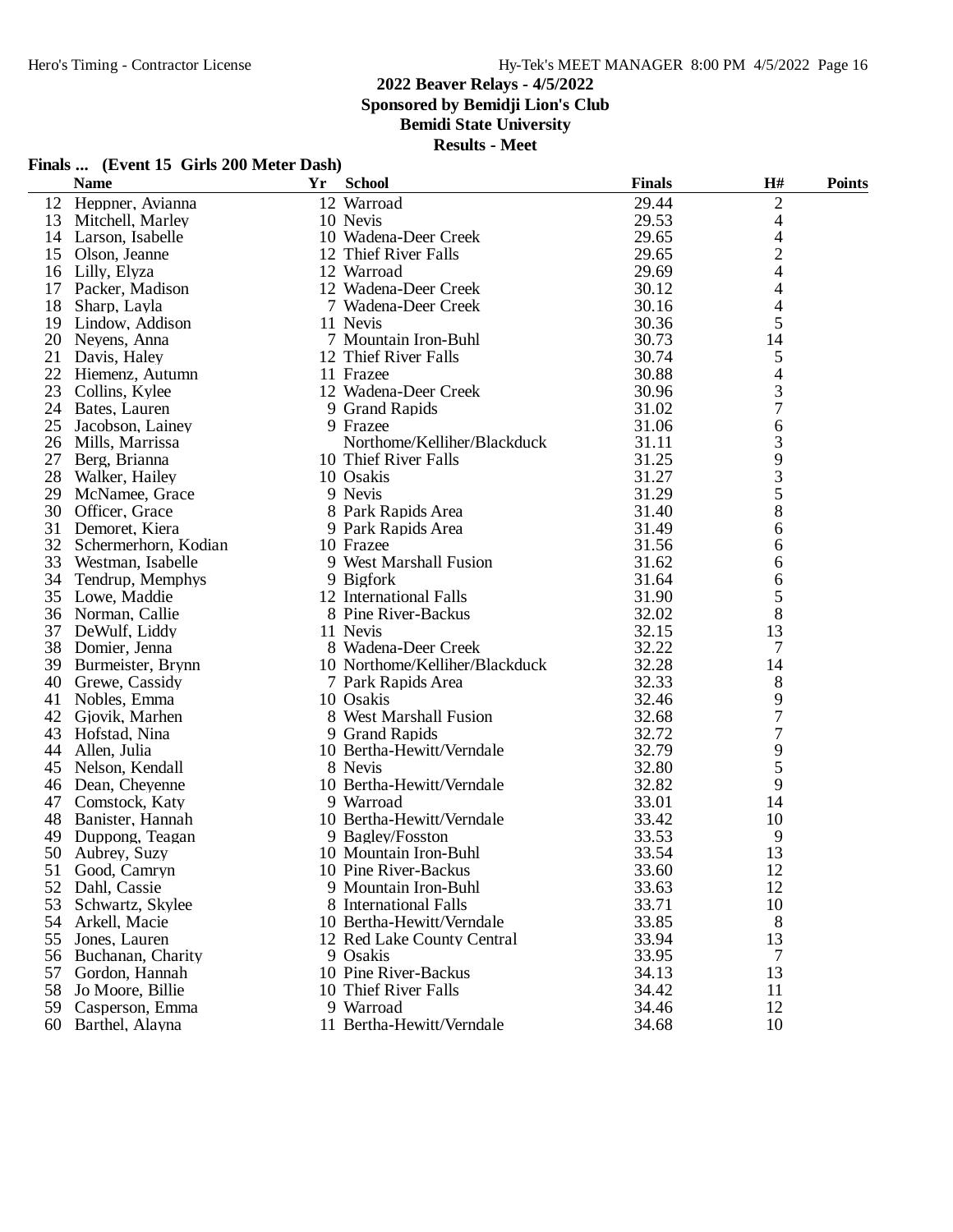**Sponsored by Bemidji Lion's Club**

# **Bemidi State University**

|  |  |  | Finals  (Event 15 Girls 200 Meter Dash) |
|--|--|--|-----------------------------------------|
|--|--|--|-----------------------------------------|

|                | <b>Name</b>                         | Yr | <b>School</b>                  | <b>Finals</b> | H#                                         | <b>Points</b>            |
|----------------|-------------------------------------|----|--------------------------------|---------------|--------------------------------------------|--------------------------|
| 61             | Solberg, Kinzie                     |    | 8 West Marshall Fusion         | 35.22         | $\overline{7}$                             |                          |
| 62             | Nelson, Mackenzie                   |    | 8 Park Rapids Area             | 35.42         | 10                                         |                          |
| 63             | Blunston, Abby                      |    | 10 Pine River-Backus           | 35.52         | 11                                         |                          |
| 64             | Olson, Caliyah                      |    | 11 TrekNorth                   | 35.56         | 11                                         |                          |
| 65             | Harmoning, Daphne                   |    | 9 Red Lake County Central      | 35.83         | 8                                          |                          |
| 66             | Crawford, River                     |    | 8 Pine River-Backus            | 36.56         | 12                                         |                          |
| 67             | Hoeper, Victoria                    |    | 10 Osakis                      | 36.67         | 10                                         |                          |
| 68             | Johnson, Kelsey                     |    | 12 Clearbrook-Gonvick          | 36.70         | 9                                          |                          |
| 69             | Ketola, Alexis                      |    | 9 Mountain Iron-Buhl           | 36.75         | 13                                         |                          |
| 70             | Black, Joelle                       |    | 8 International Falls          | 37.85         | 12                                         |                          |
| 71             | Mainville-Mesarina, Tori            |    | 9 TrekNorth                    | 37.87         | 11                                         |                          |
| 72             | Villebrun, Hannah                   |    | 8 Mountain Iron-Buhl           | 37.99         | 13                                         |                          |
| 73             | Gates, Alaina                       |    | 9 International Falls          | 39.01         | 14                                         |                          |
| 74             | Amberg, Lauren                      |    | 9 TrekNorth                    | 40.17         | 12                                         |                          |
|                |                                     |    |                                |               |                                            |                          |
|                | <b>Event 16 Boys 200 Meter Dash</b> |    |                                |               |                                            |                          |
|                | <b>Name</b>                         | Yr | <b>School</b>                  | <b>Finals</b> | H#                                         | <b>Points</b>            |
| <b>Finals</b>  |                                     |    |                                |               |                                            |                          |
| 1              | Ogundeji, Ayo                       |    | 9 Nevis                        | 24.03         | 1                                          | 10                       |
| $\overline{2}$ | Fahey, Andrew                       |    | 11 Northome/Kelliher/Blackduck | 24.22         | 6                                          | 8                        |
| 3              | Borgman, Risto                      |    | 12 Grand Rapids                | 25.04         | $\mathbf{1}$                               | 6                        |
| 4              | Anderson, Ian                       |    | 11 Grand Rapids                | 25.56         | $\mathbf{1}$                               | 5                        |
| 5              | Eckel, Titus                        |    | 11 Bertha-Hewitt/Verndale      | 25.72         | $\overline{\mathbf{c}}$                    | $\overline{\mathcal{L}}$ |
| 6              | Bilinski, Evan                      |    | 12 Northome/Kelliher/Blackduck | 25.74         | 6                                          | $\frac{3}{2}$            |
| 7              | Martin, Malachi                     |    | 11 Park Rapids Area            | 25.93         | $\overline{c}$                             |                          |
| 8              | Carpenter, Riley                    |    | 12 Walker-Hackensack-Akeley    | 26.08         | $\mathbf{1}$                               | $\mathbf{1}$             |
| 9              | Hartung, Luke                       |    | 11 Park Rapids Area            | 26.29         | $\overline{c}$                             |                          |
| 10             | Runyan, Cameron                     |    | 11 Park Rapids Area            | 26.41         | $\,1$                                      |                          |
| 11             | Rice, Jon                           |    | 11 Nevis                       | 26.42         | 3<br>4                                     |                          |
| 12             | Rettke, Hayden                      |    | 8 Walker-Hackensack-Akeley     | 26.45         |                                            |                          |
| 13             | Goudge, Ben                         |    | 10 Clearbrook-Gonvick          | 26.77         | 3                                          |                          |
| 14             | Ratliff, Finley                     |    | 10 Mountain Iron-Buhl          | 26.82         | $\overline{4}$                             |                          |
| 15             | Christensen, Herschel               |    | 9 Grand Rapids                 | 26.83         | $\overline{7}$                             |                          |
| 16             | Ahrendt, Ian                        |    | 12 Nevis                       | 26.85         | 10                                         |                          |
| 17             | Gustafson, Kolden                   |    | 11 Warroad                     | 26.91         | 5                                          |                          |
| 17             | Benson, Thomas                      |    | 12 Red Lake County Central     | 26.91         | 11                                         |                          |
| 19             | Olson, Brady                        |    | 12 Thief River Falls           | 27.12         | 4                                          |                          |
| 20             | Hollis, Colten                      |    | 12 International Falls         | 27.23         | $\overline{7}$                             |                          |
| 21             | Bergstrom, Eli                      |    | 8 Nevis                        | 27.24         | 5                                          |                          |
| 22             | Anderson, Maverick                  |    | 11 Bagley/Fosston              | 27.26         | 12                                         |                          |
| 23             | Dyrdahl, Ty                         |    | 11 Clearbrook-Gonvick          | 27.30         | 10                                         |                          |
| 24             | Fiet, Hunter                        |    | 12 Grand Rapids                | 27.32         |                                            |                          |
| 25             | Stroeing, Oliver                    |    | 11 Northome/Kelliher/Blackduck | 27.45         | 12                                         |                          |
| 26             | Carlson, Wesley                     |    | 12 Grand Rapids                | 27.45         | 10                                         |                          |
| 27             | Solberg, Trevor                     |    | 10 Clearbrook-Gonvick          | 27.48         | 5                                          |                          |
| 28             | Parsons, Jonathon                   |    | 12 Frazee                      | 27.65         | $\begin{array}{c} 3 \\ 2 \\ 5 \end{array}$ |                          |
| 29             | Lyman, Hunter                       |    | 11 Frazee                      | 27.74         |                                            |                          |
| 30             | Whitney, Callen                     |    | 9 Walker-Hackensack-Akeley     | 27.80         |                                            |                          |
| 31             | Chernugal, Emiliano                 |    | 10 TrekNorth                   | 27.83         | $\overline{7}$                             |                          |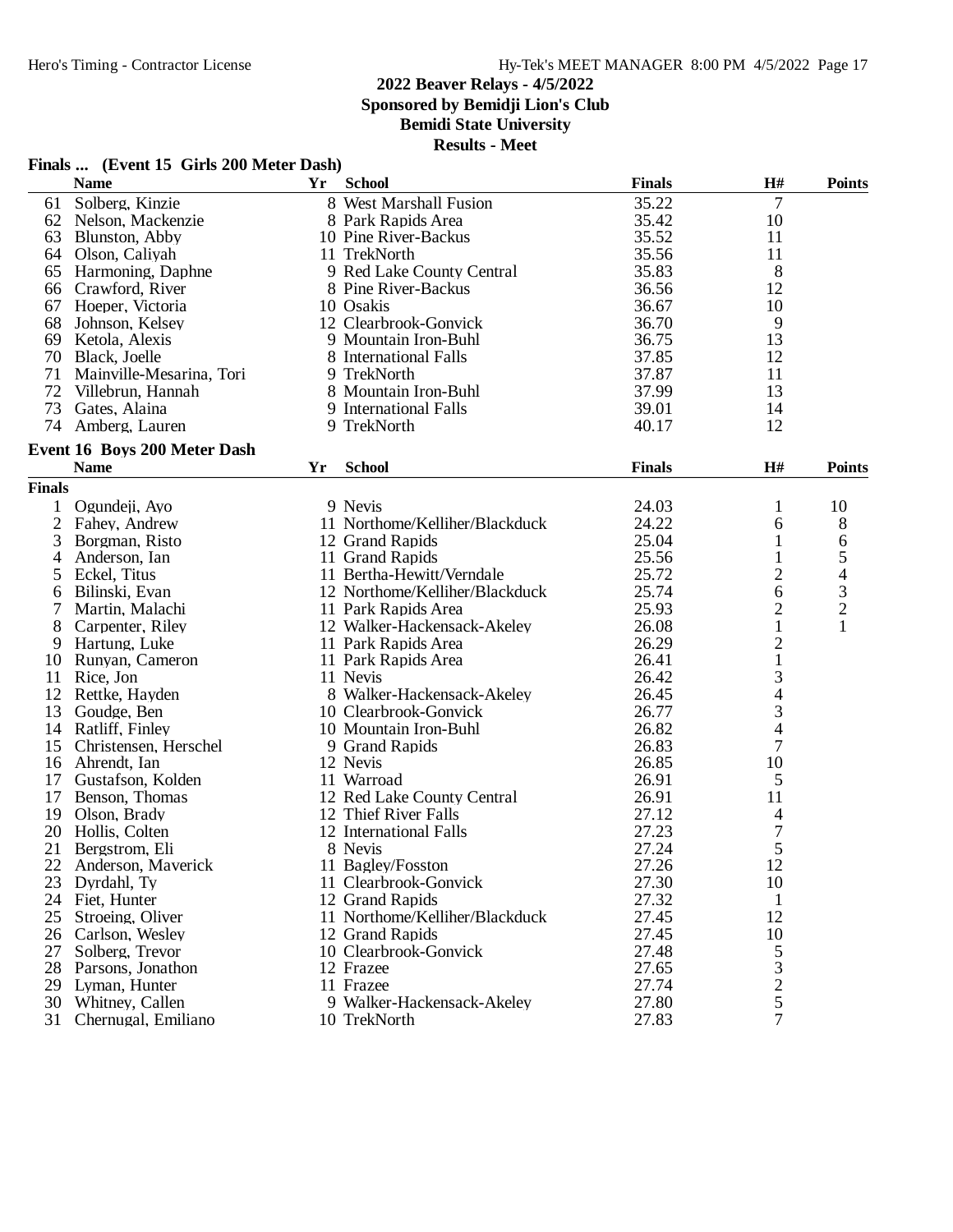68 Scholler, Brenden

# **2022 Beaver Relays - 4/5/2022**

**Sponsored by Bemidji Lion's Club**

**Bemidi State University**

**Results - Meet**

|    | <b>Name</b>         | Yr | <b>School</b>               | <b>Finals</b> | <b>H#</b>      | <b>Points</b> |
|----|---------------------|----|-----------------------------|---------------|----------------|---------------|
| 32 | Freimark, Mitchell  |    | 12 Walker-Hackensack-Akeley | 27.84         | $\overline{2}$ |               |
| 33 | Norman, Tate        |    | 9 Pine River-Backus         | 27.93         | 11             |               |
| 34 | Skifstad, Brayden   |    | 11 International Falls      | 28.05         | 4              |               |
| 35 | Pyburn, Nathan      |    | 12 Nevis                    | 28.05         | 11             |               |
| 36 | Tisdell. Jordan     |    | 12 Pine River-Backus        | 28.06         | 4              |               |
| 37 | Efta, Gavin         |    | 8 West Marshall Fusion      | 28.07         | 6              |               |
| 38 | Woinarowicz, Raydon |    | 8 West Marshall Fusion      | 28.09         | 4              |               |
| 39 | Keeping, Jayden     |    | 12 Frazee                   | 28.14         |                |               |
| 40 | Lehman, Skylure     |    | 12 Frazee                   | 28.14         | $\frac{2}{3}$  |               |
| 41 | Kafenburg, Leo      |    | 9 Park Rapids Area          | 28.27         | 5              |               |
| 42 | Fish, Isaiah        |    | 10 Warroad                  | 28.37         | 6              |               |
| 43 | Torgerson, Trevin   |    | 8 Wadena-Deer Creek         | 28.44         | 9              |               |
| 44 | Lambert, Carson     |    | 11 Red Lake County Central  | 28.62         | 3              |               |
| 45 | Mannausau, Adrion   |    | 12 International Falls      | 28.72         | 5              |               |
| 46 | Pagnac, Caden       |    | 8 West Marshall Fusion      | 28.83         | 6              |               |
| 47 | Simoneau, Malakia   |    | 9 Thief River Falls         | 29.77         | 6              |               |
| 48 | Wouri, Michael      |    | 9 Cass Lake-Bena            | 29.92         | 8              |               |
| 49 | Peralta, Robert     |    | 12 Thief River Falls        | 29.99         | 7              |               |
| 50 | Heppner, Isaac      |    | 9 Wadena-Deer Creek         | 30.13         | 10             |               |
| 51 | Erickson, Ryan      |    | 7 Wadena-Deer Creek         | 30.26         | 11             |               |
| 52 | Wherley, Josh       |    | 11 International Falls      | 30.29         | 8              |               |
| 53 | Rux, Marek          |    | 10 Thief River Falls        | 30.29         |                |               |
| 54 | Lafond, Evan        |    | 9 Bagley/Fosston            | 30.30         | 12             |               |
| 55 | Derosier, Keyan     |    | 10 Red Lake County Central  | 30.44         | 8              |               |
| 56 | Minion, Dalton      |    | 9 Pine River-Backus         | 30.68         | 9              |               |
| 57 | Sechser, Josiah     |    | 9 Pine River-Backus         | 30.95         | 13             |               |
| 58 | Eidelbes, Ethan     |    | 9 Thief River Falls         | 31.67         |                |               |
| 59 | Hanson, Hayz        |    | 9 Red Lake County Central   | 31.81         | 9              |               |

#### **Finals ... (Event 16 Boys 200 Meter Dash)**

| 69            | Akstulewicz, Aidan            |    | 7 Mountain Iron-Buhl | 43.38         | 11            |
|---------------|-------------------------------|----|----------------------|---------------|---------------|
|               | Event 17 Girls 3200 Meter Run |    |                      |               |               |
|               | <b>Name</b>                   | Υr | <b>School</b>        | <b>Finals</b> | <b>Points</b> |
| <b>Finals</b> |                               |    |                      |               |               |
|               | Rypkema, Jade                 |    | 11 Nevis             | 11:04.82      | 10            |
|               | 2 Harmon, Julia               |    | 11 Park Rapids Area  | 13:20.60      | 8             |
|               | Event 18 Boys 3200 Meter Run  |    |                      |               |               |
|               | <b>Name</b>                   | Yr | <b>School</b>        | <b>Finals</b> | <b>Points</b> |
| <b>Finals</b> |                               |    |                      |               |               |
|               | Huot, Noah                    |    | 10 Park Rapids Area  | 10:27.90      | 10            |

59 Hanson, Hayz 9 Red Lake County Central 31.81 9<br>
60 Blashack, Nathan 9 Bertha-Hewitt/Verndale 31.86 8 60 Blashack, Nathan 9 Bertha-Hewitt/Verndale 31.86 8<br>61 Damlo, Cooper 7 Wadena-Deer Creek 31.90 10

62 White, Brandon 9 Cass Lake-Bena 33.01 8<br>63 Lira, Matt 7 Mountain Iron-Buhl 33.55 12 Lira, Matt 7 Mountain Iron-Buhl 33.55 12 Kovach, Jack 7 Park Rapids Area 33.93 9 Block, Carson 7 Mountain Iron-Buhl 34.25 13 Johnson, Kyle 9 Bertha-Hewitt/Verndale 34.25 9

7 Wadena-Deer Creek 31.90 10<br>
9 Cass Lake-Bena 33.01 8

7 Mountain Iron-Buhl 35.46 10<br>
9 International Falls 36.55 9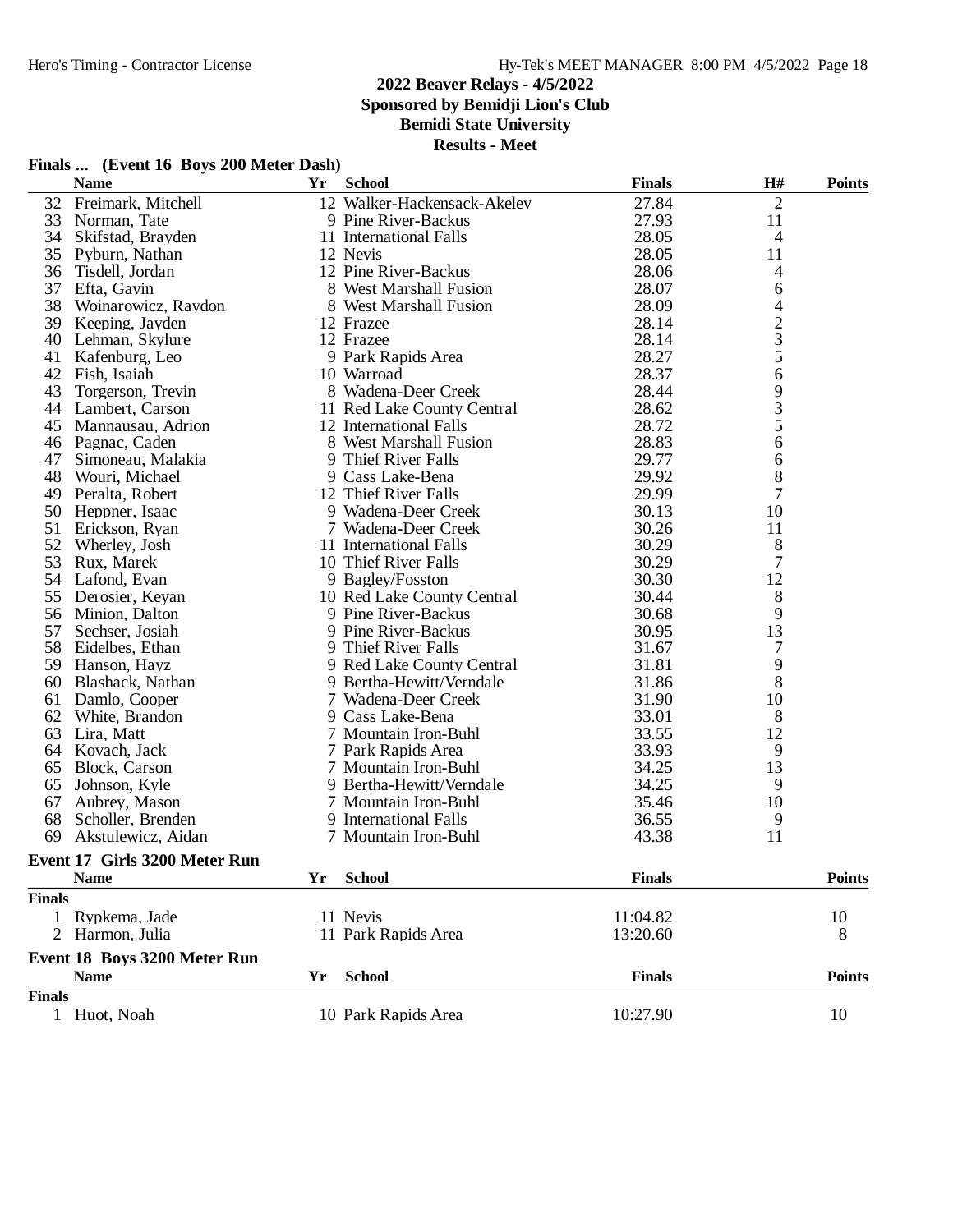# **2022 Beaver Relays - 4/5/2022 Sponsored by Bemidji Lion's Club**

**Bemidi State University Results - Meet**

|                | Finals  (Event 18 Boys 3200 Meter Run) |    |                             |               |                |               |
|----------------|----------------------------------------|----|-----------------------------|---------------|----------------|---------------|
|                | <b>Name</b>                            | Yr | <b>School</b>               | <b>Finals</b> |                | <b>Points</b> |
|                | 2 Bervig, Ephraim                      |    | 9 Park Rapids Area          | 10:36.86      |                | 8             |
| 3              | Nelson, Drew                           |    | 9 Bagley/Fosston            | 14:39.04      |                | 6             |
|                | Event 19 Girls 4x400 Meter Relay       |    |                             |               |                |               |
|                | <b>Team</b>                            |    | <b>Relay</b>                | <b>Finals</b> |                | <b>Points</b> |
| <b>Finals</b>  |                                        |    |                             |               |                |               |
| 1              | Park Rapids Area                       |    | A                           | 4:26.43       |                | 10            |
|                | Wadena-Deer Creek                      |    | $\mathbf{A}$                | 4:33.19       |                | 8             |
| 3              | Bagley/Fosston                         |    | A                           | 4:41.26       |                | 6             |
| 4              | Mountain Iron-Buhl                     |    | A                           | 4:44.32       |                | 5             |
| 5              | Bertha-Hewitt/Verndale                 |    | A                           | 4:44.95       |                | 4             |
| 6              | Wadena-Deer Creek                      |    | B                           | 4:50.84       |                |               |
| 7              | Park Rapids Area                       |    | B                           | 5:23.05       |                |               |
|                | Event 20 Boys 4x400 Meter Relay        |    |                             |               |                |               |
|                | <b>Team</b>                            |    | <b>Relay</b>                | <b>Finals</b> | H#             | <b>Points</b> |
| <b>Finals</b>  |                                        |    |                             |               |                |               |
| 1              | Park Rapids Area                       |    | A                           | 3:47.73       | 1              | 10            |
| $\overline{2}$ | Wadena-Deer Creek                      |    | A                           | 3:51.12       |                | 8             |
| 3              | Park Rapids Area                       |    | $\boldsymbol{B}$            | 3:53.90       |                |               |
| 4              | Bertha-Hewitt/Verndale                 |    | A                           | 3:54.18       |                | 6             |
| 5              | Bagley/Fosston                         |    | A                           | 3:56.63       |                | 5             |
| 6              | Thief River Falls                      |    | A                           | 4:07.59       | $\overline{c}$ | 4             |
|                | Mountain Iron-Buhl                     |    | A                           | 4:13.49       | $\overline{c}$ | 3             |
| 8              | Thief River Falls                      |    | B                           | 4:19.95       | $\frac{2}{2}$  |               |
| 9              | Bertha-Hewitt/Verndale                 |    | $\boldsymbol{B}$            | 4:24.04       |                |               |
| 10             | Wadena-Deer Creek                      |    | B                           | 4:25.92       | $\overline{2}$ |               |
|                | <b>Event 21 Girls High Jump</b>        |    |                             |               |                |               |
|                | <b>Name</b>                            | Yr | <b>School</b>               | <b>Finals</b> |                | <b>Points</b> |
| <b>Finals</b>  |                                        |    |                             |               |                |               |
|                | Moore, Rylee                           |    | 12 Frazee                   | 5-00.00       |                | 10            |
| $\overline{2}$ | Larson, Brynn                          |    | 8 Frazee                    | $5 - 00.00$   |                | 8             |
| 3              | Lilly, Faith                           |    | 10 Warroad                  | 5-00.00       |                | 6             |
| 4              | Phrakonkham, Ava                       |    | 9 Bagley/Fosston            | $4 - 10.00$   |                | 5             |
| 5              | Sullivan, Nora                         |    | 11 International Falls      | 4-08.00       |                | 3.50          |
| 5              | Tendrup, Memphys                       |    | 9 Bigfork                   | 4-08.00       |                | 3.50          |
|                | LaVine, Allison                        |    | 9 Clearbrook-Gonvick        | 4-08.00       |                | 2             |
|                | Dahl, Alaura                           |    | 10 Pine River-Backus        | 4-08.00       |                | .33           |
|                | 8 Hunter, Quinn                        |    | 12 Park Rapids Area         | 4-08.00       |                | .33           |
| 8              | Hutchinson, Abbigail                   |    | 10 International Falls      | 4-08.00       |                | .33           |
| 11             | Johanson, Alexis                       |    | 12 Osakis                   | 4-08.00       |                |               |
| 12             | Rockensock, Kaelan                     |    | Northome/Kelliher/Blackduck | 4-06.00       |                |               |
| 13             | Meier, Jena                            |    | 9 Park Rapids Area          | 4-06.00       |                |               |
| 13             | Fletcher, Neveah                       |    | 10 Roseau/Badger            | 4-06.00       |                |               |
| 15             | Osowski, Nora                          |    | 9 West Marshall Fusion      | 4-03.00       |                |               |
| 15             | Warren, Ashley                         |    | 11 Bertha-Hewitt/Verndale   | 4-03.00       |                |               |
| 15             | Lloyd, Taylor                          |    | 10 Bertha-Hewitt/Verndale   | 4-03.00       |                |               |
| 15             | Nelson, Ellee                          |    | 9 Grand Rapids              | 4-03.00       |                |               |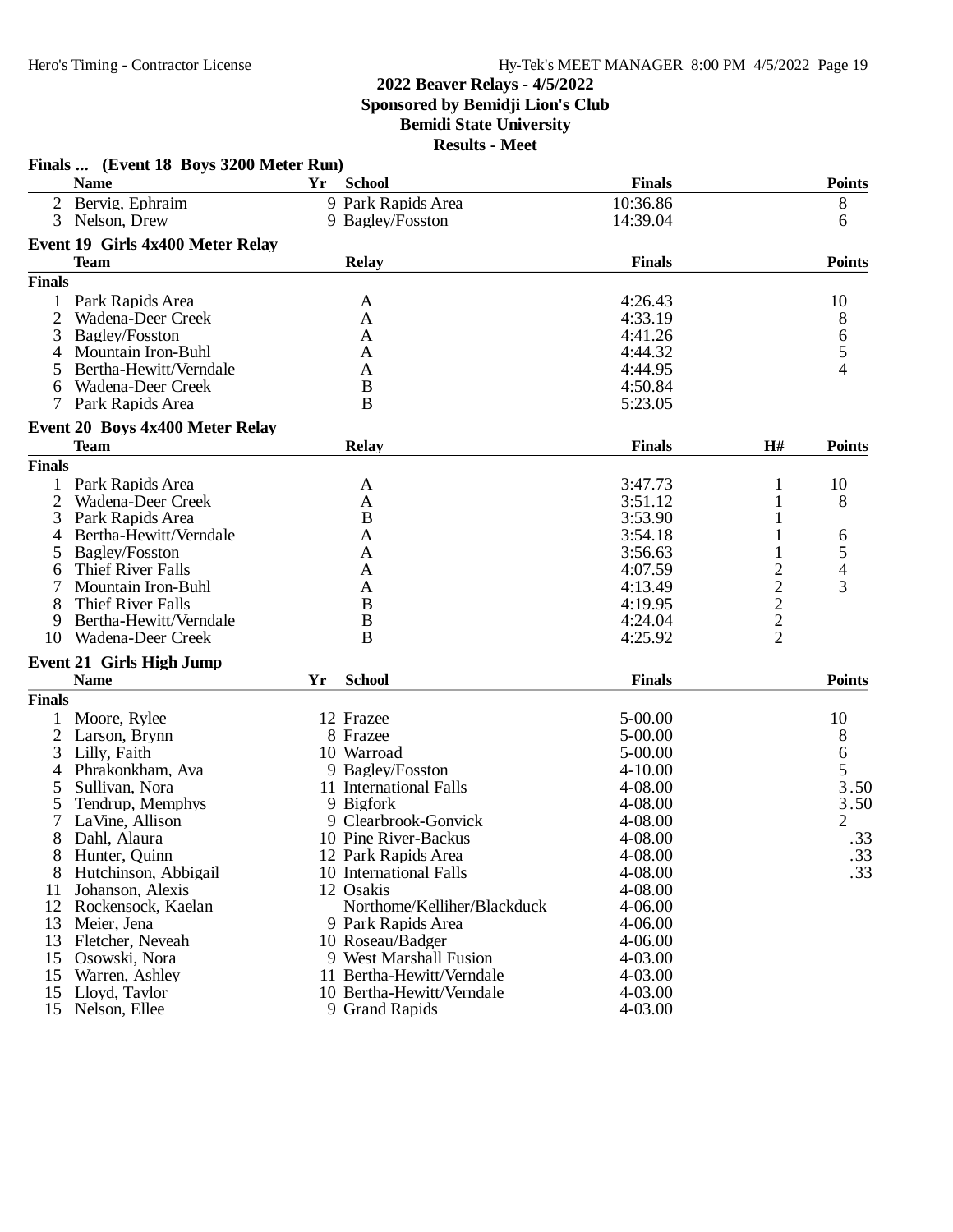**Finals ... (Event 21 Girls High Jump)**

# **2022 Beaver Relays - 4/5/2022**

**Sponsored by Bemidji Lion's Club**

# **Bemidi State University**

|                | <b>Name</b>                    | Yr | <b>School</b>                    | <b>Finals</b> | <b>Points</b>  |
|----------------|--------------------------------|----|----------------------------------|---------------|----------------|
| 15             | Baltes, Kelsey                 |    | 9 Thief River Falls              | 4-03.00       |                |
| 15             | Sonnenberg, Jayden             |    | 8 Frazee                         | 4-03.00       |                |
| 21             | Spychalla, Lexi                |    | 12 Osakis                        | 4-03.00       |                |
| 21             | Allen, Mikayla                 |    | 8 Bertha-Hewitt/Verndale         | 4-03.00       |                |
| 21             | Wolff, Simone                  |    | 12 Park Rapids Area              | 4-03.00       |                |
| 24             | Wojciechowski, Gwen            |    | 8 Thief River Falls              | 4-03.00       |                |
| 24             | Weisser, Bella                 |    | 10 Osakis                        | 4-03.00       |                |
| 26             | Kritzeck, Brooke               |    | 9 Park Rapids Area               | 4-03.00       |                |
| 27             | Cagle, McKayla                 |    | 12 Grand Rapids                  | $4 - 00.00$   |                |
| 27             | Noble, Brooklynn               |    | 8 Bigfork                        | $4 - 00.00$   |                |
| 27             | Morgan, Brandi                 |    | 9 Park Rapids Area               | $4 - 00.00$   |                |
| 27             | Collins, Amber                 |    | 9 Wadena-Deer Creek              | 4-00.00       |                |
| 27             | Njounang, Alvine               |    | 12 Grand Rapids                  | $4 - 00.00$   |                |
|                | 32 Nevens, Anna                |    | 7 Mountain Iron-Buhl             | $4 - 00.00$   |                |
| $---$          | Opira, Keyanna                 |    | 9 Grand Rapids                   | NH            |                |
| $---$          | Narlock, Alexis                |    | 10 West Marshall Fusion          | <b>NH</b>     |                |
|                | <b>Event 22 Boys High Jump</b> |    |                                  |               |                |
|                | <b>Name</b>                    | Yr | <b>School</b>                    | <b>Finals</b> | <b>Points</b>  |
| <b>Finals</b>  |                                |    |                                  |               |                |
| 1              | Haug, Lyrik                    |    | 10 Wadena-Deer Creek             | $6 - 02.00$   | 10             |
| $\overline{2}$ | Jones, Stewart                 |    | 11 Osakis                        | $6 - 02.00$   | 8              |
| 3              | Melin, Gerald                  |    | 11 Red Lake County Central       | 5-08.00       | 6              |
| 4              | Lavine, Avery                  |    | 11 Clearbrook-Gonvick            | 5-08.00       | 5              |
| 5              | Johannsen, Nathan              |    | 12 Frazee                        | 5-06.00       | 3.50           |
| 5              | Christensen, Herschel          |    | 9 Grand Rapids                   | 5-06.00       | 3.50           |
| 7              | Rach, Brady                    |    | 8 Bertha-Hewitt/Verndale         | 5-06.00       | $\overline{2}$ |
| 8              | Johnson, Quaid                 |    | 12 Lake of the Woods/Rainy River | 5-06.00       | $\mathbf{1}$   |
| 9              | Jackson, Logan                 |    | 12 Park Rapids Area              | 5-06.00       |                |
| 10             | Card, Curtis                   |    | 12 Grand Rapids                  | 5-03.00       |                |
|                | 10 Parsons, Jonathon           |    | 12 Frazee                        | 5-03.00       |                |
|                | 10 Eckel, Titus                |    | 11 Bertha-Hewitt/Verndale        | 5-03.00       |                |
| 13             | Hagen, Tyler                   |    | 12 Osakis                        | 5-03.00       |                |
| 14             | Kaiser, Jackson                |    | 9 Bagley/Fosston                 | 5-03.00       |                |
| 15             | Gustafson, Brennen             |    | 10 Osakis                        | 5-00.00       |                |
| 15             | Tande, Joe                     |    | 9 Walker-Hackensack-Akeley       | 5-00.00       |                |
| $---$          | Nyre, Deyton                   |    | 12 Thief River Falls             | NH            |                |
| $---$          | Whitney, Callen                |    | 9 Walker-Hackensack-Akeley       | <b>NH</b>     |                |
|                | Strasburg, Landon              |    | 9 Park Rapids Area               | <b>NH</b>     |                |
|                | Spears, Brayden                |    | 10 Thief River Falls             | <b>NH</b>     |                |
|                | Gustafson, Kolden              |    | 11 Warroad                       | NH            |                |
| $---$          | Hrdlicka, Gannon               |    | 9 Park Rapids Area               | <b>NH</b>     |                |
|                | Schoepp, Jason                 |    | 9 West Marshall Fusion           | NH            |                |
|                | Mannausau, Adrion              |    | 12 International Falls           | <b>NH</b>     |                |
|                | Harmon, Parker                 |    | 12 Park Rapids Area              | <b>NH</b>     |                |
|                | --- Otero, Colton              |    | 9 West Marshall Fusion           | <b>NH</b>     |                |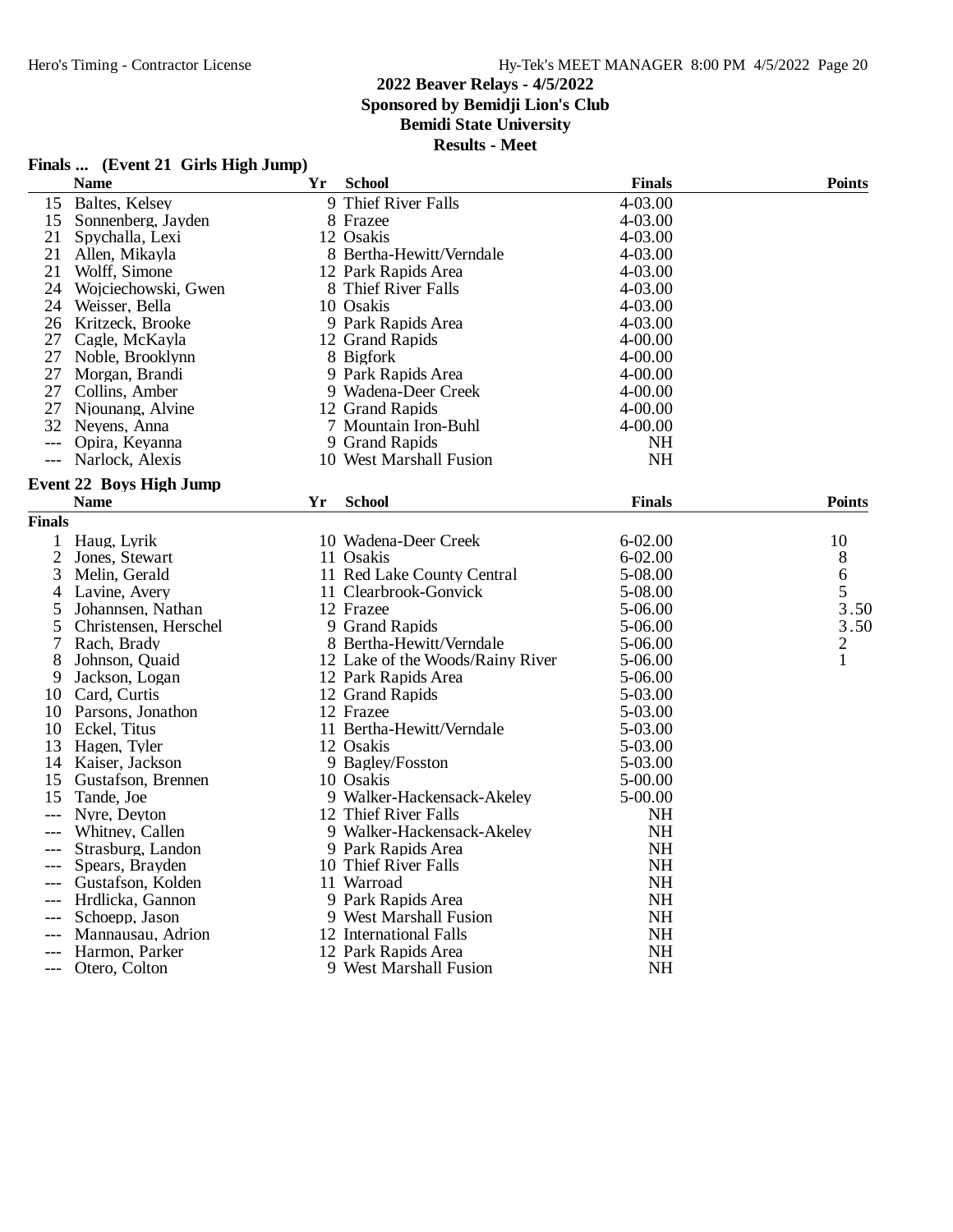# **2022 Beaver Relays - 4/5/2022 Sponsored by Bemidji Lion's Club Bemidi State University**

| Event 23 Girls Pole Vault |  |
|---------------------------|--|
|---------------------------|--|

|                | <b>Name</b>                     | Yr | <b>School</b>           | <b>Finals</b> | <b>Points</b> |
|----------------|---------------------------------|----|-------------------------|---------------|---------------|
| <b>Finals</b>  |                                 |    |                         |               |               |
| 1              | Larson, Isabelle                |    | 10 Wadena-Deer Creek    | $9 - 00.00$   | 10            |
| $\overline{2}$ | Koppelman, Morgan               |    | 11 Park Rapids Area     | $9 - 00.00$   | 8             |
| 3              | Lauwagie, Addison               |    | 9 Park Rapids Area      | 8-06.00       | 6             |
| 4              | Collins, Kylee                  |    | 12 Wadena-Deer Creek    | 7-00.00       | 3.50          |
| 4              | Ford, Ryan                      |    | 12 International Falls  | 7-00.00       | 3.50          |
| 4              | Ratz, Elsie                     |    | 10 Frazee               | $7 - 00.00$   | 3.50          |
| 4              | Ford, Quianna                   |    | 10 International Falls  | 7-00.00       | 3.50          |
| 8              | Lilly, Elyza                    |    | 12 Warroad              | 7-00.00       | $\mathbf{1}$  |
| 9              | Hofstad, Liv                    |    | 12 Grand Rapids         | $6 - 00.00$   |               |
| 9              | Dahl, Claire                    |    | 12 Pine River-Backus    | $6 - 00.00$   |               |
| 11             | Campbell, Kennedy               |    | 8 Park Rapids Area      | $6 - 00.00$   |               |
| 11             | London, Aleka                   |    | 11 Park Rapids Area     | $6 - 00.00$   |               |
| 11             | Oldakowski, Lydia               |    | 8 Wadena-Deer Creek     | $6 - 00.00$   |               |
| 11             | Ford, Loralai                   |    | 9 International Falls   | $6 - 00.00$   |               |
| 11             | Brekke, Mikailah                |    | 8 West Marshall Fusion  | $6 - 00.00$   |               |
| 16             | Omdahl, Kaia                    |    | 9 Roseau/Badger         | $6 - 00.00$   |               |
| 16             | Hesseldahl, Keira               |    | 10 International Falls  | $6 - 00.00$   |               |
| 16             | Sweeney, Britta                 |    | 8 Wadena-Deer Creek     | $6 - 00.00$   |               |
| $---$          | Etter, Grace                    |    | 7 Park Rapids Area      | <b>NH</b>     |               |
| $---$          | Domier, Jenna                   |    | 8 Wadena-Deer Creek     | <b>NH</b>     |               |
|                | Narlock, Alexis                 |    | 10 West Marshall Fusion | <b>NH</b>     |               |
|                | <b>Event 24 Boys Pole Vault</b> |    |                         |               |               |
|                | <b>Name</b>                     | Yr | <b>School</b>           | <b>Finals</b> | <b>Points</b> |
| <b>Finals</b>  |                                 |    |                         |               |               |
| 1              | Domier, Brady                   |    | 12 Wadena-Deer Creek    | 14-00.00      | 10            |
| $\overline{2}$ | Gullikson, Gavin                |    | 12 West Marshall Fusion | 12-00.00      |               |
| 3              | Bushinger, Charlie              |    | 11 Wadena-Deer Creek    | 12-00.00      | 8             |
| 4              | Metzgar, Kaydin                 |    | 11 Grand Rapids         | 11-06.00      | 65432         |
| 5              | Van Batavia, Zach               |    | 12 Park Rapids Area     | 10-00.00      |               |
| 6              | Crabtree, Brady                 |    | 10 Frazee               | 9-06.00       |               |
| 7              | Runyan, Cameron                 |    | 11 Park Rapids Area     | $9 - 00.00$   |               |
| 8              | Dahring, Matt                   |    | 11 Park Rapids Area     | 8-06.00       | $\mathbf{1}$  |
| 9              | Ruegemer, Isaac                 |    | 10 Osakis               | 8-06.00       |               |
| 10             | Lund, Gunnar                    |    | 10 Roseau/Badger        | 8-00.00       |               |
| 11             | Tisdell, Jordan                 |    | 12 Pine River-Backus    | 8-00.00       |               |
| 12             | Villebrun, Ian                  |    | 12 Mountain Iron-Buhl   | 7-00.00       |               |
| 12             | Lundeen, Griffin                |    | 10 Thief River Falls    | $7 - 00.00$   |               |
| 14             | Heppner, Isaac                  |    | 9 Wadena-Deer Creek     | $7 - 00.00$   |               |
| 15             | Olson, Robert                   |    | 11 Bagley/Fosston       | 7-00.00       |               |
| 16             | Schaefer, Tyden                 |    | 8 Frazee                | $7 - 00.00$   |               |
| 17             | Martin, Dashell                 |    | 9 Park Rapids Area      | $6 - 00.00$   |               |
| 18             | Munstenteiger, Van              |    | 8 Roseau/Badger         | $6 - 00.00$   |               |
| 18             | Galzki, Jarrett                 |    | 9 Park Rapids Area      | $6 - 00.00$   |               |
|                |                                 |    |                         |               |               |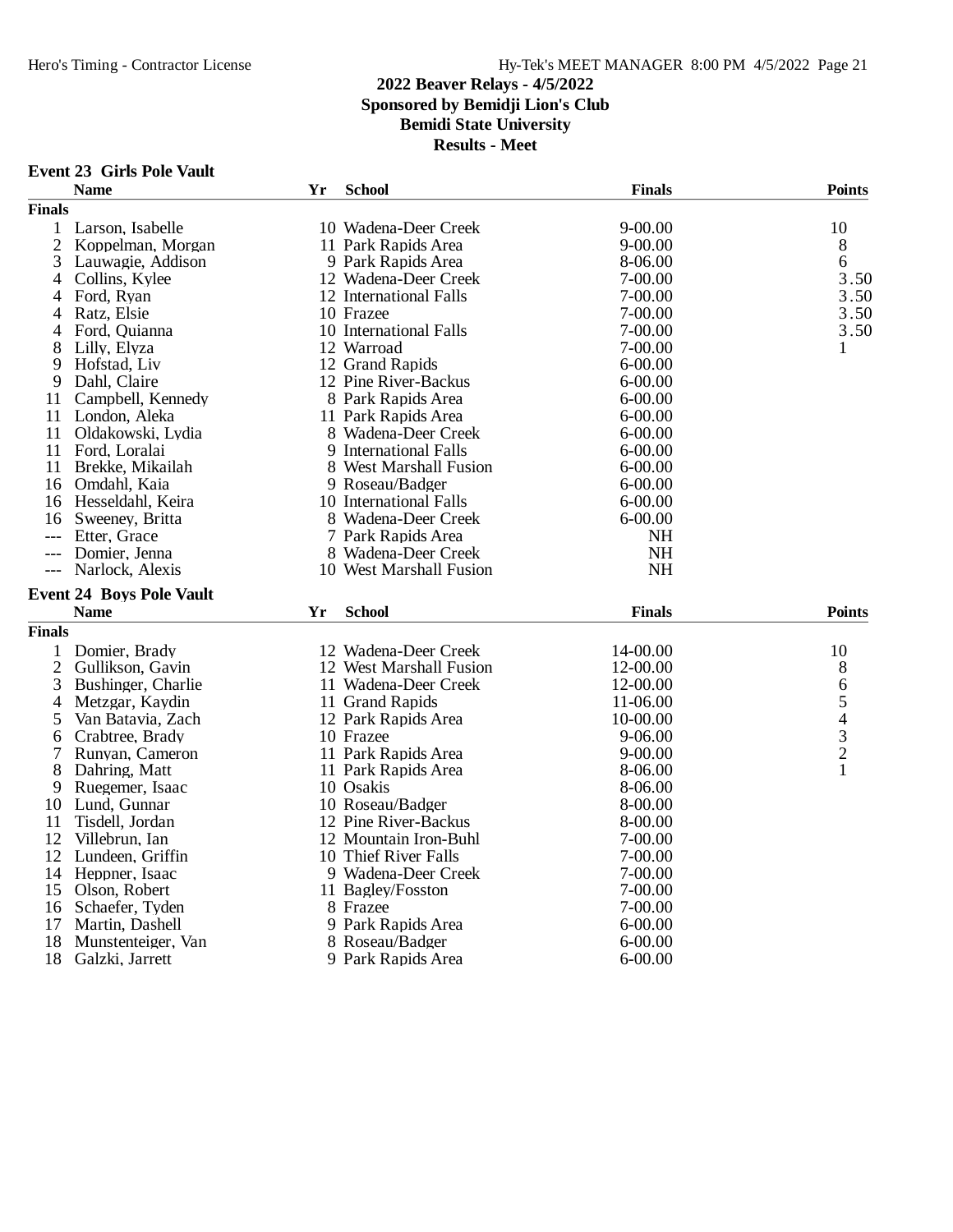### **2022 Beaver Relays - 4/5/2022 Sponsored by Bemidji Lion's Club Bemidi State University Results - Meet**

#### **Event 25 Girls Long Jump**

|                | <b>Name</b>            | Yr | <b>School</b>                    | <b>Finals</b> | <b>Points</b>            |
|----------------|------------------------|----|----------------------------------|---------------|--------------------------|
| <b>Finals</b>  |                        |    |                                  |               |                          |
|                | LaVine, Allison        |    | 9 Clearbrook-Gonvick             | 15-09.50      | 10                       |
| $\overline{2}$ | Dahl, Alaura           |    | 10 Pine River-Backus             | 15-09.25      | $8\,$                    |
| 3              | Packer, Madison        |    | 12 Wadena-Deer Creek             | 15-06.25      | 6                        |
| 4              | Stanek, Tessa          |    | 12 Osakis                        | 15-00.00      | 5                        |
| 5              | Petron, Olivia         |    | 11 Frazee                        | 15-00.00      | $\overline{\mathcal{A}}$ |
| 6              | Warmbold, Isabella     |    | 10 Bagley/Fosston                | 14-10.75      |                          |
|                | Sharp, Layla           |    | 7 Wadena-Deer Creek              | 14-10.00      | $\frac{3}{2}$            |
| 8              | Pike, Riley            |    | 12 Park Rapids Area              | 14-10.00      | $\mathbf{1}$             |
| 9              | Bayne, Lily            |    | 12 West Marshall Fusion          | 14-05.00      |                          |
| 10             | Mitchell, Marley       |    | 10 Nevis                         | 14-02.00      |                          |
| 11             | Dahl, Ella             |    | 8 Pine River-Backus              | 14-01.50      |                          |
| 12             | Fiskness, Kaia         |    | 7 Osakis                         | 14-00.00      |                          |
| 12             | Morgan, Brandi         |    | 9 Park Rapids Area               | 14-00.00      |                          |
| 14             | Walker, Kaelyn         |    | 8 Osakis                         | 13-11.00      |                          |
| 15             | Langen, Eva            |    | 9 West Marshall Fusion           | 13-07.50      |                          |
|                | 16 Larsen, Kaitlyn     |    | 12 Roseau/Badger                 | 13-04.75      |                          |
| 17             | Vrieze, Laney          |    | 9 Park Rapids Area               | 13-03.00      |                          |
| 18             | Olson, Gabriella       |    | 8 Roseau/Badger                  | 13-02.00      |                          |
| 19             | Hiemenz, Autumn        |    | 11 Frazee                        | 13-01.50      |                          |
|                | 20 Peterson, Josie     |    | 9 Thief River Falls              | 13-01.00      |                          |
|                | 21 Homme, Lillian      |    | 9 Thief River Falls              | 13-00.00      |                          |
|                | 21 Barthel, Michaela   |    | 10 Bertha-Hewitt/Verndale        | 13-00.00      |                          |
| 23             | Olson, Madison         |    | 11 Frazee                        | 12-11.00      |                          |
|                | 24 Bilben, Jillian     |    | 10 International Falls           | 12-10.75      |                          |
| 25             | Schiebe, Marissa       |    | 12 Red Lake County Central       | 12-09.25      |                          |
| 26             | Holmquist, Shiann      |    | 8 Osakis                         | 12-09.00      |                          |
| 27             | Nelson, Kendall        |    | 8 Nevis                          | 12-08.25      |                          |
| 28             | Hendrickson, Emma      |    | 8 Red Lake County Central        | 12-05.75      |                          |
| 29             | Wojciechowski, Chesnie |    | 12 Thief River Falls             | 12-05.50      |                          |
| 30             | Pieper, Kaylee         |    | 7 Lake of the Woods/Rainy River  | 12-05.00      |                          |
| 31             | Kinn, Josephine        |    | 9 Bigfork                        | 12-04.50      |                          |
| 32             | Sales, Makenzee        |    | 7 Bertha-Hewitt/Verndale         | 12-04.00      |                          |
| 33             | Hesseldahl, Keira      |    | 10 International Falls           | 12-02.50      |                          |
| 34             | Allen, Julia           |    | 10 Bertha-Hewitt/Verndale        | 12-01.50      |                          |
| 35             | Pederson, Markelle     |    | 8 West Marshall Fusion           | 12-01.25      |                          |
| 36             | Jacobson, Lainey       |    | 9 Frazee                         | 12-01.00      |                          |
| 37             | Thibert, Vanessa       |    | 9 Thief River Falls              | 11-08.50      |                          |
| 38             | Lowe, Maddie           |    | 12 International Falls           | 11-07.50      |                          |
|                | 39 Duppong, Teagan     |    | 9 Bagley/Fosston                 | 11-07.25      |                          |
| 40             | Demoret, Kiera         |    | 9 Park Rapids Area               | 11-07.00      |                          |
| 41             | Hoefler, Brenna        |    | 9 Bagley/Fosston                 | 11-06.00      |                          |
| 42             | Gwiazdon, Nora         |    | 10 Park Rapids Area              | 11-04.75      |                          |
| 43             | Gjovik, Marhen         |    | 8 West Marshall Fusion           | 11-04.25      |                          |
| 44             | Olson, Kaitlyn         |    | 9 Grand Rapids                   | 11-04.00      |                          |
| 45             | Brula, Hanna           |    | 9 Grand Rapids                   | 11-03.50      |                          |
| 46             | Mai, Rylee             |    | 10 Lake of the Woods/Rainy River | 11-01.00      |                          |
| 47             |                        |    | 9 Warroad                        | 11-00.00      |                          |
|                | Gustafson, Danika      |    |                                  |               |                          |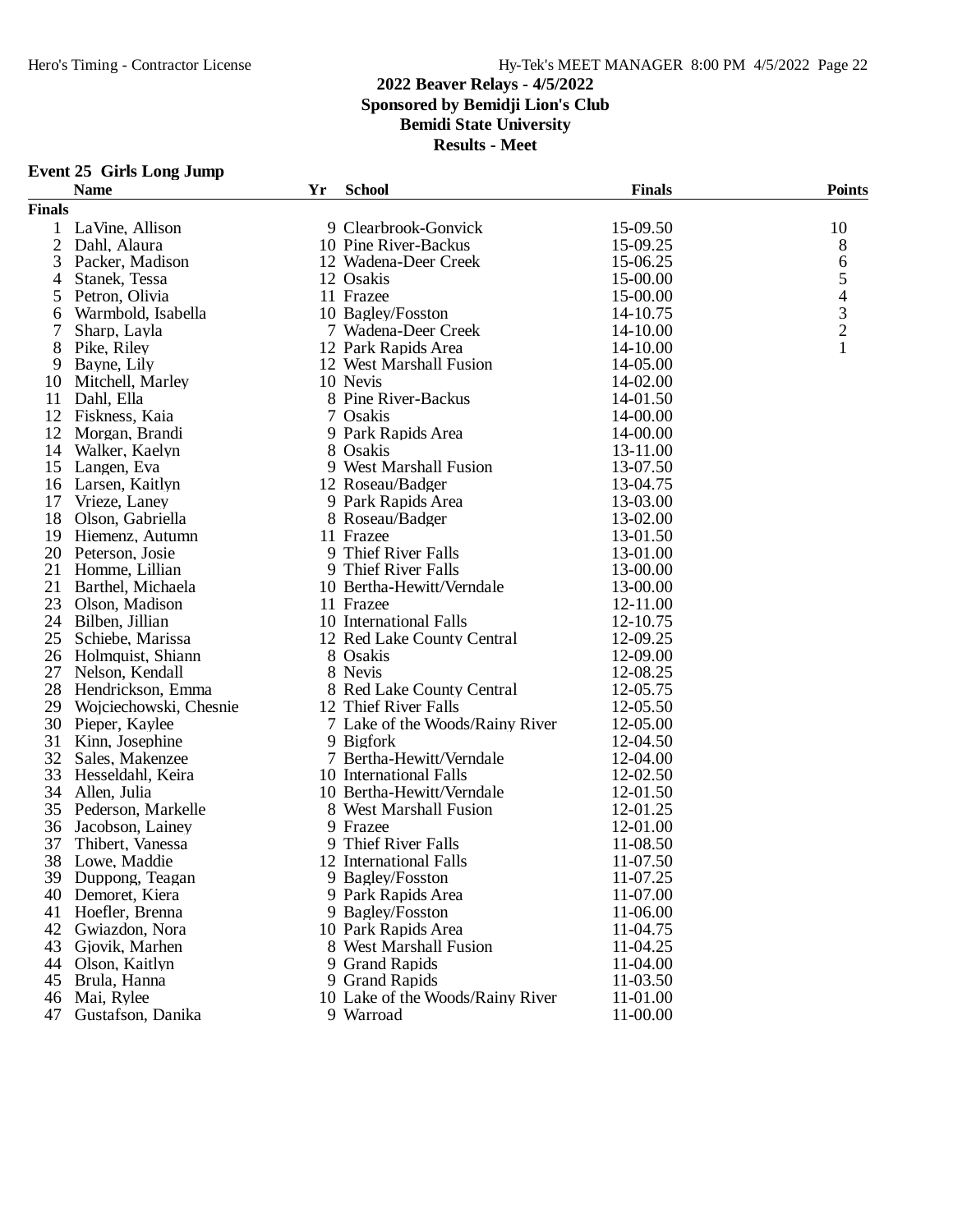### **2022 Beaver Relays - 4/5/2022 Sponsored by Bemidji Lion's Club**

# **Bemidi State University**

| Finals |  | (Event 25 Girls Long Jump) |  |
|--------|--|----------------------------|--|
|--------|--|----------------------------|--|

|               | <b>Name</b>                    | Yr | <b>School</b>                    | <b>Finals</b> | <b>Points</b> |
|---------------|--------------------------------|----|----------------------------------|---------------|---------------|
| 48            | Crawford, River                |    | 8 Pine River-Backus              | 10-11.50      |               |
| 49            | Vrtacnik, McKenzie             |    | 8 Lake of the Woods/Rainy River  | 10-08.00      |               |
| 50            | Simmons, Kimora                |    | 8 Wadena-Deer Creek              | 10-05.00      |               |
| 51            | Kern, Brielle                  |    | 7 Wadena-Deer Creek              | 10-03.75      |               |
| 52            | Barber, Annie                  |    | 9 Bigfork                        | 10-03.25      |               |
| 53            | Szczepanski, Jayden            |    | 9 West Marshall Fusion           | 10-02.50      |               |
| 54            | Fulmer, Morgan                 |    | 10 Frazee                        | 10-01.00      |               |
| 55            | Zimmer, Kelsie                 |    | 9 Grand Rapids                   | 9-06.00       |               |
| $---$         | Ketola, Alexis                 |    | 9 Mountain Iron-Buhl             | <b>ND</b>     |               |
| ---           | Saxton, Madalynn               |    | 8 International Falls            | ND            |               |
|               | Rahier, Gabby                  |    | 12 Bigfork                       | <b>ND</b>     |               |
|               | Dahl, Cassie                   |    | 9 Mountain Iron-Buhl             | ND            |               |
| ---           | Moe, Ginny                     |    | 9 Mountain Iron-Buhl             | ND            |               |
|               | Thompson, Hannah               |    | 9 Bigfork                        | <b>ND</b>     |               |
| $---$         | Goulet, Logan                  |    | 10 Warroad                       | <b>ND</b>     |               |
|               |                                |    |                                  |               |               |
|               | <b>Event 26 Boys Long Jump</b> |    |                                  |               |               |
|               | <b>Name</b>                    | Yr | <b>School</b>                    | <b>Finals</b> | <b>Points</b> |
| <b>Finals</b> |                                |    |                                  |               |               |
| 1             | Jones, Stewart                 |    | 11 Osakis                        | 19-11.75      | 10            |
| 2             | Prebeck, Austin                |    | 9 Grand Rapids                   | 19-11.00      | 8             |
| 3             | Haug, Lyrik                    |    | 10 Wadena-Deer Creek             | 19-00.50      |               |
| 4             | Card, Curtis                   |    | 12 Grand Rapids                  | 18-10.00      |               |
| 5             | Ashmoore, Kai                  |    | 12 Walker-Hackensack-Akeley      | 18-06.00      | 65432         |
| 6             | Hill, Tristan                  |    | 12 Park Rapids Area              | 18-06.00      |               |
| 7             | Lavine, Avery                  |    | 11 Clearbrook-Gonvick            | 18-06.00      |               |
| 8             | Miller, Preston                |    | 10 Bertha-Hewitt/Verndale        | 18-02.00      | $\mathbf{1}$  |
| 9             | Gullikson, Gavin               |    | 12 West Marshall Fusion          | 17-08.50      |               |
| 10            | Reish, Sam                     |    | 12 Park Rapids Area              | 17-08.00      |               |
| 11            | Ketola, Reid                   |    | 9 Grand Rapids                   | 17-06.50      |               |
| 12            | Schoepp, Jacob                 |    | 10 West Marshall Fusion          | 17-03.00      |               |
| 13            | Berthiume, Ben                 |    | 11 Lake of the Woods/Rainy River | 17-02.00      |               |
| 14            | Woinarowicz, Raydon            |    | 8 West Marshall Fusion           | 17-00.50      |               |
| 15            |                                |    | 10 Frazee                        |               |               |
|               | Crabtree, Brady                |    |                                  | 16-09.50      |               |
| 16            | Reese, Anthony                 |    | 12 Park Rapids Area<br>10 Osakis | 16-07.00      |               |
| 17<br>17      | Gustafson, Brennen             |    |                                  | 16-06.50      |               |
|               | Lund, Gunnar                   |    | 10 Roseau/Badger                 | 16-06.50      |               |
| 17            | Kafenburg, Leo                 |    | 9 Park Rapids Area               | 16-06.50      |               |
| 20            | Kallinen, Caden                |    | 12 Bigfork                       | 16-06.00      |               |
| 20            | Ruhl, Caleb                    |    | 12 Pine River-Backus             | 16-06.00      |               |
| 22            | Wikert, Zach                   |    | 12 Thief River Falls             | 16-05.00      |               |
| 23            | Cadreau, Lane                  |    | 12 Clearbrook-Gonvick            | 16-02.00      |               |
| 24            | Flatness, Ridge                |    | 11 Northome/Kelliher/Blackduck   | 16-01.50      |               |
| 25            | Torgerson, Trevin              |    | 8 Wadena-Deer Creek              | 15-11.50      |               |
|               | 26 Pyburn, Nathan              |    | 12 Nevis                         | 15-11.00      |               |
| 27            | Lehmann, Tayton                |    | 9 Wadena-Deer Creek              | 15-09.00      |               |
| 28            | Helmers, Alex                  |    | 10 Frazee                        | 15-08.50      |               |
| 29            | Westlund, Ethan                |    | 11 Cass Lake-Bena                | 15-08.25      |               |
|               | 30 Lyman, Hunter               |    | 11 Frazee                        | 15-07.50      |               |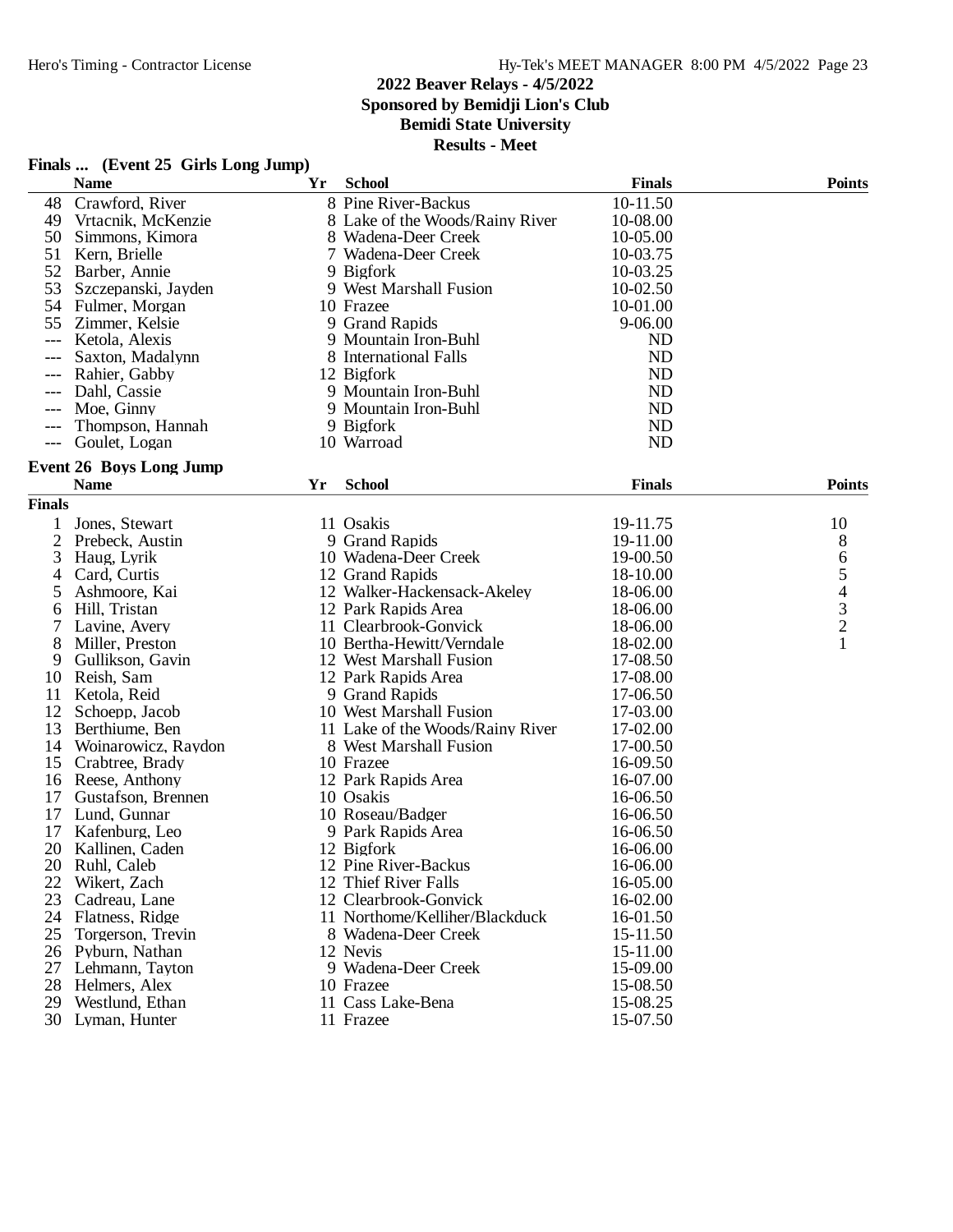## **2022 Beaver Relays - 4/5/2022 Sponsored by Bemidji Lion's Club Bemidi State University**

**Results - Meet**

## **Finals ... (Event 26 Boys Long Jump)**

|                | <b>Name</b>                       | Yr | <b>School</b>                    | <b>Finals</b> | <b>Points</b>                  |
|----------------|-----------------------------------|----|----------------------------------|---------------|--------------------------------|
| 31             | Carpenter, Riley                  |    | 12 Walker-Hackensack-Akeley      | 15-04.50      |                                |
| 32             | Lambert, Carson                   |    | 11 Red Lake County Central       | 15-03.00      |                                |
| 33             | Norman, Tate                      |    | 9 Pine River-Backus              | 15-02.00      |                                |
| 34             | Pagnac, Caden                     |    | 8 West Marshall Fusion           | 14-11.00      |                                |
| 35             | Larson, Gunner                    |    | 9 Grand Rapids                   | 14-10.75      |                                |
| 36             | Gustafson, Kolden                 |    | 11 Warroad                       | 14-10.00      |                                |
| 37             | McDonald, Ethan                   |    | 10 Roseau/Badger                 | 14-09.50      |                                |
| 37             | Schiro, Yili                      |    | 10 Lake of the Woods/Rainy River | 14-09.50      |                                |
| 39             | Scholler, Anthony                 |    | 12 International Falls           | 14-08.00      |                                |
| 40             | Spears, Brayden                   |    | 10 Thief River Falls             | 14-05.00      |                                |
| 41             | Castonguay, Briar                 |    | 12 TrekNorth                     | 14-04.50      |                                |
| 41             | O'Neill, Peyton                   |    | 10 Red Lake County Central       | 14-04.50      |                                |
| 43             | Borah, Brady                      |    | 10 Frazee                        | 14-04.00      |                                |
| 44             | Sechser, Josiah                   |    | 9 Pine River-Backus              | 14-02.50      |                                |
| 45             | Johnson, Brennan                  |    | 9 Thief River Falls              | 14-02.00      |                                |
| 46             | Stroeing, Oliver                  |    | 11 Northome/Kelliher/Blackduck   | 14-00.25      |                                |
| 47             | Rankin, Daniel                    |    | 11 Clearbrook-Gonvick            | 13-09.50      |                                |
| 47             | Peralta, Robert                   |    | 12 Thief River Falls             | 13-09.50      |                                |
| 49             | Lee, Caden                        |    | 10 Red Lake County Central       | 13-09.00      |                                |
| 50             | McCartney, Conner                 |    | 12 Grand Rapids                  | 13-08.00      |                                |
| 51             | Schneider, Elijah                 |    | 11 Pine River-Backus             | 13-07.50      |                                |
| 52             | Lehman, Skylure                   |    | 12 Frazee                        | 13-03.50      |                                |
| 53             | Meyer, Landen                     |    | 9 Roseau/Badger                  | 13-01.00      |                                |
| 54             | Minion, Dalton                    |    | 9 Pine River-Backus              | 12-03.00      |                                |
| 55             | Schiller, Corbin                  |    | 8 Park Rapids Area               | 12-02.00      |                                |
| 56             | Brown, Gavin                      |    | 9 Bertha-Hewitt/Verndale         | 11-00.25      |                                |
| 57             | <b>Block, Carson</b>              |    | 7 Mountain Iron-Buhl             | 10-09.00      |                                |
| 58             | Scholler, Brenden                 |    | 9 International Falls            | 10-08.50      |                                |
| 59             | Wielenberg, Matt                  |    | 10 TrekNorth                     | 10-07.50      |                                |
| $---$          | Mount, Ethan                      |    | 9 Bigfork                        | <b>ND</b>     |                                |
|                | Frank, Dante                      |    | 11 Northome/Kelliher/Blackduck   | <b>ND</b>     |                                |
|                | Osowski, Ethan                    |    | 12 Thief River Falls             | <b>ND</b>     |                                |
| ---            | Hanson, Hayz                      |    | 9 Red Lake County Central        | <b>ND</b>     |                                |
| ---            | Lira, Matt                        |    | 7 Mountain Iron-Buhl             | <b>ND</b>     |                                |
| $---$          | Nelson, Austin                    |    | 7 Mountain Iron-Buhl             | ND            |                                |
| $---$          | Alto, Izaiah                      |    | 7 Mountain Iron-Buhl             | ND            |                                |
|                | Akstulewicz, Aidan                |    | 7 Mountain Iron-Buhl             | <b>ND</b>     |                                |
|                | <b>Event 27 Girls Triple Jump</b> |    |                                  |               |                                |
|                | <b>Name</b>                       | Yr | <b>School</b>                    | <b>Finals</b> | <b>Points</b>                  |
| <b>Finals</b>  |                                   |    |                                  |               |                                |
| 1              | Moore, Rylee                      |    | 12 Frazee                        | 34-07.00      | 10                             |
| $\overline{2}$ | Pederson, Hannah                  |    | 10 West Marshall Fusion          | 33-09.00      | 8                              |
| 3              | Selly, Hailey                     |    | 10 Frazee                        | 32-08.50      | 6                              |
| 4              | Warmbold, Isabella                |    | 10 Bagley/Fosston                | 32-02.00      |                                |
| 5              | Larson, Isabelle                  |    | 10 Wadena-Deer Creek             | 32-01.50      | $\frac{5}{4}$<br>$\frac{3}{2}$ |
| 6              | Pike, Riley                       |    | 12 Park Rapids Area              | 31-00.25      |                                |
| 7              | Olson, Jeanne                     |    | 12 Thief River Falls             | 30-08.00      |                                |
|                | 8 Dahl, Ella                      |    | 8 Pine River-Backus              | 30-03.25      | 1                              |
|                |                                   |    |                                  |               |                                |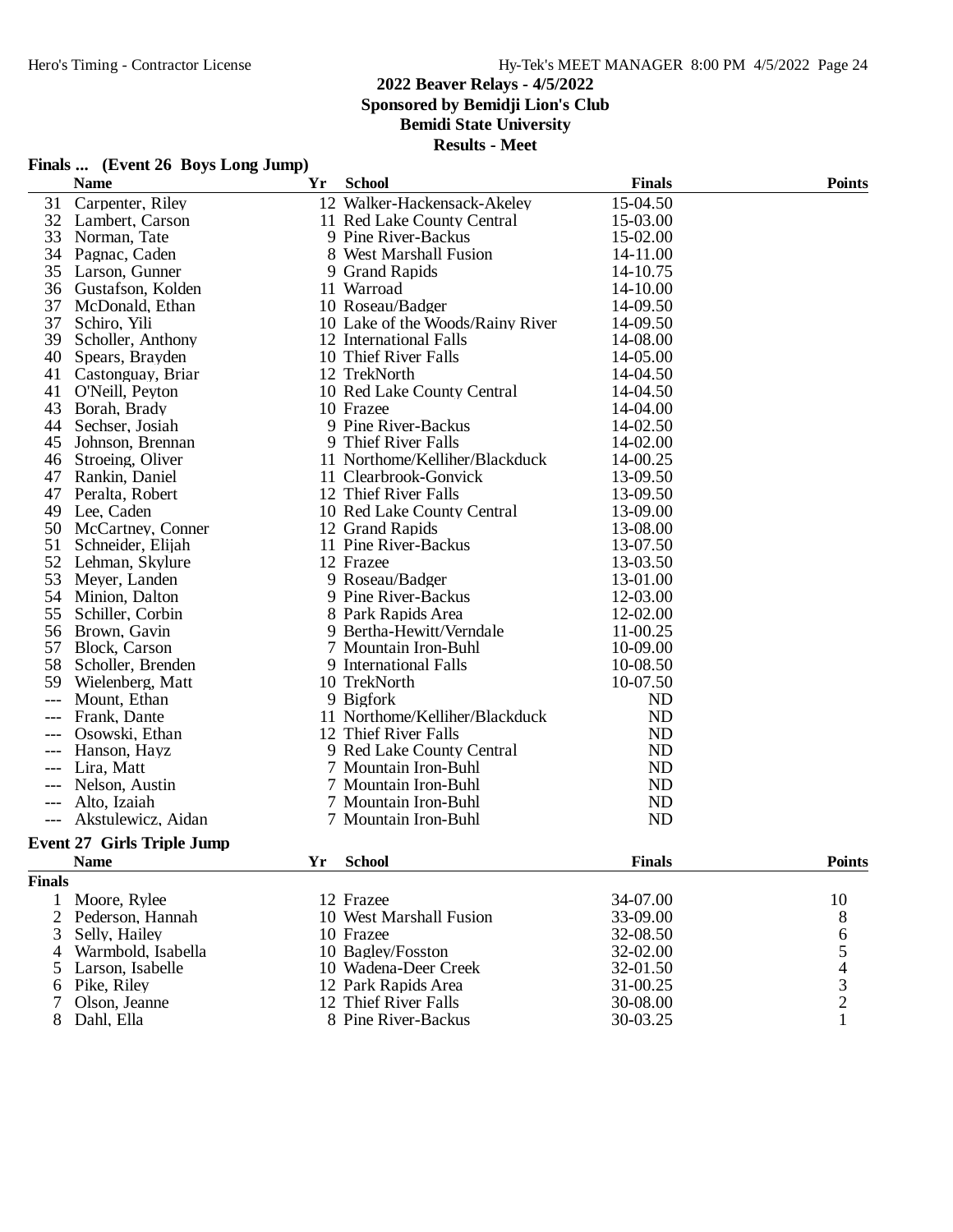## **2022 Beaver Relays - 4/5/2022 Sponsored by Bemidji Lion's Club Bemidi State University**

**Results - Meet**

## **Finals ... (Event 27 Girls Triple Jump)**

|               | <b>Name</b>                      | Yr | <b>School</b>                  | <b>Finals</b>  |    | <b>Points</b> |
|---------------|----------------------------------|----|--------------------------------|----------------|----|---------------|
| 9             | Mayfield, Kaidence               |    | 11 Frazee                      | 29-07.75       |    |               |
| 10            | Dahl, Alaura                     |    | 10 Pine River-Backus           | 29-07.00       |    |               |
| 11            | McNamee, Grace                   |    | 9 Nevis                        | 29-01.50       |    |               |
| 12            | Barthel, Michaela                |    | 10 Bertha-Hewitt/Verndale      | 29-00.00       |    |               |
| 13            | Lloyd, Taylor                    |    | 10 Bertha-Hewitt/Verndale      | 28-11.00       |    |               |
| 14            | Morgan, Brandi                   |    | 9 Park Rapids Area             | 28-08.50       |    |               |
| 15            | Dahl, Claire                     |    | 12 Pine River-Backus           | 28-05.50       |    |               |
| 16            | Sullivan, Nora                   |    | 11 International Falls         | 27-07.00       |    |               |
| 17            | Wojciechowski, Chesnie           |    | 12 Thief River Falls           | 27-04.00       |    |               |
| 18            | Ford, Ryan                       |    | 12 International Falls         | 26-09.50       |    |               |
| 19            | Wolff, Simone                    |    | 12 Park Rapids Area            | 26-08.00       |    |               |
| 20            | Norman, Callie                   |    | 8 Pine River-Backus            | 26-07.50       |    |               |
| 21            | Lange, Olivia                    |    | 10 Park Rapids Area            | 26-03.50       |    |               |
| 22            | Ford, Quianna                    |    | 10 International Falls         | 26-01.50       |    |               |
| 23            | Gordon, Liliana                  |    | 9 Roseau/Badger                | 26-00.50       |    |               |
| 24            | Warren, Ashley                   |    | 11 Bertha-Hewitt/Verndale      | 25-10.00       |    |               |
| 25            | Hesseldahl, Keira                |    | 10 International Falls         | 24-03.50       |    |               |
| 26            | Hoffarth, Bria                   |    | 10 Osakis                      | 23-09.25       |    |               |
| 27            | Schwartz, Skylee                 |    | 8 International Falls          | 23-08.50       |    |               |
| 28            | Hubbard, Elizabeth               |    | 9 Bertha-Hewitt/Verndale       | 23-07.25       |    |               |
| 29            | Crawford, River                  |    | 8 Pine River-Backus            | 22-00.50       |    |               |
| $---$         | Davis, Olivia                    |    | 11 Park Rapids Area            | <b>ND</b>      |    |               |
|               |                                  |    |                                |                |    |               |
|               | <b>Event 28 Boys Triple Jump</b> |    |                                |                |    |               |
|               | <b>Name</b>                      | Yr | <b>School</b>                  | <b>Finals</b>  |    | <b>Points</b> |
| <b>Finals</b> |                                  |    |                                |                |    |               |
|               | Baumgartner, Zach                |    | 10 Bertha-Hewitt/Verndale      | 39-10.00       |    | 10            |
| $\mathbf{2}$  | Ashmoore, Kai                    |    | 12 Walker-Hackensack-Akeley    | 39-06.50       |    | 8             |
| 3             | Bushinger, Charlie               |    | 11 Wadena-Deer Creek           | 39-01.00       |    |               |
| 4             | Van Batavia, Zach                |    | 12 Park Rapids Area            | 36-07.00       |    | 65432         |
| 5             | Parsons, Jonathon                |    | 12 Frazee                      | 36-03.00       |    |               |
| 6             | Keeping, Jayden                  |    | 12 Frazee                      | 35-01.00       |    |               |
| 7             | Pyburn, Nathan                   |    | 12 Nevis                       | 32-07.50       |    |               |
| 8             | Christensen, Herschel            |    | 9 Grand Rapids                 | 32-00.00       |    | $\mathbf{1}$  |
| 9             | VanNyhuis, Trenton               |    | 8 Osakis                       | 31-02.50       |    |               |
| 10            | Damlo, Cooper                    |    | 7 Wadena-Deer Creek            | 27-08.00       |    |               |
| 11            | Spears, Brayden                  |    | 10 Thief River Falls           | 27-07.00       |    |               |
| 12            | Meyer, Landen                    |    | 9 Roseau/Badger                | 25-07.75       |    |               |
| 13            | Lockwood, Henry                  |    | 8 Bertha-Hewitt/Verndale       | 25-02.75       |    |               |
|               | Jones, Stewart                   |    | 11 Osakis                      | N <sub>D</sub> |    |               |
|               | --- Deblieck, Pierce             |    | 11 Park Rapids Area            | <b>ND</b>      |    |               |
|               |                                  |    |                                |                |    |               |
|               | <b>Event 29 Girls Shot Put</b>   |    |                                |                |    |               |
|               | <b>Name</b>                      | Yr | <b>School</b>                  | <b>Finals</b>  | H# | <b>Points</b> |
| <b>Finals</b> |                                  |    |                                |                |    |               |
| 1             | Johnson, Monica                  |    | 12 Northome/Kelliher/Blackduck | 45-07.00       | 4  | 10            |
| 2             | Engen, Ella                      |    | 12 Clearbrook-Gonvick          | 35-00.00       | 4  | 8             |
| 3             | Isaacson, Ava                    |    | 12 Nevis                       | 33-09.50       | 4  | 6             |
|               | Lien, Makenzie                   |    | 12 Osakis                      | 33-07.00       | 4  | 5             |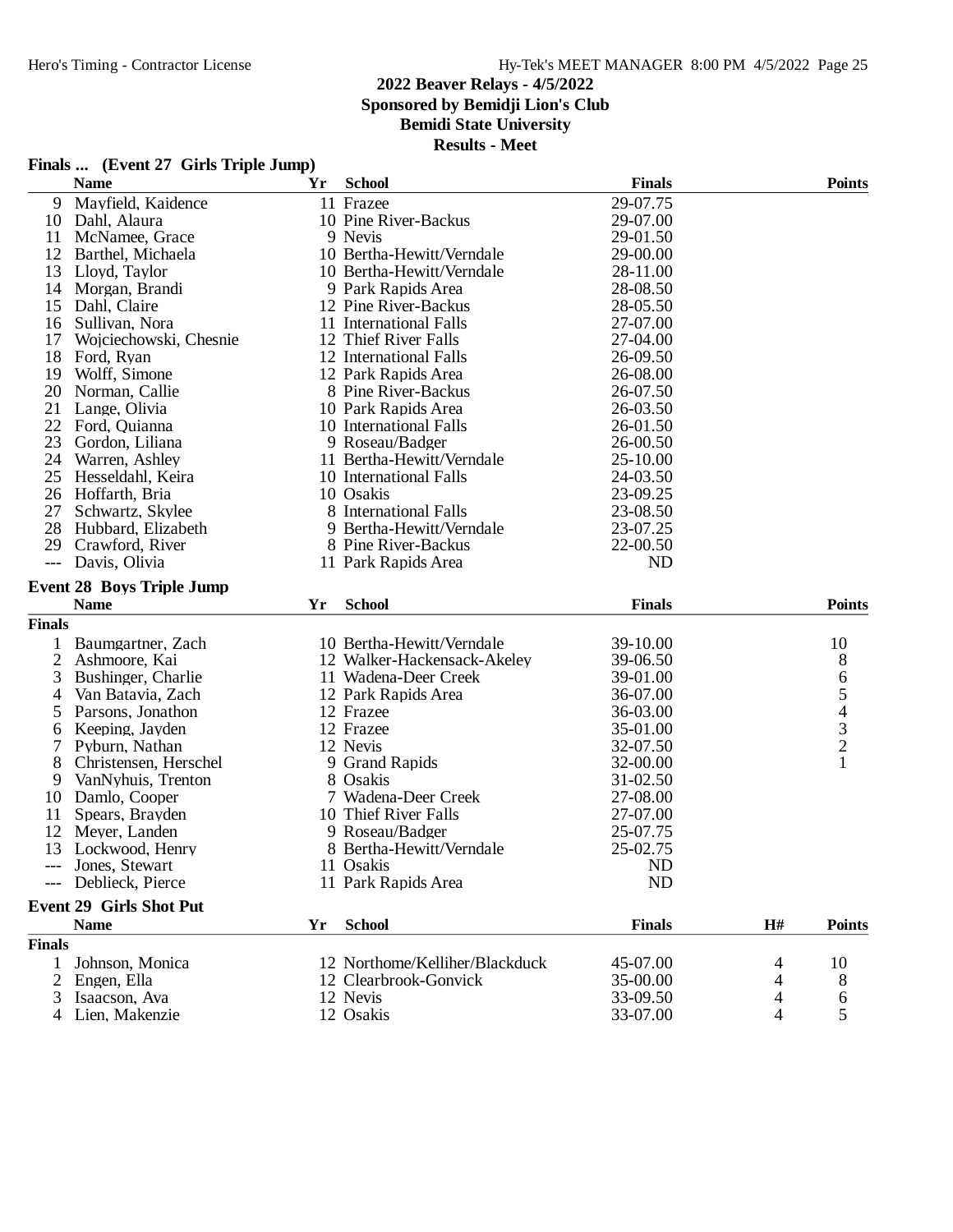# Hero's Timing - Contractor License Hy-Tek's MEET MANAGER 8:00 PM 4/5/2022 Page 26

# **2022 Beaver Relays - 4/5/2022**

**Sponsored by Bemidji Lion's Club**

**Bemidi State University**

**Results - Meet**

|    | <b>Name</b>           | Yr | <b>School</b>                          | <b>Finals</b> | H#                                                | <b>Points</b>  |
|----|-----------------------|----|----------------------------------------|---------------|---------------------------------------------------|----------------|
| 5  | Schue, Gaige          |    | 12 Northome/Kelliher/Blackduck         | 32-07.00      | 4                                                 | 4              |
| 6  | Douvier, Madison      |    | 11 Osakis                              | 32-00.50      | 4                                                 | 3              |
| 7  | Arm, Gracie           |    | 8 Wadena-Deer Creek                    | 31-09.00      | 4                                                 | $\mathfrak{2}$ |
| 8  | DeWulf, Liddy         |    | 11 Nevis                               | 31-05.00      | 4                                                 | 1              |
| 9  | Gravelle, Lauryn      |    | 12 Wadena-Deer Creek                   | 30-05.00      | 4                                                 |                |
| 10 | Westrum, Kaylee       |    | 12 Clearbrook-Gonvick                  | 30-01.00      | 4                                                 |                |
| 11 | VanNyhuis, Mara       |    | 12 Osakis                              | 29-07.50      | 4                                                 |                |
| 12 | Ballard, Skylar       |    | 10 Clearbrook-Gonvick                  | 29-06.50      | 4                                                 |                |
| 13 | Hale, Ellie           |    | 11 Wadena-Deer Creek                   | 29-00.00      | 4                                                 |                |
| 14 | Fawver, Emma          |    | 8 Clearbrook-Gonvick                   | 28-06.50      | 3                                                 |                |
| 15 | Basaraba, Lauren      |    | 8 International Falls                  | 27-06.50      |                                                   |                |
| 16 | Dahl, Claire          |    | 12 Pine River-Backus                   | 27-03.00      | $\frac{3}{3}$                                     |                |
| 17 | Wolff, Simone         |    | 12 Park Rapids Area                    | 26-10.00      | 3                                                 |                |
| 18 | Berg, Brianna         |    | 10 Thief River Falls                   | 26-07.50      | 3                                                 |                |
| 19 | Engst, Marissa        |    | 12 Nevis                               | 26-06.00      | 3                                                 |                |
| 20 | Dean, Cheyenne        |    | 10 Bertha-Hewitt/Verndale              | 25-10.00      | 3                                                 |                |
| 21 | Brula, Emily          |    | 10 Grand Rapids                        | 25-02.50      |                                                   |                |
| 22 | Moore, Leslie         |    | 8 Frazee                               | 24-11.00      | $\frac{2}{3}$                                     |                |
| 23 | Marquis, Emily        |    | 8 West Marshall Fusion                 | 24-07.00      | 3                                                 |                |
| 24 | Mendonsa, Beathany    |    | 11 Grand Rapids                        | 24-07.00      | 3                                                 |                |
|    | 25 Kalstad, Kendra    |    | 9 International Falls                  | 24-06.50      |                                                   |                |
| 26 | Johnson, Tavia        |    | Clearbrook-Gonvick                     | 24-06.50      | $\frac{3}{2}$                                     |                |
| 27 | Harmon, Julia         |    | 11 Park Rapids Area                    | 24-05.00      |                                                   |                |
| 28 | Michalski, Erin       |    | 10 West Marshall Fusion                | 23-07.00      |                                                   |                |
| 29 | Novacek, Macey        |    | 9 West Marshall Fusion                 | 23-07.00      | $\begin{array}{c} 3 \\ 2 \\ 3 \end{array}$        |                |
| 30 |                       |    | 9 Mountain Iron-Buhl                   | 23-01.50      |                                                   |                |
| 31 | Gallus, Mya           |    |                                        | 22-02.50      | $\frac{2}{3}$                                     |                |
| 32 | Thomsen, Emma         |    | 10 Grand Rapids<br>9 Thief River Falls | 22-01.50      |                                                   |                |
|    | Waldal, Avah          |    |                                        |               |                                                   |                |
| 33 | Perrine, Kimberly     |    | 9 Bagley/Fosston                       | 22-00.50      | $\frac{3}{2}$                                     |                |
| 34 | Danielson, Mandy      |    | 11 Frazee                              | 22-00.00      |                                                   |                |
| 35 | Good, Camryn          |    | 10 Pine River-Backus                   | 21-08.50      |                                                   |                |
| 36 | Black, Joelle         |    | 8 International Falls                  | 21-04.00      | $\overline{c}$                                    |                |
| 37 | Goeden, Macey         |    | 10 Wadena-Deer Creek                   | 21-03.50      | $\mathbf{1}$                                      |                |
| 38 | Wright, Tatiana       |    | 10 West Marshall Fusion                | 21-02.00      | $\overline{c}$                                    |                |
| 39 | Kilde, Madelyn        |    | 10 Frazee                              | 21-01.50      |                                                   |                |
| 40 | Hoeper, Victoria      |    | 10 Osakis                              | 21-01.00      |                                                   |                |
| 41 | Meier, Jena           |    | 9 Park Rapids Area                     | 21-00.00      |                                                   |                |
| 42 | Michalski, Danielle   |    | 10 West Marshall Fusion                | 20-10.00      | $\begin{array}{c}\n2 \\ 2 \\ 2 \\ 2\n\end{array}$ |                |
| 43 | Blunston, Abby        |    | 10 Pine River-Backus                   | 20-09.50      |                                                   |                |
|    | 44 St. Germain, Kylee |    | 10 Frazee                              | 20-09.00      | $\overline{2}$                                    |                |
| 45 | Aho, Joanna           |    | 8 Wadena-Deer Creek                    | 20-02.00      |                                                   |                |
| 46 | John, Carla           |    | 10 TrekNorth                           | 19-10.00      |                                                   |                |
| 47 | Gordon, Hannah        |    | 10 Pine River-Backus                   | 19-08.00      |                                                   |                |
| 48 | Grey, Cambri          |    | 10 Bagley/Fosston                      | 19-07.00      |                                                   |                |
| 49 | Larsen, Bailey        |    | 11 Frazee                              | 19-03.00      |                                                   |                |
| 50 | Pierce, Haylei        |    | 9 Cass Lake-Bena                       | 18-08.00      |                                                   |                |
| 51 | Banister, Hannah      |    | 10 Bertha-Hewitt/Verndale              | 18-08.00      |                                                   |                |
| 52 | Kuchinski, Hailey     |    | 10 Bertha-Hewitt/Verndale              | 18-05.00      |                                                   |                |
| 53 | Berzinski, Bella      |    | 12 Thief River Falls                   | 18-00.50      |                                                   |                |

# **Finals ... (Event 29 Girls Shot Put)**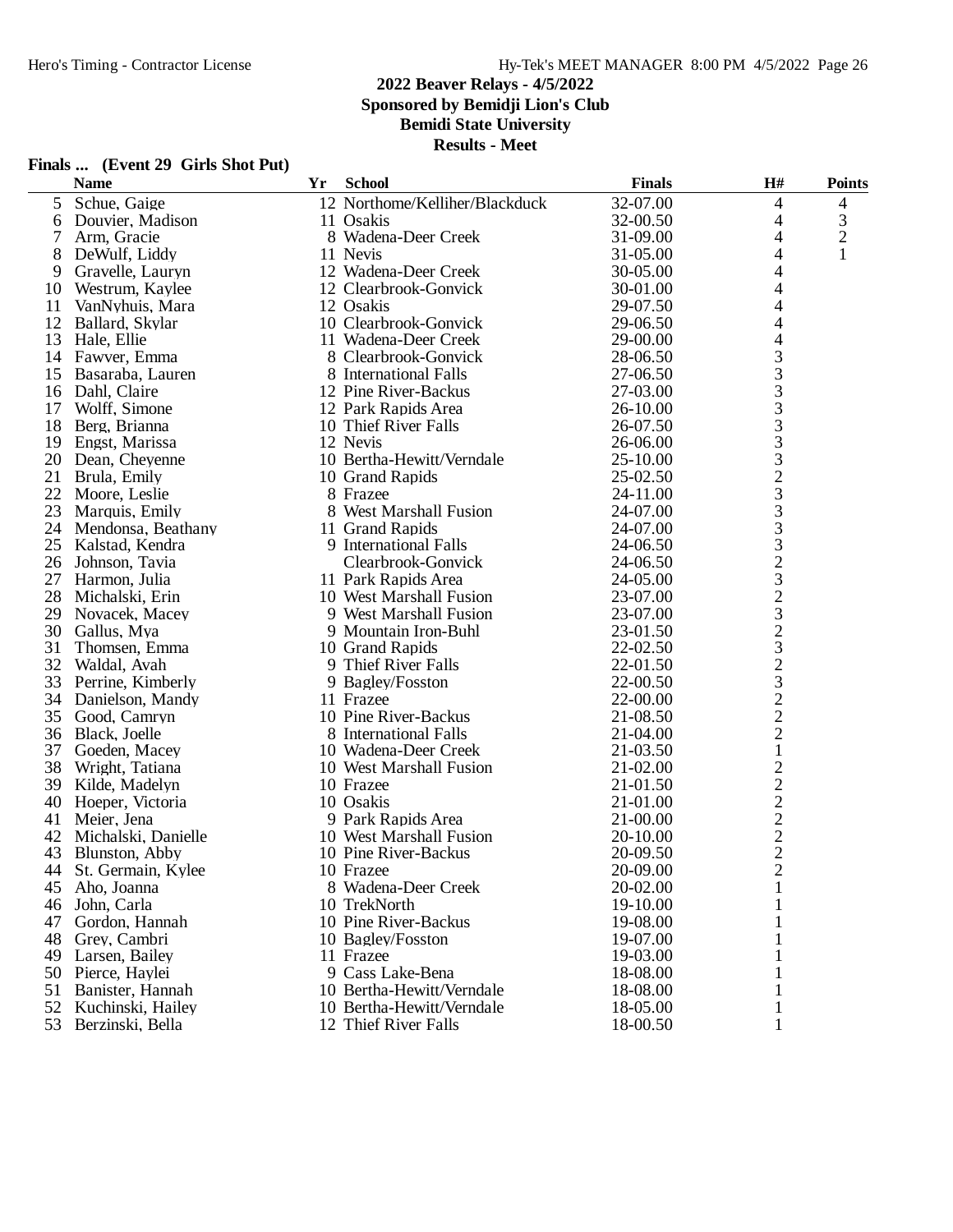## **2022 Beaver Relays - 4/5/2022 Sponsored by Bemidji Lion's Club Bemidi State University**

|               | Finals  (Event 29 Girls Shot Put) |           |                                  |               |                |                |
|---------------|-----------------------------------|-----------|----------------------------------|---------------|----------------|----------------|
|               | <b>Name</b>                       | <b>Yr</b> | <b>School</b>                    | <b>Finals</b> | H#             | <b>Points</b>  |
|               | 54 May, Addison                   |           | 9 TrekNorth                      | 17-10.00      | 1              |                |
| 55            | Dravis, Kate                      |           | 9 Park Rapids Area               | 17-09.00      | 1              |                |
|               | 56 Goggleye, Tina                 |           | 9 Mountain Iron-Buhl             | 17-03.50      | 1              |                |
| 57            | Laferriere, Madison               |           | 9 Park Rapids Area               | 17-00.00      | 1              |                |
| 58            | Maxwell, Matia                    |           | 9 TrekNorth                      | 14-01.00      | 1              |                |
|               | <b>Event 30 Boys Shot Put</b>     |           |                                  |               |                |                |
|               | <b>Name</b>                       | Yr        | <b>School</b>                    | <b>Finals</b> | H#             | <b>Points</b>  |
| <b>Finals</b> |                                   |           |                                  |               |                |                |
| 1             | Kallinen, Caden                   |           | 12 Bigfork                       | 43-09.00      | 4              | 10             |
| 2             | Wherley, Owen                     |           | 12 International Falls           | 41-08.50      | 1              | 8              |
| 3             | Jacobson, Chase                   |           | 10 Bigfork                       | 41-01.00      | 4              | 6              |
| 4             | Hartung, Luke                     |           | 11 Park Rapids Area              | 40-07.00      | 4              | 5              |
| 5             | Engebretson, Taylor               |           | 12 Thief River Falls             | 39-01.00      | 4              | 4              |
| 6             | Cottrell, Ian                     |           | 12 Frazee                        | 38-09.50      | 4              | 3              |
| 7             | Hed, Joe                          |           | 10 Walker-Hackensack-Akeley      | 37-01.00      | 4              | $\overline{c}$ |
| 8             | Hollis, Colten                    |           | 12 International Falls           | 36-08.00      | 4              | 1              |
| 9             | Nelson, Oliver                    |           | 12 Roseau/Badger                 | 36-03.25      | 4              |                |
| 10            | Petrescue, Trian                  |           | 10 Thief River Falls             | 35-03.00      | 4              |                |
| 11            | Reimer, Noah                      |           | 11 Clearbrook-Gonvick            | 34-04.00      | 4              |                |
| 12            | Dahl, Taylor                      |           | 12 Cass Lake-Bena                | 33-11.00      | 3              |                |
| 13            | Westlund, Ethan                   |           | 11 Cass Lake-Bena                | 33-10.00      | 4              |                |
| 14            | Mills, Jake                       |           | 12 Pine River-Backus             | 33-10.00      | 4              |                |
| 15            | Stienert, Mikkel                  |           | 9 Osakis                         | 33-05.00      | 3              |                |
| 16            | Ahrendt, Ian                      |           | 12 Nevis                         | 32-08.00      | 1              |                |
| 17            | Skifstad, Brayden                 |           | 11 International Falls           | 32-03.00      | 1              |                |
| 18            | Churness, Aiden                   |           | 12 Clearbrook-Gonvick            | 31-10.00      | 4              |                |
| 19            | Nelson, Warren                    |           | 12 Bagley/Fosston                | 31-09.50      | 1              |                |
| 20            | Torstveit, Rylan                  |           | 10 Thief River Falls             | 31-04.00      | 3              |                |
| 21            | Wussow, Brody                     |           | 11 Osakis                        | 31-02.00      | 3              |                |
| 22            | Wirth, Dylan                      |           | 11 Wadena-Deer Creek             | 30-10.00      | 3              |                |
| 23            | Hillman, Hudson                   |           | 10 Grand Rapids                  | 30-10.00      | 3              |                |
| 24            | McQuown, Elijah                   |           | 9 Clearbrook-Gonvick             | 30-08.00      | 3              |                |
| 25            | Davies, Ryker                     |           | 9 Grand Rapids                   | 30-08.00      | 3              |                |
| 26            | Olson, Brady                      |           | 12 Thief River Falls             | 30-06.00      | $\overline{c}$ |                |
| 27            | Marvin-Nichols, Tyler             |           | 8 Roseau/Badger                  | 28-09.00      | 3              |                |
| 28            | Martin, Malachi                   |           | 11 Park Rapids Area              | 28-04.00      | 3              |                |
| 29            | Tabatt, Austin                    |           | 12 Thief River Falls             | 28-04.00      | $\overline{c}$ |                |
|               | 30 Irish, Daniel                  |           | 12 Pine River-Backus             | 28-04.00      | $\mathbf{1}$   |                |
| 31            | Briggs, Mikael                    |           | 9 Wadena-Deer Creek              | 28-00.00      | 2              |                |
| 32            | Alto, Jarron                      |           | 10 Mountain Iron-Buhl            | 27-08.00      | 4              |                |
| 33            | Gray, Etthan                      |           | 10 Bagley/Fosston                | 27-08.00      | $\overline{c}$ |                |
| 34            | Rodelo, Erick                     |           | 10 Frazee                        | 27-07.00      | $\overline{c}$ |                |
| 35            | Johnson, Dalton                   |           | 9 Bigfork                        | 27-05.00      | 3              |                |
| 36            | Johnson, Deandre                  |           | 9 Park Rapids Area               | 27-03.00      | $\overline{c}$ |                |
| 37            | Guderjahn, Stetson                |           | 11 Bertha-Hewitt/Verndale        | 26-06.00      | $\overline{c}$ |                |
| 38            | Wherley, Josh                     |           | 11 International Falls           | 26-01.00      | 1              |                |
| 39            | Hartung, Thomas                   |           | 9 Park Rapids Area               | 25-08.00      | 1              |                |
| 40            | Thomopoulus, Cyrus                |           | 10 Lake of the Woods/Rainy River | 25-03.00      |                |                |